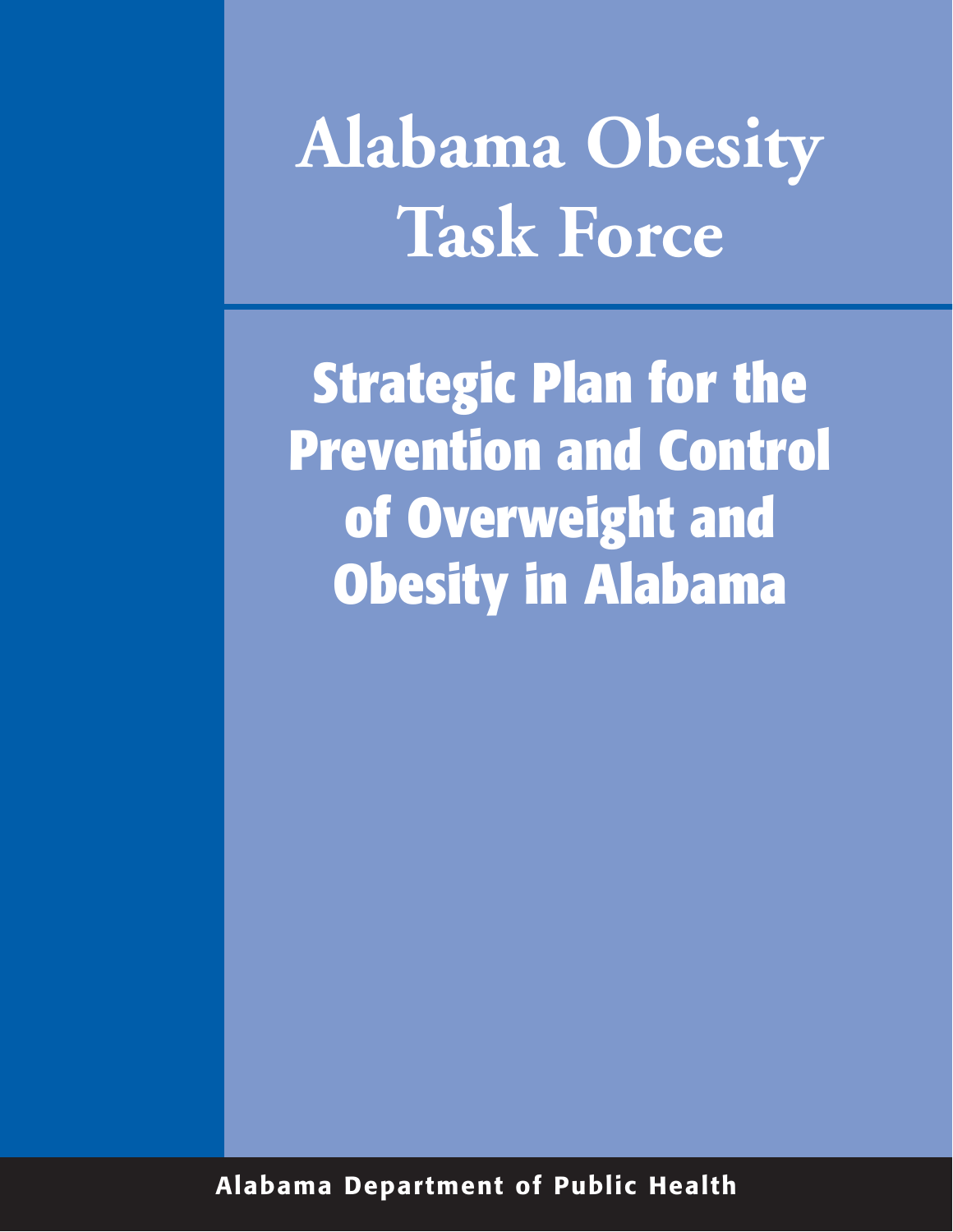| Letter from the State Health Officer 1 |  |
|----------------------------------------|--|
|                                        |  |
| Overview of the obesity epidemic3      |  |
|                                        |  |
|                                        |  |
|                                        |  |
| Waist circumferences 5                 |  |
|                                        |  |
|                                        |  |
|                                        |  |
|                                        |  |
| General consequences 7                 |  |
|                                        |  |
|                                        |  |
|                                        |  |
| Alabama trends (BRFSS) 12              |  |
| Alabama adults12                       |  |
| Alabama youth/ children12              |  |
| Alabama racial and                     |  |
| socioeconomic influences 13            |  |
| Influencing factors 14                 |  |
|                                        |  |
| Physical activity14                    |  |
|                                        |  |
| General Consequences 15                |  |
|                                        |  |
| Economic burden16                      |  |
| Healthy Alabama 201017                 |  |

| Alabama State Obesity Task Force 19  |
|--------------------------------------|
|                                      |
| General guiding principles           |
|                                      |
| Multifaceted approach                |
|                                      |
| Evidenced-based                      |
| approaches that work 22              |
| Alabama's State Plan: 23             |
| General comments24                   |
| How to use the state obesity plan 24 |
| Six working groups:                  |
| Perspectives in Alabama 25           |
| Nutrition subcommittee25             |
| Physical activity                    |
|                                      |
| Data subcommittee 29                 |
| Youth and family                     |
|                                      |
| Community subcommittee32             |
| Healthcare subcommittee34            |
| Additional areas of intervention34   |
| Media and social marketing34         |
|                                      |
| Funding concerns35                   |
| Resources for Implementing           |
|                                      |
|                                      |

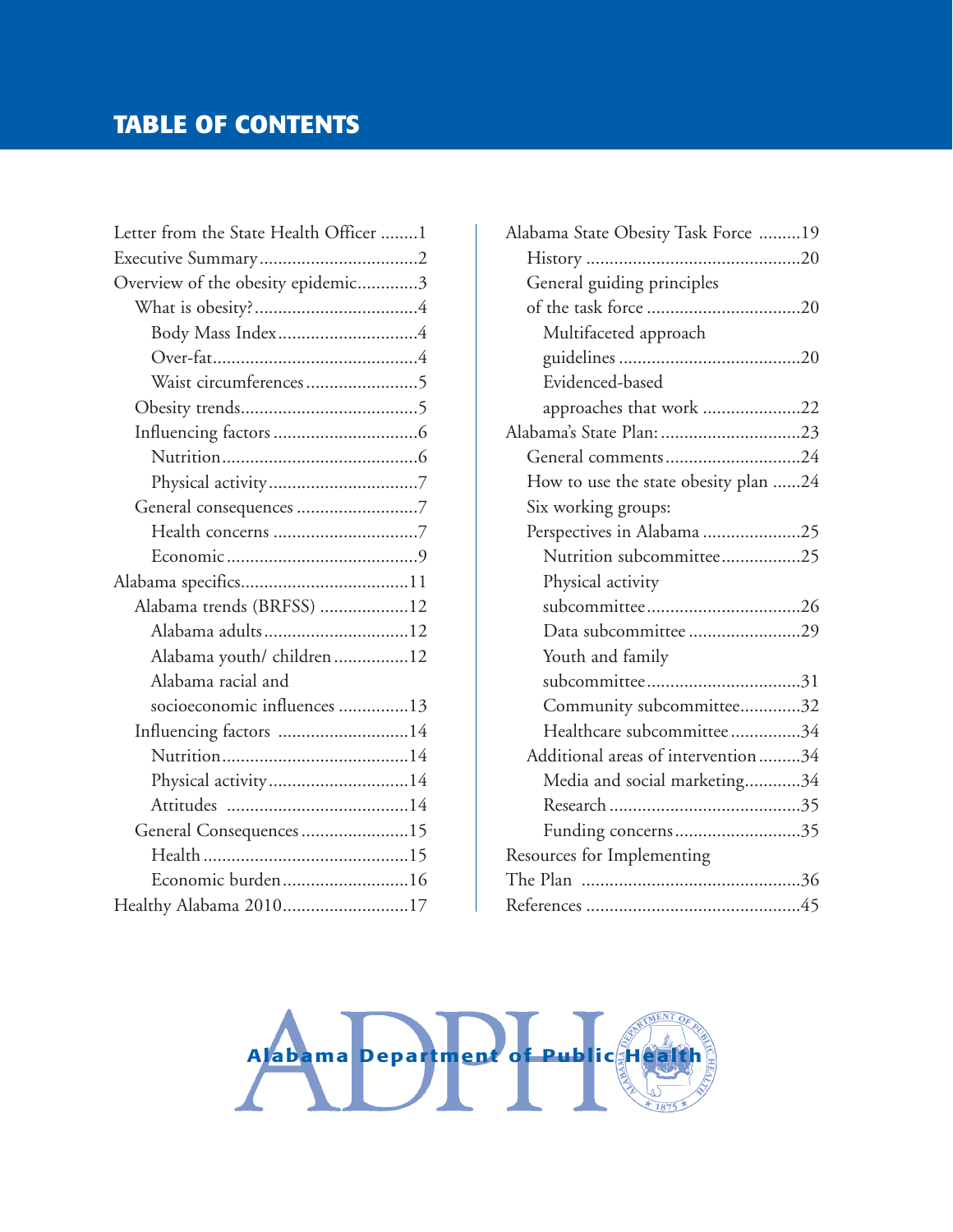he goal of the State Obesity Task Force was to develop and implement a comprehensive, realistic state plan which will reduce the worsening obesity epidemic in Alabama. The **THE SERVICE SERVICE SERVICE SERVICE SERVICE SERVICE SERVICE SERVICE SERVICE SERVICE SERVICE SERVICE SERVICE SERVICE SERVICE SERVICE SERVICE SERVICE SERVICE SERVICE SERVICE SERVICE SERVICE SERVICE SERVICE SERVICE SERVICE S** 

plan was not to change approaches already in progress, but rather to create a uniform approach to reduce obesity. The Alabama State Obesity Plan provides goals and objectives to follow at various social-ecological levels. The plan provides various approaches to address the impact of obesity on Alabama's citizens including education and awareness, lifestyle and behavioral choices, communitybased environmental strategies, school and worksite improvements, and policy development or changes. This plan does not address pharmacological or medical interventions, however, these are also appropriate for certain individuals based on established medical criteria. It is our hope that the plan is used statewide as a reference for selecting approaches to implement. It can be beneficial in setting formal goals, such as in a corporate business plan, as well as in informal settings, such as a community project.

The various levels of influence, as noted in the adaptation of a social-ecological model, are important since the question of whether obesity is a personal concern versus a public health concern exists. I propose it is both. Obesity is a public health issue because an overwhelming majority (80 percent) of persons who are obese have additional health problems. The individual has the ultimate responsibility in making wise choices, but at the same time the environment must support, encourage, and even reinforce personal decision-making processes.

In addressing weight concerns, an empha-

sis will be placed on a healthy relationship with food, a healthy body weight, and a physically active lifestyle. Approaches include learning to select appropriate amounts and types of foods as well as learning personal coping mechanisms to replace comfort eating. There is a consensus that people know they "should eat right", but I am less convinced that people know what actually is right or how to do it.

The approach in this report is to address good nutrition and physical activity throughout the lifecycle. Breastfeeding support is the logical place to start, as breastfeeding decreases the chances of the child becoming overweight while assisting the mother to return to a pre-pregnancy weight. The importance of the school day for our children and the work place setting for adults cannot be understated. The structured school/ work setting can help people to make good decisions as long as the positive options are there. Communities developing walkable areas for all citizens, resulting in physical activity opportunities that are readily available, can happen.

Data will be a key in evaluation and for future documentation. It will be helpful to have standardized health data at the county or town level.

To make this truly a plan for the entire state, new partners are encouraged to join. With all of us working together, we can make a difference.

"Alabama, together one choice, one step, and one life at a time!"

DEL ett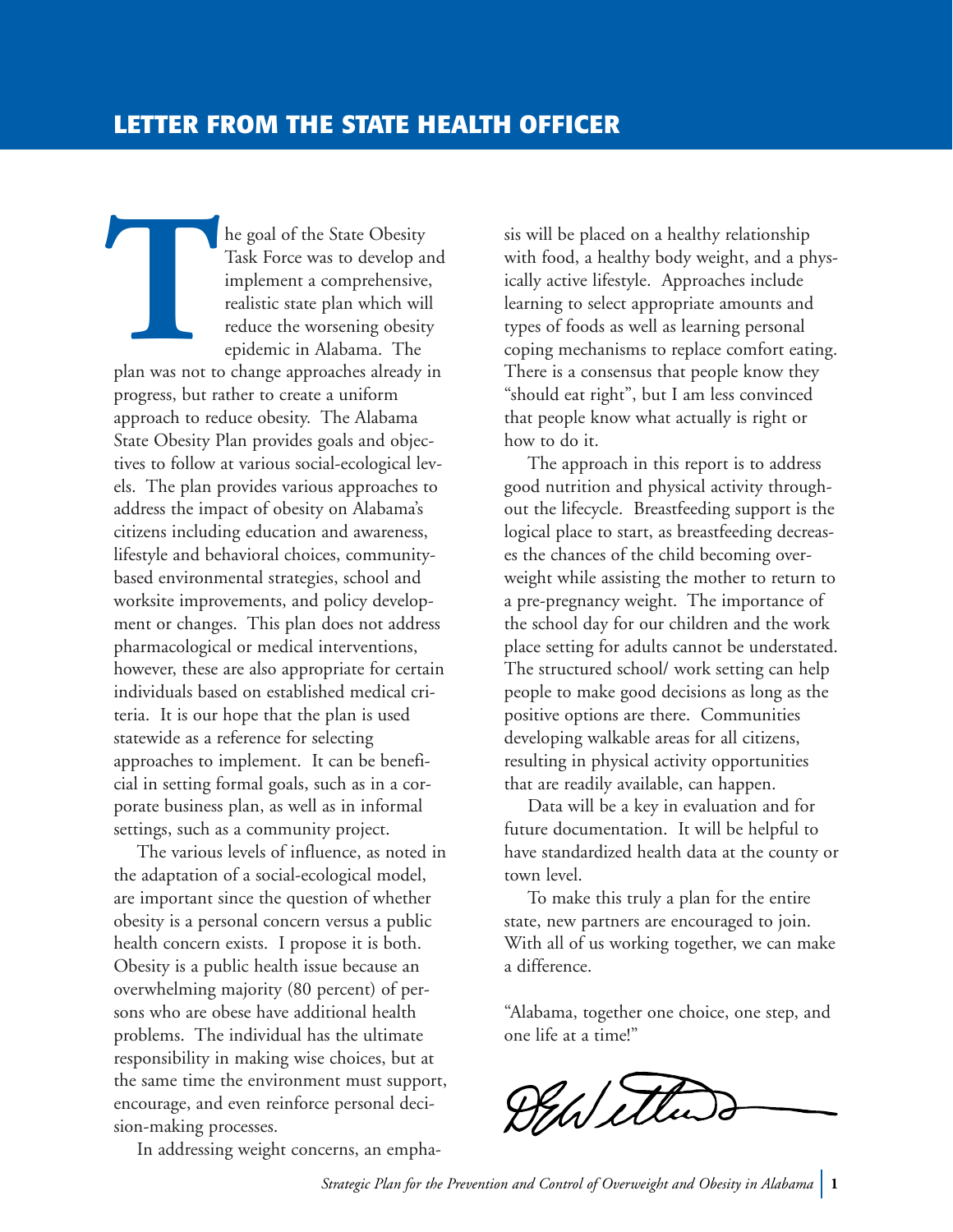In the United States, obesity has risen at an epidemic rate during the past 20 years. In 2003, 15 states had obesity prevalence rates of 15 to 19 percent; 31 states had rates of 20 to 24 percent; and four states had rates more than 25 percent. Alabama was one of the four states.

To develop a multifacet approach, a statewide task force was organized in 2004. The task force included representatives from state and local governments, medical professionals, academia and research, industry, community, and citizen representatives. This report is the result of their work.

The Alabama Obesity State Plan provides a statewide focus for reducing and preventing obesity through healthy lifestyles that emphasize balanced eating patterns and adequate physical activity. The strategies outlined in the plan are targeted for all age groups, races, and socioeconomic classes. This plan will not eliminate existing efforts, but does encourage statewide collaboration.

General statements and opinions from the task force set the tone for the overall goals and measurable objectives. These statements included:

"Being overweight or obese is a very complex issue with many different contributing factors. This plan must be passionate, creative, and innovative with solutions that do not simply mimic other states."

"The severity of obesity in Alabama makes our challenge even greater. Media campaigns and public education are important but will not be the only or best solution to a problem of this magnitude."

"Task force members must be willing to challenge current ideas and solutions. We must "think outside the box" when developing approaches to this problem. Our approach needs to combine prevention, intervention, evaluation, and research. This plan must have realistic, workable solutions."

The format of this report includes individual sections on obesity trends in the nation and in Alabama, specific goals and actions steps for each subcommittee, and tools or references to assist implementing the plan at all levels.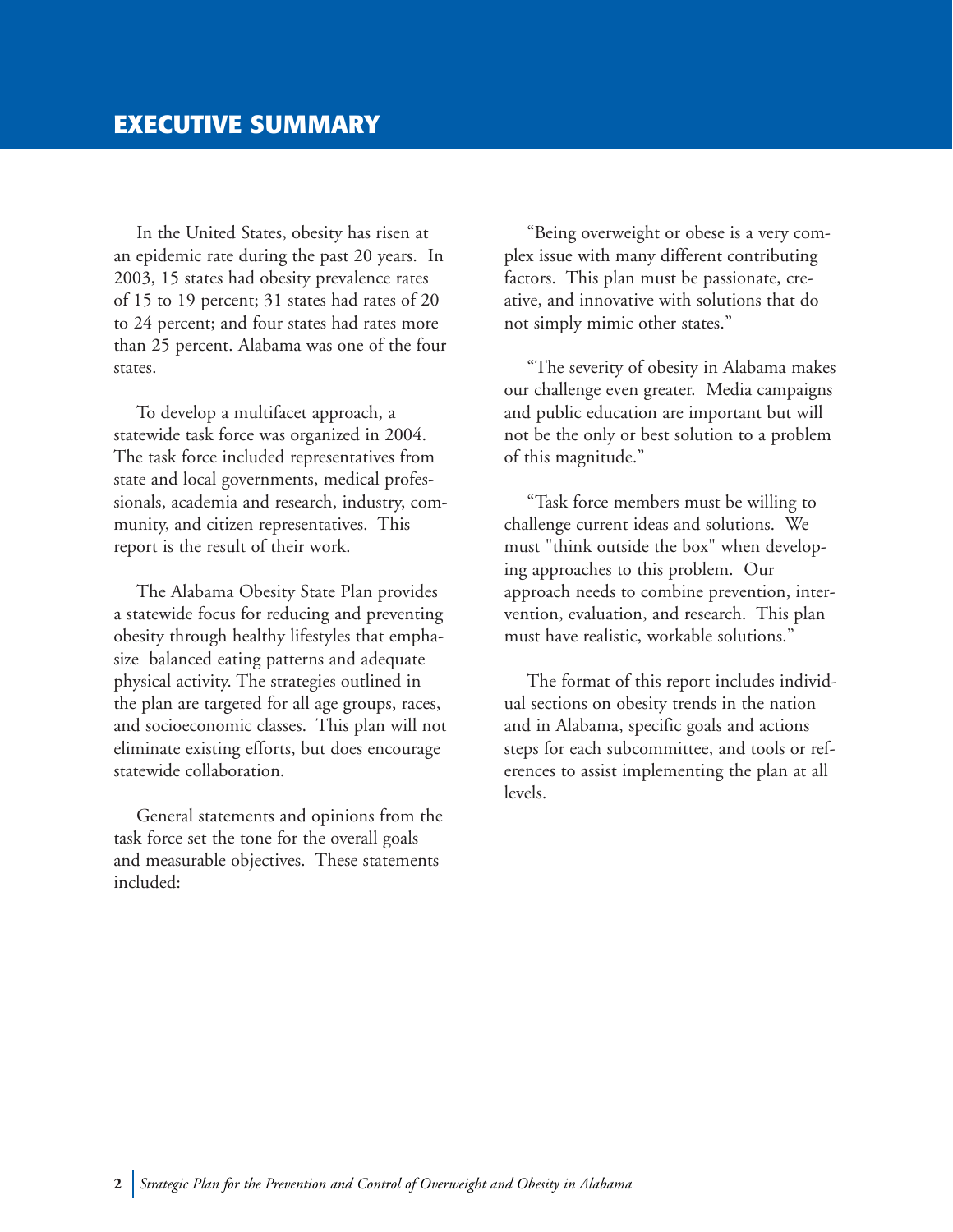

### **Overview of the Obesity Epidemic**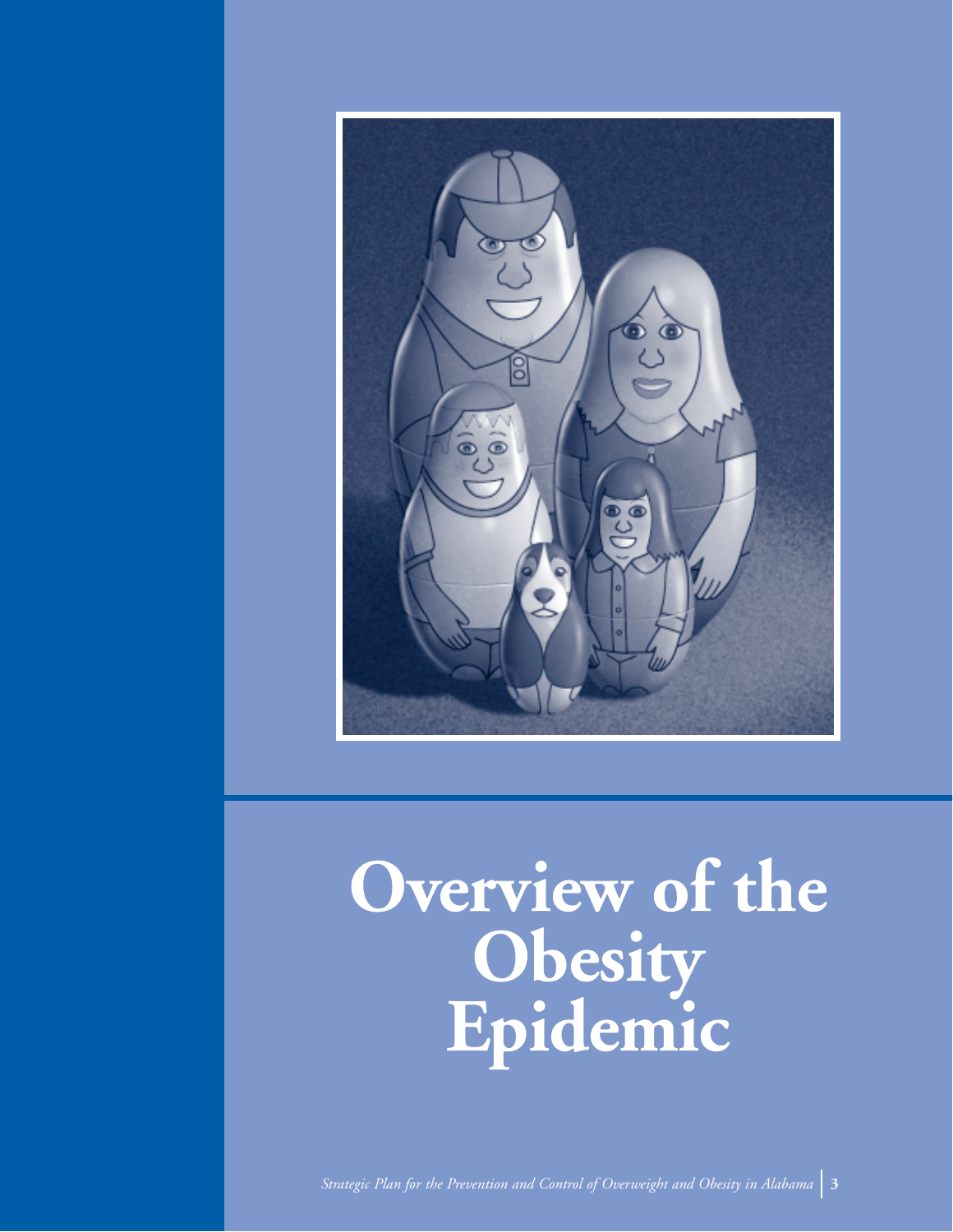#### **WHAT IS OBESITY?**

#### **Body Mass Index**

Obesity is defined as an excessively high amount of body fat or adipose tissue in relation to lean body mass. Body Mass Index (BMI) is a common measure expressing the relationship (or ratio) of weight-to-height. It is a mathematical formula in which a person's body weight in kilograms is divided by the square of his or her height in meters squared (wt/(ht)<sup>2</sup>. The BMI is more highly correlated with body fat than any other indicator of height and weight. Individuals with a BMI of 25 to 29.9 are considered overweight and are approximately 20 pounds above appropriate weight for height. Individuals with a BMI of 30 or more are considered obese and are 30 or more pounds over appropriate weight for height. For adults over 20 years old, BMI falls into one of these categories:

| Adult (21 and over) |                      |  |
|---------------------|----------------------|--|
| <b>BMI</b>          | <b>Weight Status</b> |  |
| <b>Below 18.5</b>   | Underweight          |  |
| $18.5 - 24.9$       | Normal               |  |
| $25.0 - 29.9$       | Overweight           |  |
| 30.0 and Above      | Obese                |  |

| <b>Children and Adolescent (2-20)</b> |                        |                                         |
|---------------------------------------|------------------------|-----------------------------------------|
|                                       | <b>BMI</b>             | <b>Weight Status</b>                    |
|                                       | Underweight            | <5th percentile BMI for age             |
|                                       | Normal weight          | $\geq$ 5 to <85 BMI for age/gender      |
|                                       | At risk for overweight | $\geq$ 85th to <95th BMI for age/gender |
|                                       | Overweight             | ≥95th BMI for age/gender                |
|                                       | Obese                  | Not used in children/teens              |

Below is an example of calculating a BMI using the English system and in the metric system.

• English Formula:

BMI= (Weight in Pounds) (Height in Inches X Height in Inches)  $- X 703$ 

$$
\frac{(220)}{(75 \times 75)} \times 703 = 27.5
$$

A person who weighs 220 pounds and is 6 feet 3 inches tall has a BMI of 27.5.

Metric Formula: Weight in Kilograms (Height in Meters)<sup>2</sup> BMI=

$$
\frac{99.79}{1.905 \text{ X } 1.905} = 27.5
$$

A person who weighs 99.79 kilograms and is 1.905 meters tall has a BMI of 27.5.

#### **Use of BMI for Children**

The terms obese, overweight and at risk for overweight are defined differently in pediatric populations than in adults (see chart below). Body Mass Index (BMI) is the primary measure utilized to define weight stats in both adults and children. BMI is calculated using the person's weight and height and is a helpful indicator of weight status. In adults, BMI is a fixed measurement without regard to gender or age. In children and adolescent, BMI is age and gender specific and therefore the BMI measurement in this popu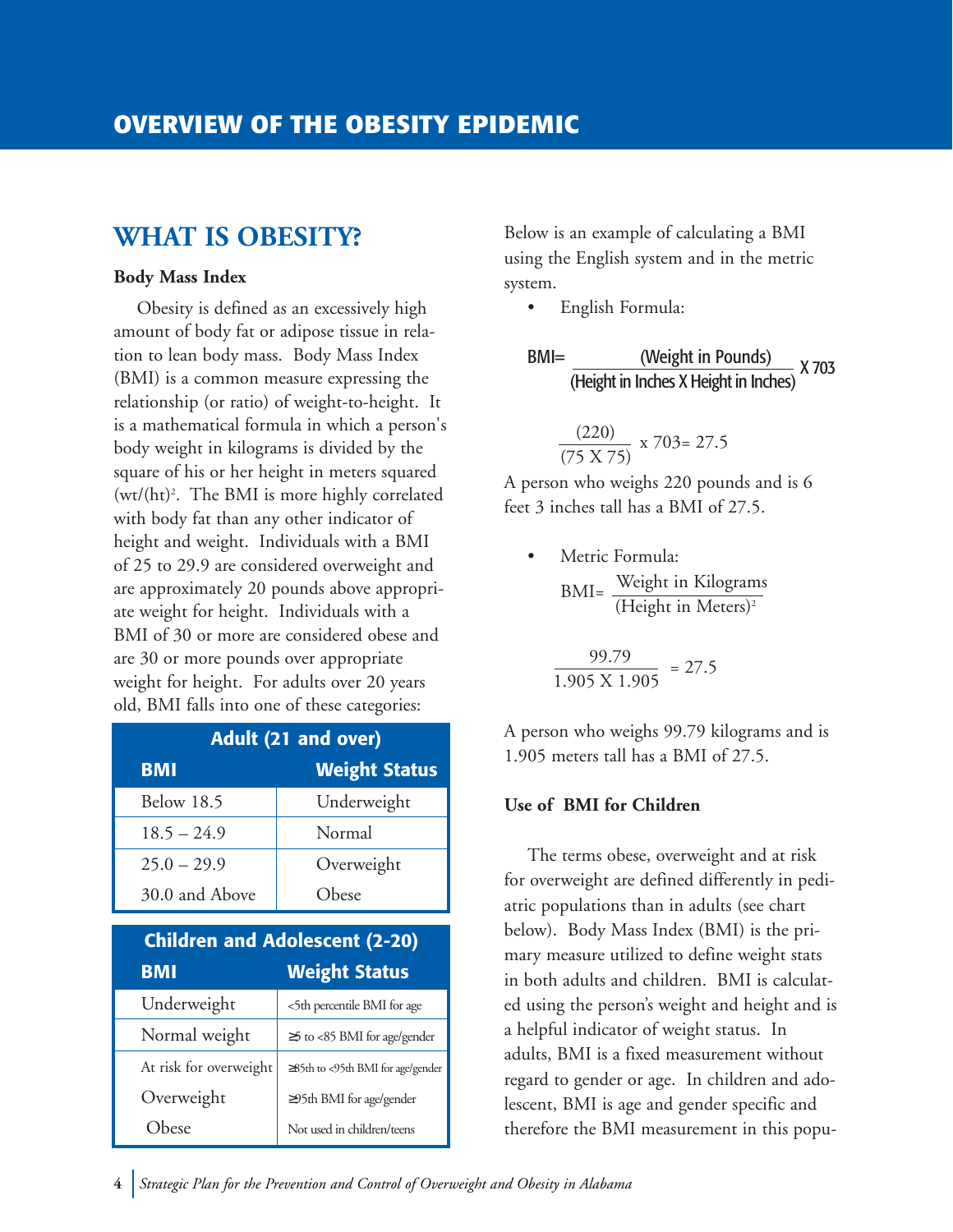lation changes with age. Because of these differences between adult and children's BMIs, the BMI for the pediatric population must be plotted on the CDC growth charts enabling on to determine BMI-for-age percentiles (www.edc.gov/growthcharts). The chart, Children & Adolescents, summarizes the categories by BMI and percentages in children.

#### **BMI Limitations**

Body Mass Index (BMI) reflects body composition and correlates well with body fat; however, it has limitations. A very muscular person may be in the overweight BMI category. For example, professional athletes may be very lean and muscular, with very little body fat, yet due to the weight of the increased muscle, they may weigh more than others of the same height. This would need to be considered in reviewing their BMI. While they may qualify as "overweight" due to their large muscle mass, they are not necessarily "over fat," regardless of BMI.

It is possible for a person who is in an appropriate BMI weight range to be "over fat". By using a skinfold or fat analysizer, the percent of body fat can be determined.

#### **Waist circumferences**

The amount of body fat (or adiposity) includes concern for both the distribution of fat throughout the body and the size of the adipose tissue deposits. The waist size is an additional, independent risk factor for certain diseases and can be used in conjunction with the BMI. Waist measurements reflect evidence that excess visceral fat - surrounding the abdominal organs - increases the chance of heart disease or diabetes. Research indicates that visceral fat (waist size) is more

important in the disease process than subcutaneous fat, which is just under the skin. Abdominal fat cells appear to produce certain compounds that may influence cholesterol and glucose metabolism. Men are at risk who have a waist measurement greater than 40 inches (102 cm). Women who have a waist measurement greater than 35 inches (88 cm) are at risk. The waist size appears to be an independent risk predictor when BMI is at

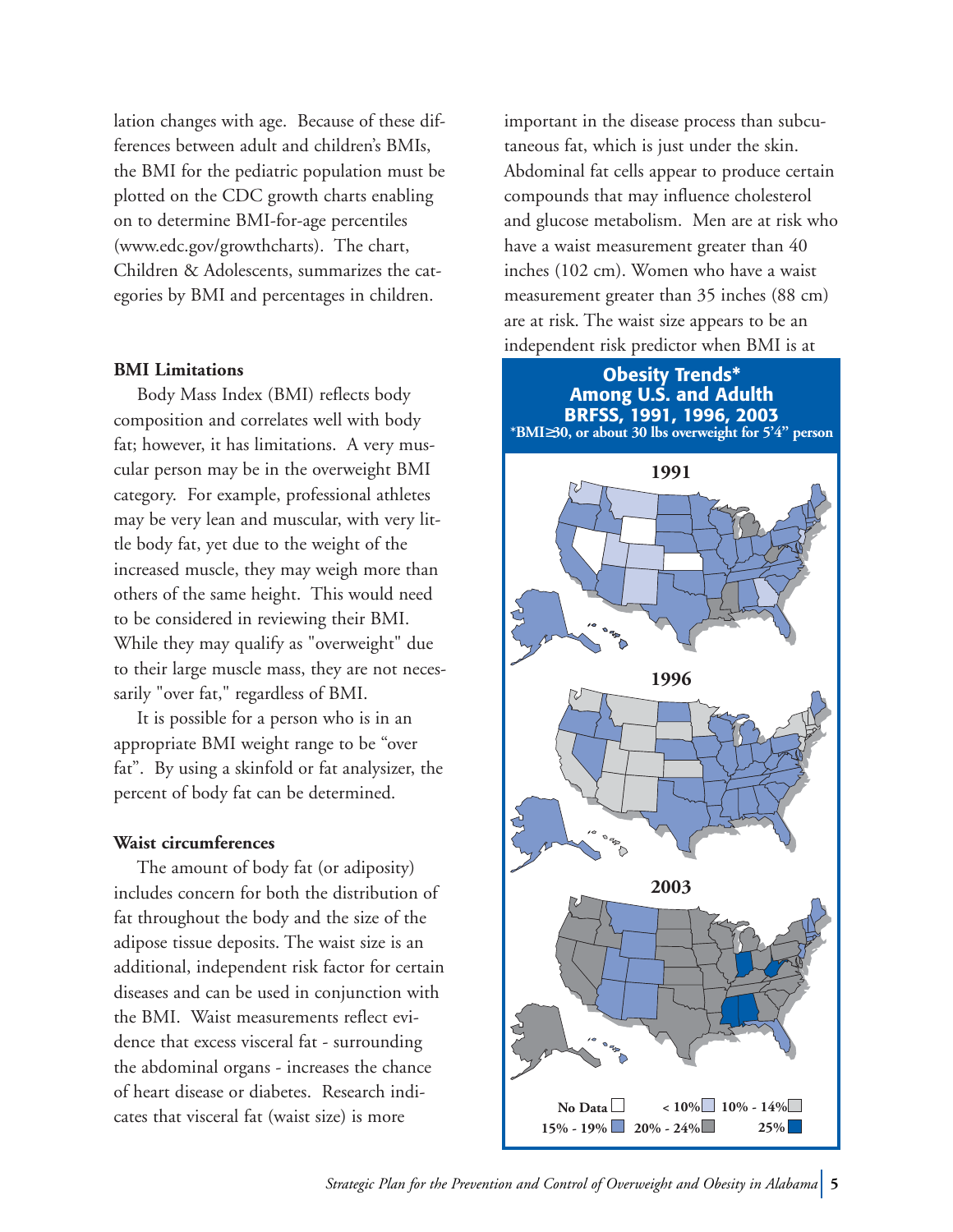#### 25- 34.9

*NOTE: If a person has short stature (under 5 feet in height) or has a BMI of 35 or above, waist circumference standards used for the general population may not apply*.

#### **OBESITY TRENDS**

Obesity is occurring worldwide as well as nationally. The words "pandemic" and "epidemic" have been used to describe the dramatic upward trends seen in adults and children. According to the World Health Organization, the United States has the greatest incidence of overweight and obesity in the world. The prevalence of obesity has increased steadily and is at epidemic levels. Results from the 1999–2002 National Health and Nutrition Examination Survey (NHANES), using measured heights and weights, indicate that an estimated 65 percent of U.S. adults are either overweight or obese. The Centers for Disease Control (CDC) and Prevention report that Alabama is ranked first in terms of number of adults with overweight and obesity.

Adults are not the only ones with excessive weight. Childhood obesity has become the most prevalent pediatric nutritional problem in the United States. Results from the 1999–2002 National Health and Nutrition Examination Survey (NHANES), using measured heights and weights, indicate that an estimated 16 percent of children and adolescents ages six to nineteen years are overweight. The prevalence rate has been rising steadily in all age groups, with overweight being seen at younger ages. Excess weight in childhood is frequently a precursor to adult

obesity. The array of associated physical disorders and emotional problems that often accompany obesity can persist, and frequently worsen, throughout life. Moreover, the probability of adult obesity increases as overweight children age: 50 percent of children who are overweight at age six will become overweight adults, by adolescence, the probability escalates to 80 percent. If one parent is overweight or obese, the child has an 80 percent chance of being overweight or obese. Adults who were overweight as children are at increased risk for poor health for longer periods than adults who were not overweight as children.

Disparities in overweight and obesity prevalence exist in segments of the population based on race and ethnicity, gender, age, and socioeconomic status. For example, overweight and obesity are particularly common among minority groups and those with a lower family income. The prevalence of overweight and obesity is higher in women of minority populations than in caucasian women. Among men, Mexican Americans have a higher prevalence of overweight and obesity than caucasians or African Americans. For non-Hispanic men, the prevalence of overweight and obesity among Caucasians is slightly greater than among African Americans.

Among school aged children, there is a higher occurence of obesity in African American, Native American, Puerto Rican, Mexicans, and Native Hawaiins. Data from CDC shows African American and Hispanic Children are at 21.5% as compared to 12.3% of Caucasians children.

#### **INFLUENCING OBESITY**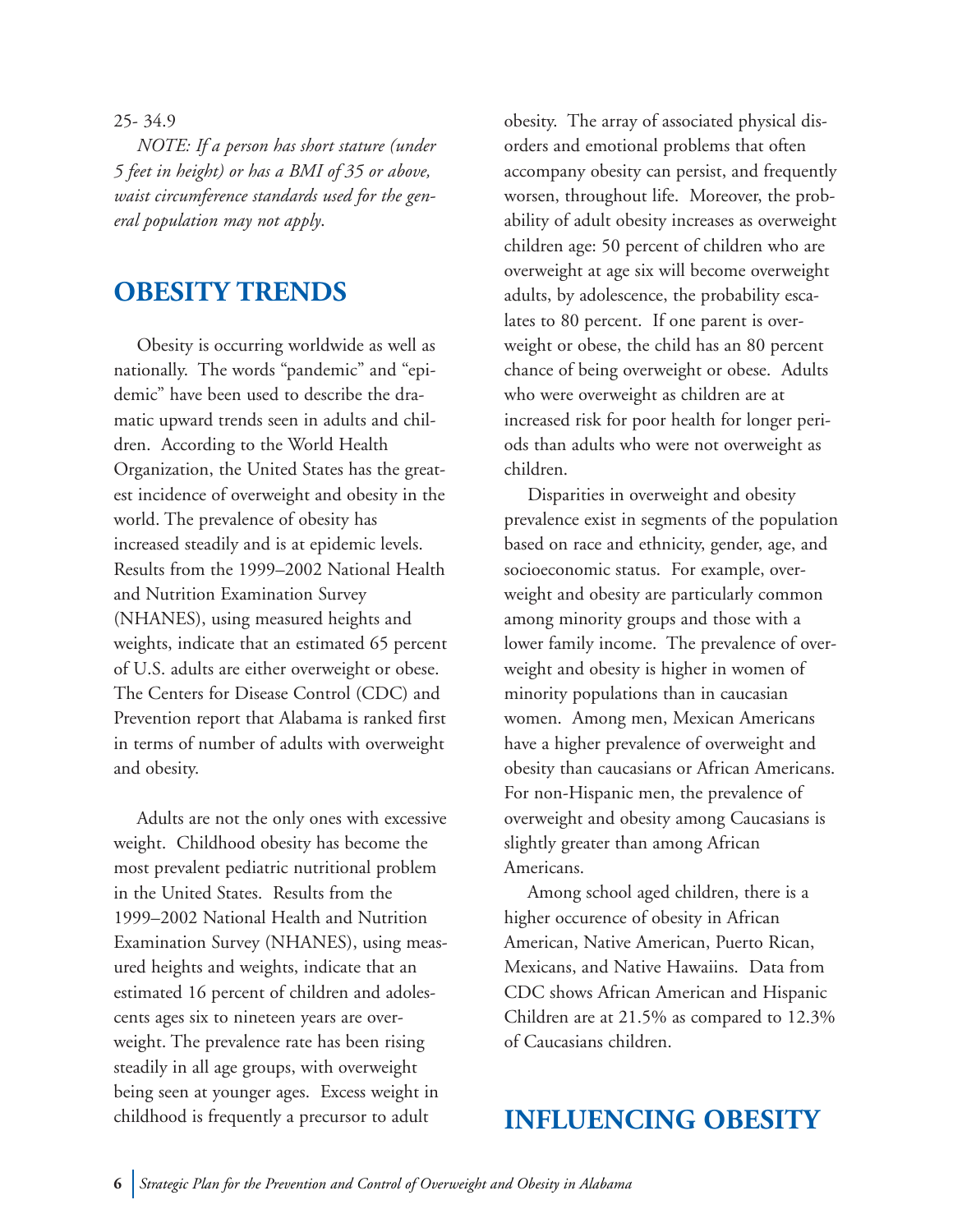#### **FACTORS**

Obesity is a complex issue. Body weight is the result of genes, metabolism, behavior, environment, culture, and socioeconomic status.

Specific rare hereditary diseases may increase the risk of obesity. In addition, there seems to be a general tendency for obesity to run in some families, though the reason for this is not well understood. Behavior and environment play a large role influencing people to be overweight and obese. However, generally and very simplistically speaking obesity is a result of an energy imbalance. This means most Americans are eating too many calories and not getting enough physical activity.

#### **Nutrition**

The American eating pattern has been studied to identify reasons causing the obesity epidemic. The studies indicate that Americans have lost perception of the standard serving size. Serving sizes started growing in 1970, rose sharply in the 1980's, and continued to increase in the 1990's. It was during this time Americans lost the perception of a serving size. According to the American Diabetic Association, most Americans overestimate how much food makes up one serving.

Americans are also eating away from home more now than in the past. The American Cancer Society reports that servings in restaurants are approximately two and a half times what the average female needs. When large portion sizes are coupled with the types of foods we consume, high fat, high sugar, high calorie, weight gain is not a surprise.

Eating for reasons not related to hunger also plays an important role. Emotional eating, whether it is out of boredom, seeking comfort, relieving stress, or celebrating, can add extra, unexpected calories.

An emphasis is being placed on family meals at home. Children eating more than three (3) meals per week with the family were less likely to skip breakfast. The children also had better consumption of fruits, vegetables, and diary foods. Family meals frequency had a strong positive association with energy intake, percentage of calories from protein, calcium, iron, vitamins A, C, E, B6, folate, and fiber.

#### **Physical activity**

The incidence of overweight and at risk of overweight is directly linked to lack of physical activity and increase in inactivity, such as viewing television more than two hours per day. Our society has become very sedentary. Approximately 43 percent of adolescents watch more than two hours of television each day. Girls are less active than boys are and become even less active as they move through adolescence. Numerous health-related organizations have recommended increased physical activity in order to decrease overweight and the associated risk factors. The American Heart Association, the Institute of Medicine, the United States Department of Health and Human Services, the U. S. Surgeon General, Action for Healthy Kids, Centers for Disease Control and Prevention, and the Robert Wood Johnson Foundation, are examples of health-related agencies calling for increased physical activity for children.

There are numerous reports that evaluate the relationship between academic performance and health behavior. Action for Healthy Kids reports that in school districts across the United States, administrators, teachers, and researchers are demonstrating that proper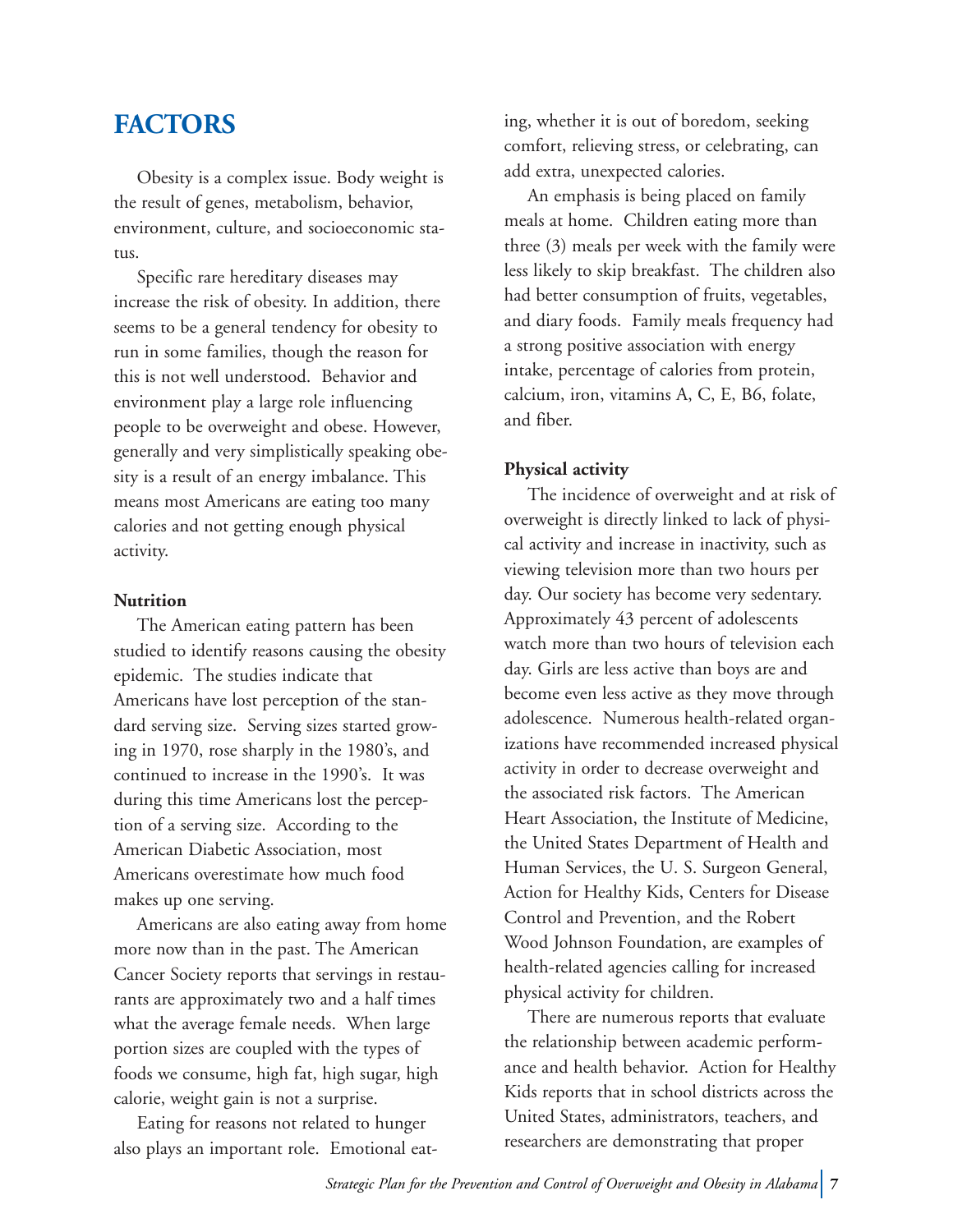nutrition and physical activity are linked to academic achievement, self-esteem, mental health, and improved school attendance.

#### **GENERAL CONSEQUENCES**

#### **Health concerns**

Overweight and obesity are estimated to be second only to smoking as preventable causes of death. The proportion of deaths where obesity is a major contributing factor will grow with continued increase in obesity prevalence. Life expectancy is predicted to fall in coming years because of obesity, a startling shift in a long-running trend toward longer lives. It is estimated that within 50 years, obesity will shorten the average life span of 77.6 years by at least two to five years; more than the impact of cancer or heart disease.

#### **Obesity is linked to many health diseases, such as:**

- Arthritis Osteoarthritis of knee and hip, Rheumatoid Arthritis
- Birth Defects
- Cancers Breast Cancer, Colorectal Cancer, Esophagus and Gastric Cancer, Endometrial Cancer, Renal Cell Cancer
- Cardiovascular disease
- Carpal Tunnel Syndrome
- Daytime Sleepiness
- Deep Vein Thrombosis
- End Stage Renal Disease
- Gallbladder Disease
- Gout
- Heart Disorders
- **Hypertension**
- Impaired immune response
- Impaired respiratory function
- Infections following wounds
- Infertility
- Liver Disease
- Low Back Pain
- Obstetric and Gynecologic Complications
- Pain
- Severe acute biliary and alcoholic pancreatitis
- Sleep apnea
- Stroke
- Surgical complications
- Type 2 Diabetes (Non Insulin Dependant Diabetes Mellitus)
- Urinary Stress Incontinence

Of these health concerns, the chart below lists the leading causes of death in 2002 according to the CDC Division of Vital Statistics. These apply to both male and female adults.

#### **2002 Leading Causes of Death**

Obesity and overweight substantially increase the risk of morbidity from hypertension; dyslipidemia; type 2 diabetes; coronary heart disease; stroke; gallbladder disease; osteoarthritis; sleep apnea and respiratory problems; and endometrial, breast, prostate, and colon cancers. Higher body weights are also associated with increases in all-cause mortality. Significant health problems occur in the pediatric age group as well as the adult population.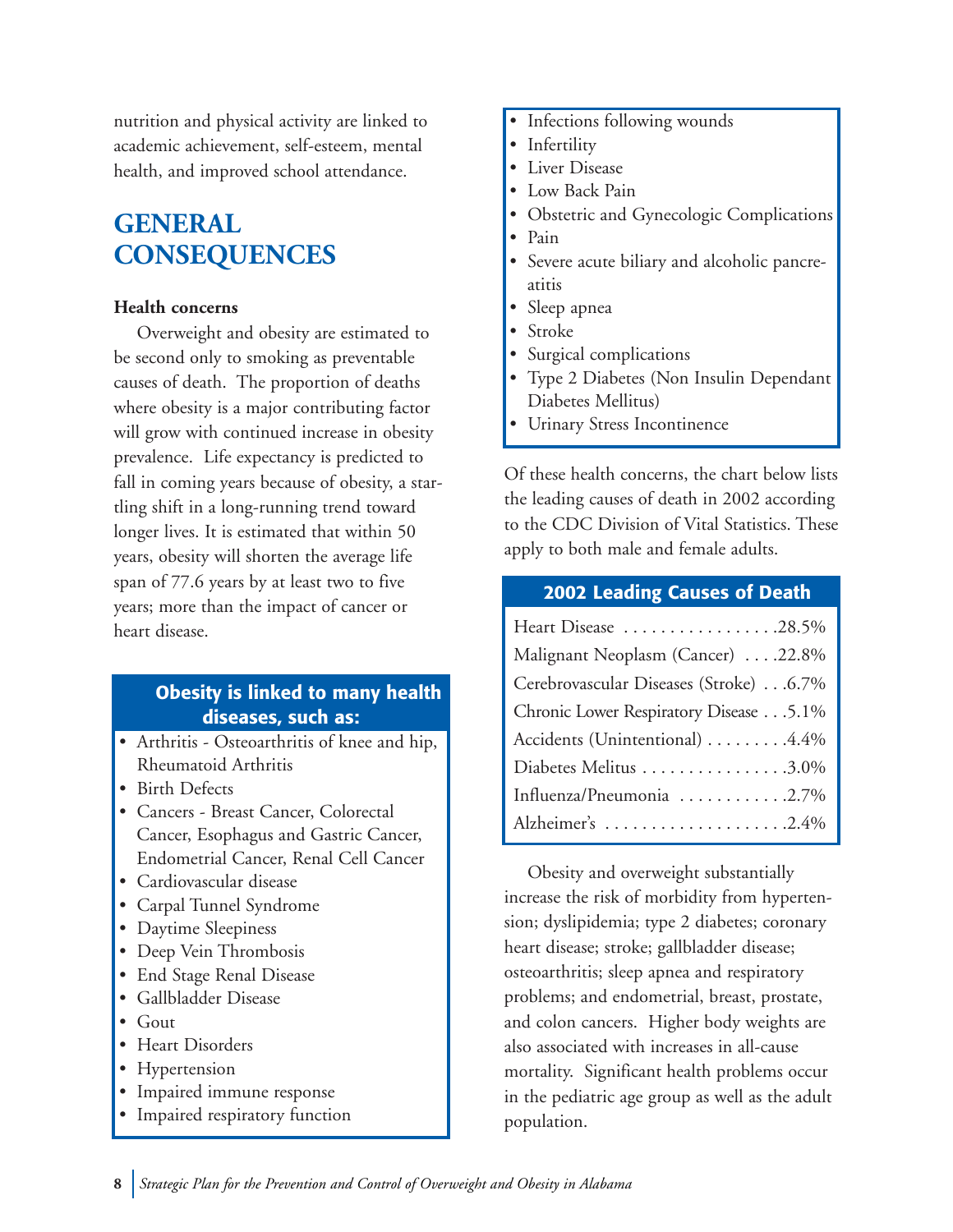#### **Obesity Related Morbidities**

Cardiovascular Accelerated atherosclerosis Dyslipidemia (increased triglycerides, low HDL cholesterol level, increased LDL cholesterol level) Hypertension Increased left ventricular mass Endocrinologic Hyperinsulinemia Insulin resistance Early puberty (accelerated linear growth and bone age) Polycystic ovaries, dysmenorrhea Respiratory Hypoventilation (Pickwickian syndrome) More frequent respiratory infections Sleep apnea **Orthopedic** Coxa vara Slipped capital femoral epiphyses Blount's disease Legg-Calve-Perthes disease

Obesity is linked to cardiovascular disease and type 2 diabetes through the promotion of insulin resistance and other associated physiological abnormalities, including dyslipidemia, elevated blood pressure, and increased left ventricular mass. Overweight and insulin resistance have been linked to the early development of atheromata in young adults independent of other cardiovascular risk factors. Pulmonary, skeletal, dermatologic, immunologic, and endocrinologic systems display obesity-related morbidities. These apply to male and female as noted in the chart above.

#### **Cardiovascular Health**

Heart disease and stroke are the principal components of cardiovascular disease and are listed as the first and third leading causes of

death in the United States. They account for more than 40 percent of all deaths. About 950,000 Americans die of cardiovascular disease each year, which amounts to one death every 33 seconds. It is estimated that 61 million Americans, almost one-fourth of the population, have some form of cardiovascular disease. High blood pressure is a major risk factor for heart disease and the chief risk factor for stroke and heart failure, and also can lead to kidney damage. It affects about 50 million Americans–one in four adults. Studies show that the risk of death from heart disease and stroke begins to rise at blood pressures as low as 115 over 75, and that it doubles for each 20 over 10 millimeters of mercury (mm Hg) increase. So, the harm starts long before people get treatment.

*"Unless prevention steps are taken, stiffness and other damage to arteries worsen with age and make high blood pressure more and more difficult to treat. The new pre-hypertension category reflects this risk and, we hope, will prompt people to take preventive action early" said NHLBI Director Dr. Claude Lenfant.*

#### **Cancers**

Fat cells are not static deposits. Visceral fat is metabolically active and increased visceral fat is linked to certain cancers. Obesity is strongly linked to cancer of the uterine lining or endometrium. An overweight woman has twice the risk of developing that cancer as a lean one; once she becomes obese the risk rises as much as three and a half (3.5) to five (5) fold. A person who is obese has up to triple the risk of kidney cancer and of esophageal cancer as does someone in an appropriate body weight range. Overweight and obese men are 50 percent as likely as lean men to get colon cancer; for women the extra risk is 20 to 50 percent. Fat is linked to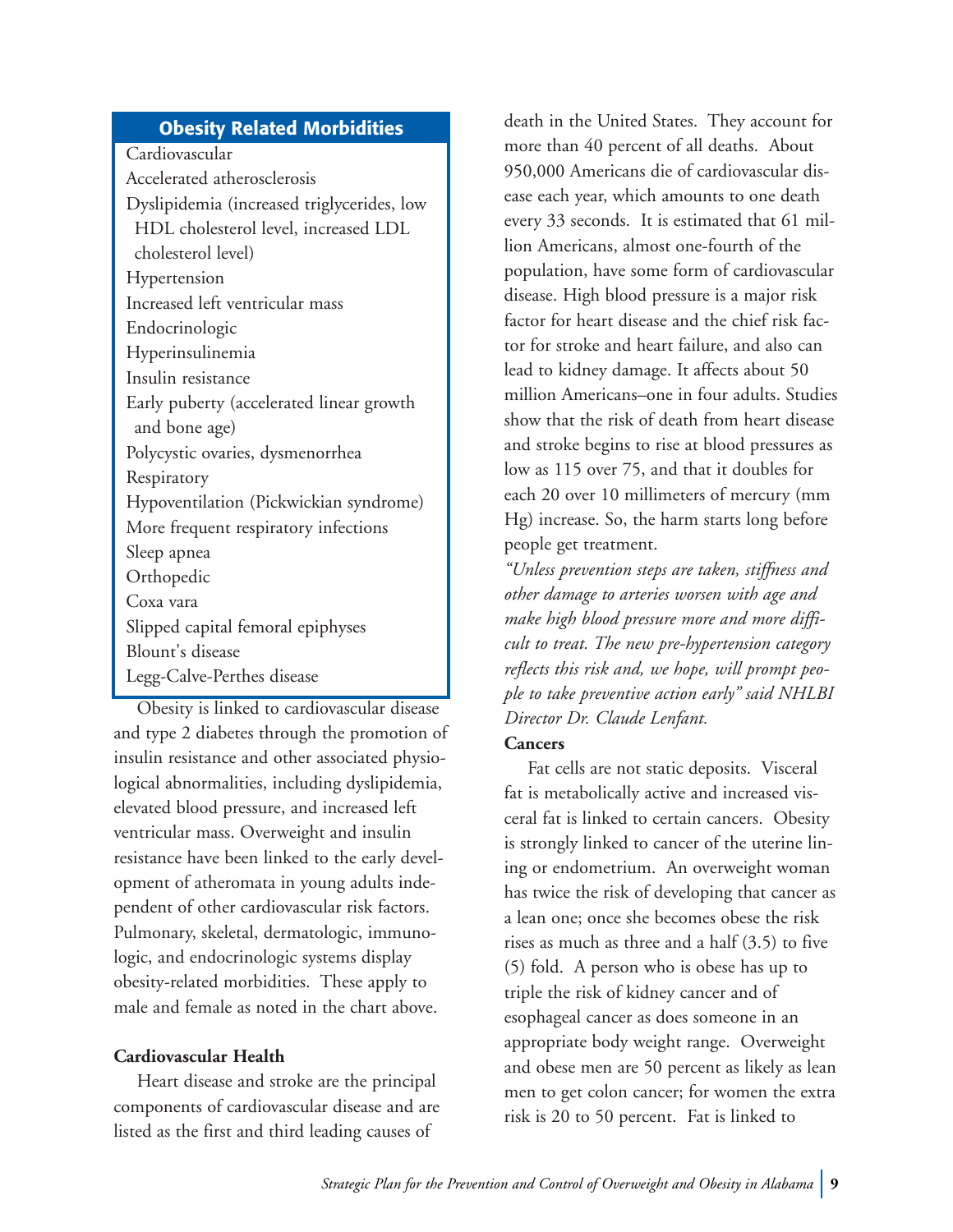breast cancer in postmenopausal women and increases the risk of the disease by 30 percent among the overweight and 50 percent among the obese. Prostate cancer is more common in men who have BMI of 35 or higher. In addition, these men have a 60 percent risk of cancer recurrence within three years or more. This is twice the rate seen in men at the appropriate weight.

#### **Diabetes**

During the past ten years, the incidence of diabetes has nearly tripled. Overweight and obesity are significant risk factors for diabetes. The majority of adults diagnosed with diabetes in the United States are either overweight (85.2 percent) or obese (54.8 percent). Persons who have a body mass index (BMI) of more than 30 are 10 times more likely to develop the illness; with a BMI above 35 for 10 years, the risk increases to 80 times compared to a person of average weight. Projections are that 40 to 50 million United States residents could develop diabetes by 2050.

Type 2 diabetes in school children is a new phenomenon. Twenty years ago, it was rare for an adolescent or child to be diagnosed with type 2 diabetes. However, during the last 20 years, childhood diabetes has increased 10-fold. In several clinic-based studies, the percentage of children with newly diagnosed diabetes has risen from <5 percent before 1994 to 30 percent to 50 percent in subsequent years. Pediatricians are reporting that they are now diagnosing type 2 diabetes in children as early as age five. If obesity trends do not change, it is estimated that one in three children will develop diabetes. These risks are even more severe in Hispanic and Black children. Overweight children are at

an increased risk for developing type 2 diabetes during both childhood and later in life. There is a reported association between obesity and type 2 diabetes, sugared beverage consumption, long hours of television viewing, and reduced physical activity.

#### **Economics**

Obesity is associated with increased disability, decreased optimal health, increased health care use, and increased mortality, all of which translate into increased health care cost. The direct and indirect costs of obesity care for the nearly 119 million American adults, 65 percent of the population, who are currently overweight or obese is more than \$117 billion per year. This is an increase from previous studies. Taxpayers finance about half of these costs through Medicare and Medicaid. "Obesity has become a crucial health problem for our nation, and these findings show that the medical costs alone reflect the significance of the challenge," said previous Health and Human Services Secretary Tommy G. Thompson.

Poor health is an economic burden on the nation and costs millions of dollars in terms of diminished health and productivity. The figures confirm earlier findings that obesity accounts for a significant, and preventable, portion of the nation's medical bill.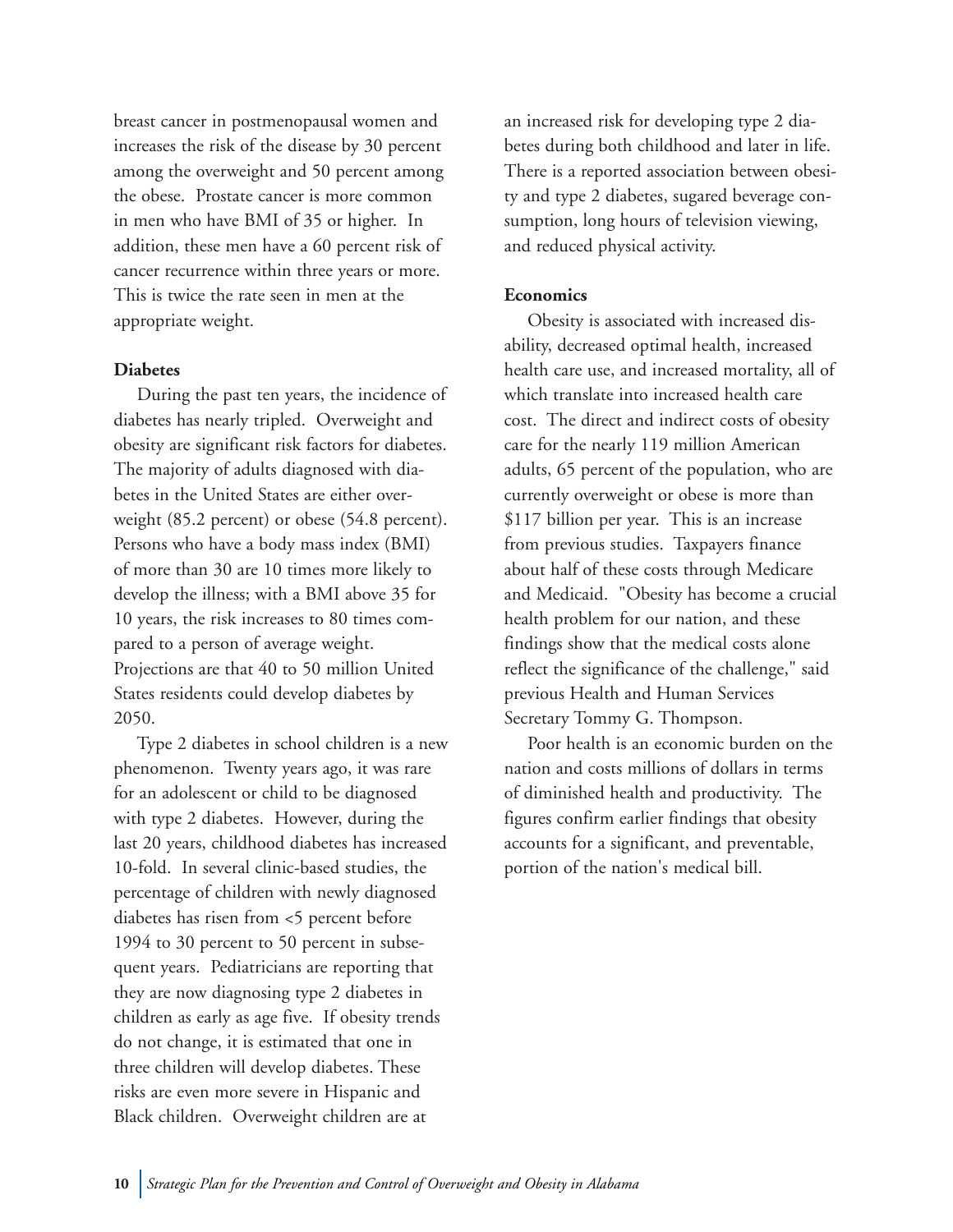

### **Alabama Specifics**

*Strategic Plan for the Prevention and Control of Overweight and Obesity in Alabama* **11**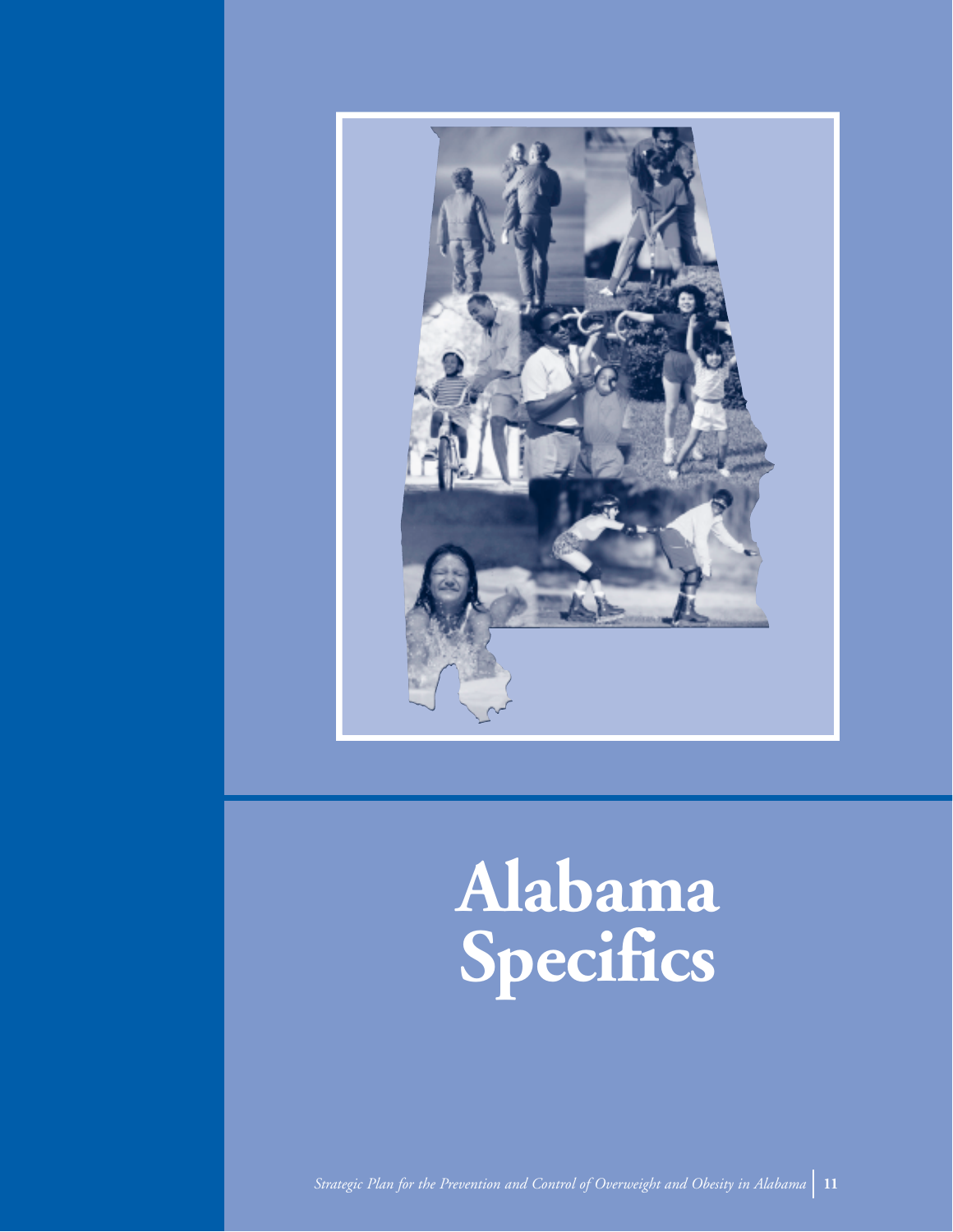#### **ALABAMA TRENDS**

Alabama is currently in an overweight and obesity epidemic situation regarding the health of its citizens. The nonprofit group, Trust for America's Health, named Alabama as the "fattest state" in the nation in October 2004. Mississippi and West Virginia followed in second and third places. Alabama ranked first in adult obesity based on 2003 data, with 28.4 percent of adults in the obese category.

#### **Alabama adults**

Sixty-three percent of Alabama adults are overweight and or obese. Obesity is defined as a BMI ≥30 and overweight is a BMI 25 to 29.9. Of the 63 percent, 28.4 percent are obese and 34.8 percent are overweight.

Overweight and obesity are prevalent and increasing in Alabama. According to the Alabama Behavior Risk Factor Surveillance System (BRFSS), from 1991 to 2001 obesity rates increased 76 percent. The BRFSS evaluates weight status in Alabama adults by asking height and weight questions in a random digit telephone survey. Questions are developed by the Centers for Disease Control and Prevention (CDC). In 2003 in Alabama, approximately 28 percent of adults were obese, with rates similar for men (27.1 percent) and women (29.6 percent). In addition, approximately 35 percent of the adults were overweight -- considerably more males (42.9 percent) than females (27.3 percent).

#### **Alabama youth/ children**

Alabama youth are also overweight. Selfreported data from the 2003 Youth Risk Behavior Survey (YRBS) showed 14 percent



of youth were at risk for being overweight with an additional 14 percent already overweight, as defined as body mass index at or above the 95th percentile for age.

The Alabama Department of Public Health (ADPH) and the Alabama State Department of Education collected height and weight data on 822 adolescent students in six schools from different geographic regions in Alabama in 2001. Forty four (44) percent of the evaluated students were at risk for overweight or overweight based upon body mass index (BMI). In 2002, a study completed by ADPH staff of 1,182 students in the second, third, fourth, and fifth grades in six public schools located in Monroe County, Alabama found approximately 17 percent were at risk for overweight and 27 percent were overweight. Rates were higher for black students (29.8 percent) than for white students (23.6 percent).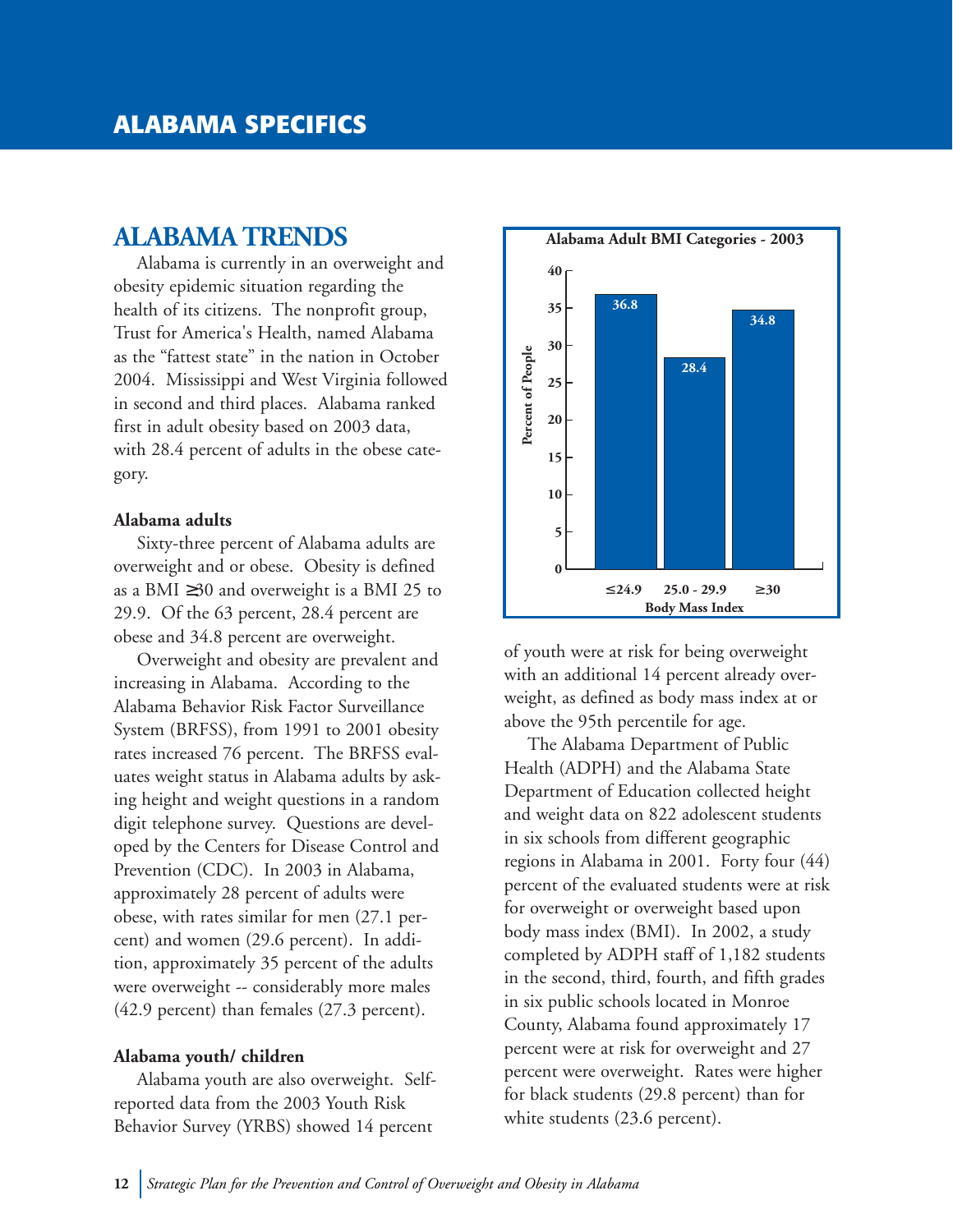| As indicated in the chart below, obesity rates are above 20 percent in all age groups, with the excep- |  |  |
|--------------------------------------------------------------------------------------------------------|--|--|
| tion of age 65 and older.                                                                              |  |  |

| <b>Age</b>             | <b>Neither Overweight</b> | <b>Overweight</b> | <b>Obese</b>  |
|------------------------|---------------------------|-------------------|---------------|
|                        | nor Obese (BMIS24.9)      | $(BMI 25.0-29.9)$ | <b>BMI≥30</b> |
| 18-24<br>$\%$          | 53.1                      | 26.7              | 20.3          |
| CI                     | $(45.3 - 60.9)$           | $(19.3 - 34.0)$   | 14.5-26.0     |
| $\mathbf n$            | 124                       | 49                | 54            |
| $0/0$<br>$25 - 34$     | 39.8                      | 31.2              | 29.0          |
| CI                     | 35.1-44.6                 | 26.6-35.7         | 24.5-33.5     |
| $\mathbf n$            | 208                       | 148               | 141           |
| 35-44<br>$\%$          | 30.3                      | 36.3              | 33.3          |
| <b>CI</b>              | 26.1-34.5                 | 31.7-40.9         | 28.8-37.9     |
| $\mathbf n$            | 190                       | 187               | 181           |
| 45-54<br>$0/0$         | 28.9                      | 37.3              | 33.8          |
| CI                     | 24.9-32.9                 | 32.8-41.9         | 29.5-38.1     |
| 55-64<br>$\%$          | 29.4                      | 36.6              | 34.1          |
| <b>CI</b>              | 25.3-33.5                 | 32.1-41.0         | 29.7-38.4     |
| $\mathbf n$            | 179                       | 202               | 199           |
| $\frac{0}{0}$<br>$65+$ | 41.7                      | 39.4              | 18.9          |
| <b>CI</b>              | 37.7-45.6                 | 35.4-43.4         | 15.7-22.1     |
| n                      | 310                       | 268               | 129           |

#### **Alabama racial and socioeconomic differences**

Racial and socioeconomic differences in prevalence rates are also evident. In the overweight category, the Hispanic population was at 50.3 percent, the White population at 34.7 percent, and the Black population was at 32.4 percent. Obesity was prevalent in 37 percent of African american versus 26.5 percent of Caucasian, and only 14 percent of Hispanics. The prevalence of obesity among persons at the lowest income levels (less than \$15,000 annually) was approximately 32 percent, compared to a prevalence of almost 25 percent among persons with annual incomes at or exceeding \$50,000. Obesity occurred in approximately 28 percent of adults with less than a high school education, compared to 22 percent among college graduates.

A geographic study of obesity in Alabama was completed utilizing BRFSS obesity data from 1995 to 2000 combined with US Census 2000 data. The geographic distribution of obesity illustrates the highest burden

is in 16 counties, 15 of which are in Alabama's economically depressed region. This area, known as the Black Belt of the state, was once known for the dark soil for agriculture. Although the region is known for timber production, rich hunting and fishing, and Civil Rights history, the term Black Belt, has evolved to a reference to the predominate ethnicity in the area.

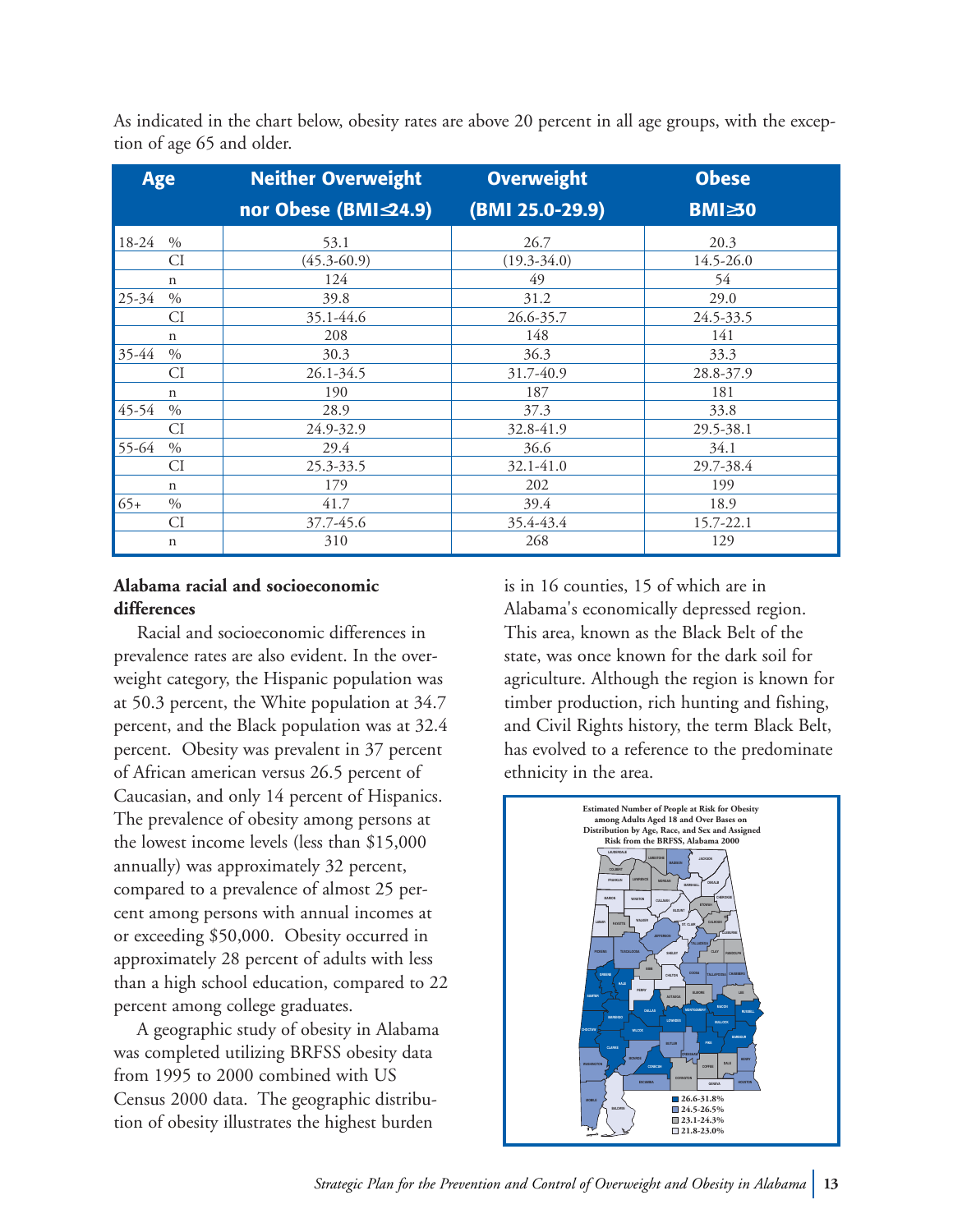#### **INFLUENCING FACTORS**

#### **Nutrition**

It is well established that consuming five or more servings of fruits and vegetables a day and three servings of low fat milk are beneficial in weight control. However, in Alabama 77.4 percent of adults do not eat 5 servings of fruit and vegetables a day. Dietary Behaviors of Alabama students indicate 85.5 percent of ninth through twelfth graders ate less than five servings of fruits and vegetables per day during the past seven days. Ninety two (92) percent of Alabama students drank less than three glasses of milk per day during the past seven days, ranking the worst of all the states.



#### **Physical activity**

There is little doubt that regular physical activity is good for overall health. Physical activity decreases the risk for diseases such as colon cancer, diabetes, and high blood pressure and is beneficial for bone health, enhancing mental clarity, and as a stress reducer. It

is very important in weight control. Despite all the benefits of being physically active, most Alabamians are sedentary.

Alabama was ranked as the tenth worst state in terms of prevalence of no leisure time physical activity. Twenty-seven percent of Alabama adults reported participating in no leisure time physical activity.

In addition, 60 percent of the population did not meet the national guidelines for moderate physical activity, and 79 percent did not meet the guidelines for strenuous activity. Forty two (42) percent of Alabama students did not participate in sufficient vigorous physical activity; 81 percent of students did not participate in sufficient moderate physical activity; 59 percent were not enrolled in physical education class; 14 percent did not participate in any vigorous or moderate physical activity; and 39 percent did not participate in a sufficient amount of physical activity.

#### **Attitudes**

In October 2001, the Alabama Department of Public Health contracted with the University of Alabama in Birmingham (UAB) to conduct a baseline telephone survey of 400 adults on obesity issues in Alabama. Attitudes, beliefs, and health practices regarding weight were identified. The BMI's of respondents were calculated from self-reported heights and weights. Selected findings included:

- (1) Approximately ten percent of those who were calculated as overweight responded they were not overweight.
- (2) The most common reason for wanting to lose weight was to be able to see a child(ren) grow up.
- (3) The most frequent reasons for not eating a healthy diet were: "it is too hard to count calories," "diets don't work," "I am tired of hearing about dieting", and "eating healthy is too expensive."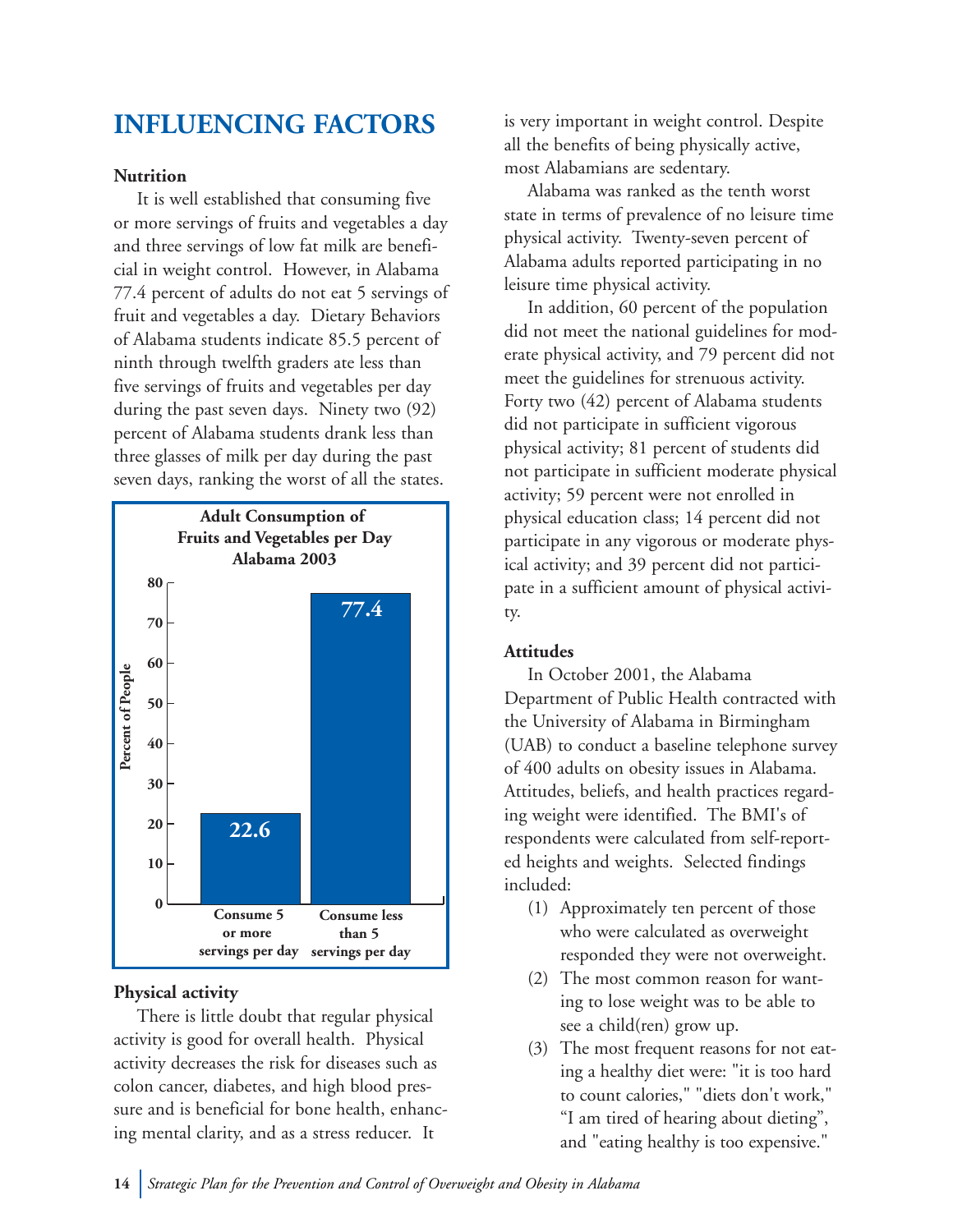#### **GENERAL CONSEQUENCES**

#### **Health concerns**

The life expectancy rate for an Alabama citizen is 74.1 years as compared to 77.2 years for the average adult in the United States. In 2001, the life expectancy for an Alabama adult was comparable to the average American adult in 1981. This statistic places Alabama 20 years behind the average state in terms of average life expectancy in the United States. Unless changes are made in lifestyles and behaviors, today's youth may be the first generation in history to not outlive their parents.

Some subgroups are at higher risk for obesity and its associated health problems. Rates of chronic diseases in which obesity is a risk factor are high in Alabama and disproportionately high in similar subgroups. For example, in 1998 age-adjusted cardiovascular mortality rates were substantially higher for African Americans (473.9 per 100,000) compared to Caucasian (383.9 per 100,000). In 1998, the stroke mortality rate for African Americans was 44 percent higher than for Caucasian.

The top two causes of death in Alabama are cardiovascular disease (CVD) and cancer. Much research supports the nutrition and physical activity impact on these diseases. In 2002, CVD accounted for 36 percent of all deaths. More Alabamians die each year from CVD than from all forms of cancer combined. Alabama ranks 6th in the nation in heart disease deaths and 7th in stroke deaths. Alabama ranks above the national average in deaths due to heart disease. African Americans have the highest stroke death rate in Alabama. Alabama ranked third in terms

of adult hypertension. Thirty-three percent of the total Alabama adult population indicated they had been diagnosed with hypertension. In addition, 38 percent of the total adult African American population is at risk for hypertension. The Alabama Department of Public Health identified both high systolic and high diastolic blood pressures in Alabama adolescents.

Cancer is the second leading cause of death accounting for 29,013 or 21.7 percent of all deaths from 1998 to 2000. The threeyear crude death rate for cancer for the total population is 220.3 per 100,000 population. The African American and other races crude death rate is 184.4 and the Caucasian crude death rate is 234.1 per 100,000 race-specific population. The 1998 to 2000 age-adjusted death rate<sup>1</sup> for cancer for the total population is 216.2 per 100,000 population. The



African American and other races age-adjusted death rate is 243.1 and the Caucasian age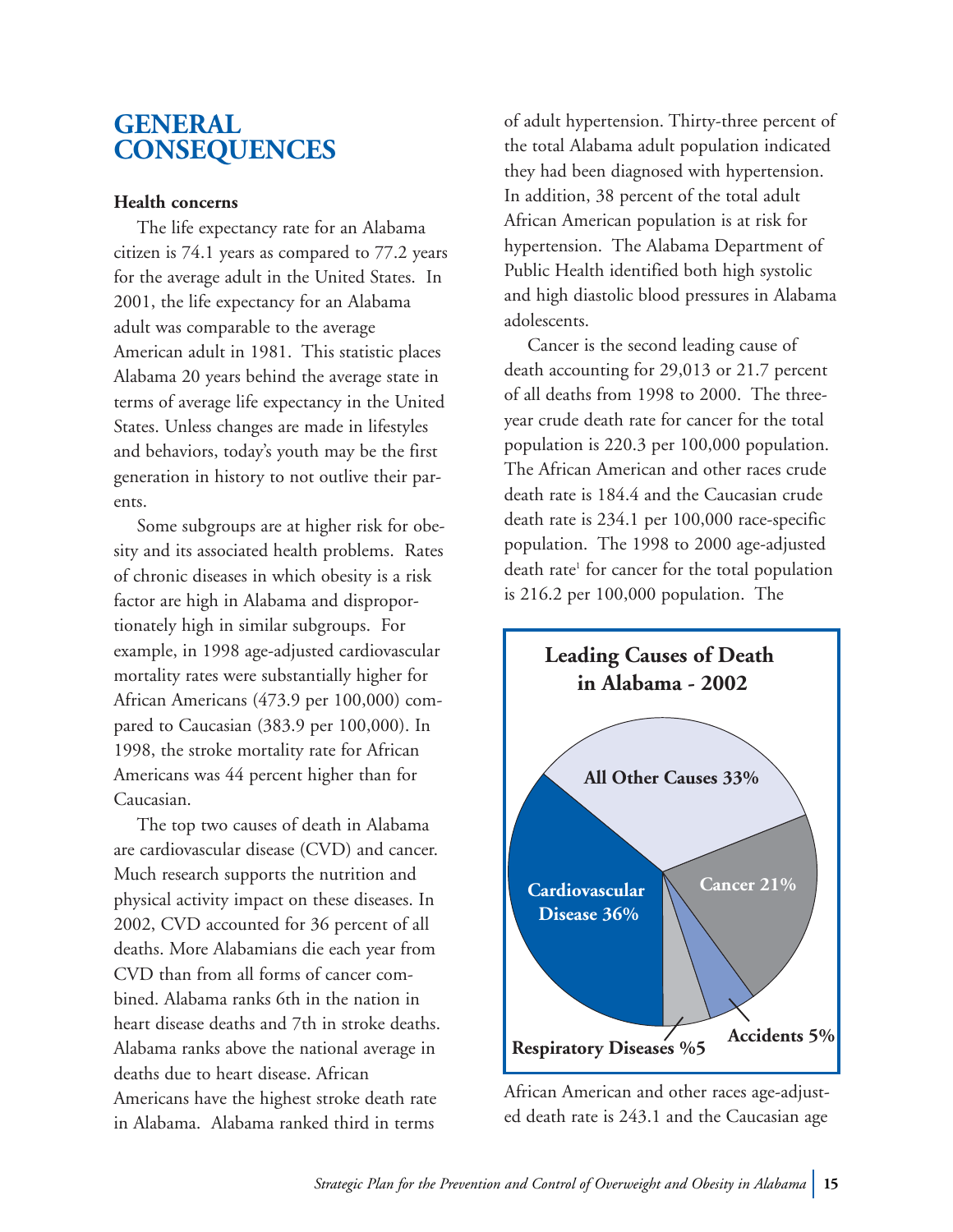adjusted death rate is 208.9.

#### **Diabetes**

An estimated 17 million Americans (6.2 percent of the population) now have diabetes. Alabama has one of the highest rate of diagnosed diabetes (8.4 percent). In 2003, the age-adjusted prevalence of diagnosed diabetes ranged from a high of 10.9 percent in Puerto Rico to a low of 4.9 percent in Colorado. Diabetes is the sixth leading cause of death in Alabama with 3,964 or 3 percent of all deaths from 1998 to 2000. For African Americans and other races, diabetes is the fifth leading cause of death. For Caucasians, diabetes is the seventh leading cause of death. True population statistics data and Alabama data are not yet available regarding the prevalence of type 2 diabetes in school children. However, verbal reports indicates that diabetes in children is growing. Because of elevated risks in Alabama school students, Alabama experiences an even greater potential for type 2 diabetes in school-age children.

#### **Economics**

The report, "F as in Fat: How Obesity Policies are Failing in America," stated that Alabama spent the equivalent of \$293 per person on its 4 million plus residents last year paying for health care costs related to obesity - the ninth highest amount in the nation. Because of increases in health care costs and health insurance for state employees and public education employees, the Legislature held a special session in November 2004 to address ways to contain the rise in health insurance costs.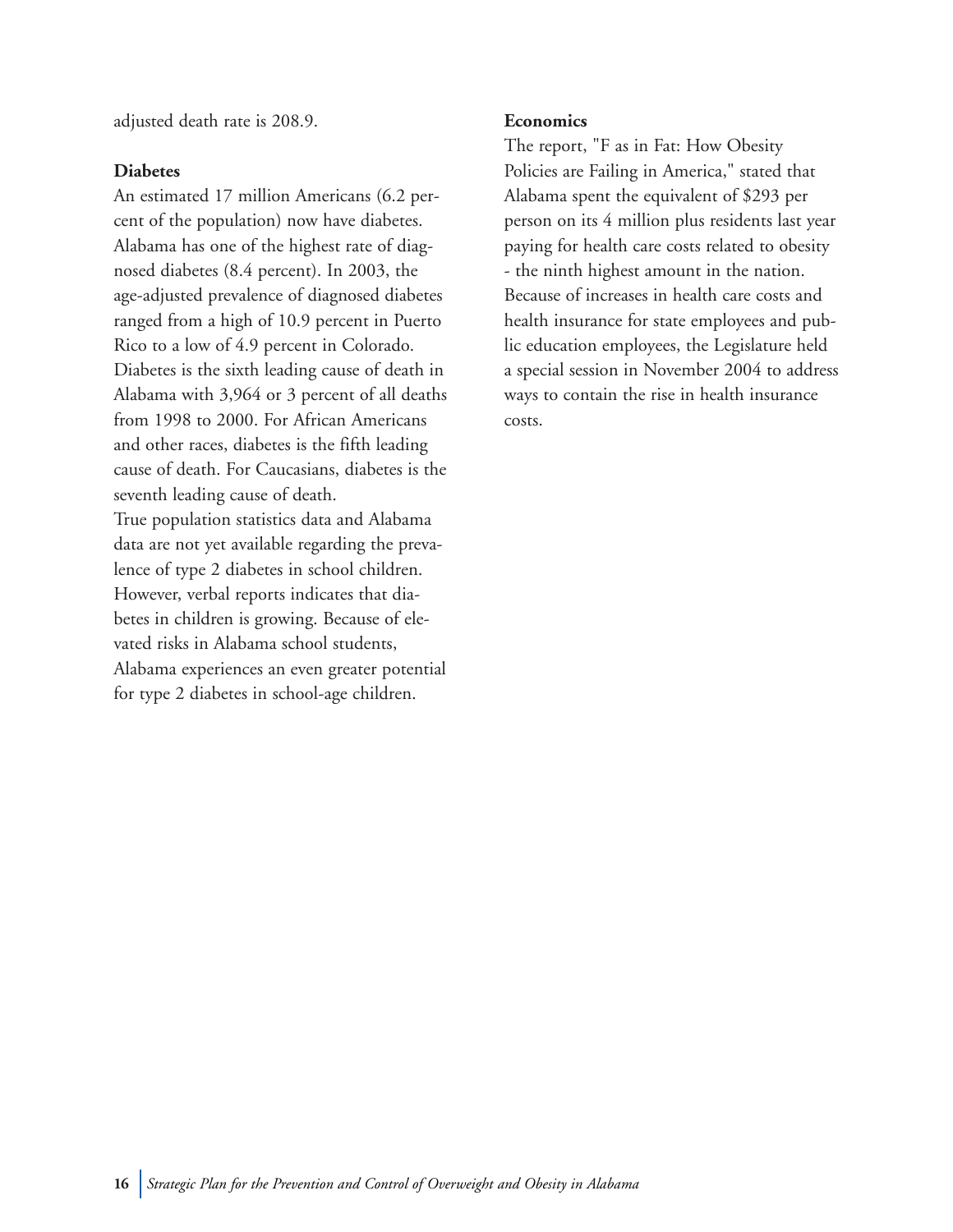

# **Healthy Alabama 2010**

*Strategic Plan for the Prevention and Control of Overweight and Obesity in Alabama* **17**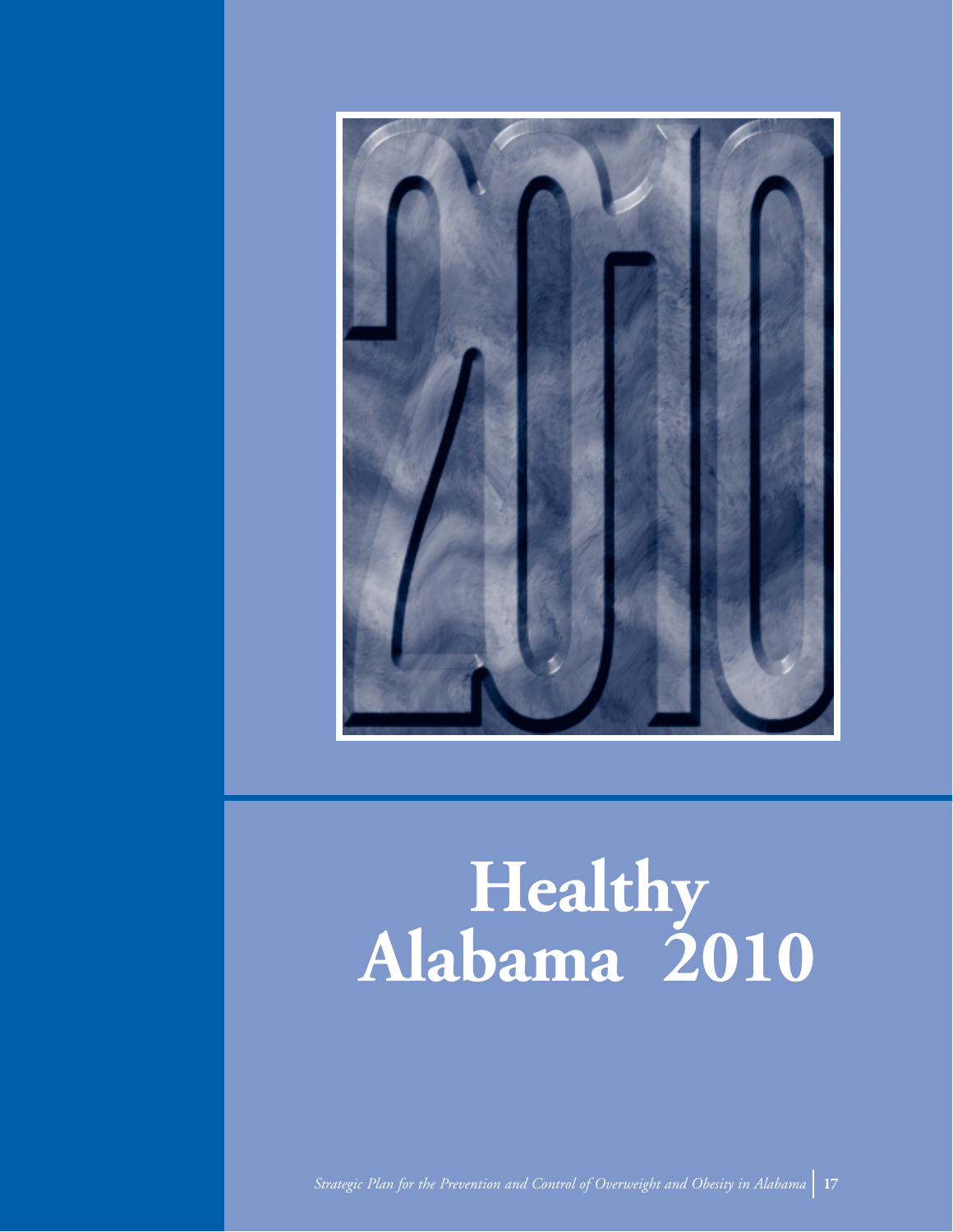The overall goal for the Healthy Alabama 2010 Objectives is to increase the life expectancy and quality of life for Alabamians. The disparity in life expectancy between Alabama and the remainder of the nation has actually grown wider in the past decade. A number of factors that can adversely affect longevity include poverty, low levels of educational attainment, higher rates of tobacco

usage, higher rates of obesity, and more people living a sedentary lifestyle and lower utilization of preventive health care measures. These factors result in higher death rates from chronic conditions such as heart disease, stroke, and diabetes. The State Obesity Task force acknowledges these goals and will assist in efforts to reach them.

|                                                                                                                                                                                                                                         |                          | <b>Physical Activity and Fitness</b> |                           |                         |
|-----------------------------------------------------------------------------------------------------------------------------------------------------------------------------------------------------------------------------------------|--------------------------|--------------------------------------|---------------------------|-------------------------|
| <b>Adult Physical Activity</b><br>1.1 Increase to 25 percent or more the proportion of adults aged 18 and older who engage regu-<br>larly, preferably daily, in sustained physical activity for at least 30 minutes per day.            |                          |                                      |                           |                         |
| Adults 18 and older                                                                                                                                                                                                                     | AL Baseline<br>17 (1997) | AL Target<br>25                      | US Baseline<br>23 (1995)  | <b>US</b> Target<br>30  |
| <b>Adolescent Physical Activity</b><br>1.2 Increase to 60 percent or more the proportion of students in grades 9-12 who engage in<br>moderate physical activity for at least 20 minutes a day for 3 days per week.                      |                          |                                      |                           |                         |
| Students grades 9-12                                                                                                                                                                                                                    | AL Baseline<br>55 (1997) | AL Target<br>60                      | US Baseline<br>N/A        | US Target<br>N/A        |
|                                                                                                                                                                                                                                         |                          |                                      |                           |                         |
|                                                                                                                                                                                                                                         |                          | <b>Nutrition</b>                     |                           |                         |
| Weight Status<br>1.3 Reduce to 20 percent or less the prevalence of being overweight (defined as a body mass<br>index at or above 27.8 for men and 27.3 for women) among adults aged 18 and older.                                      |                          |                                      |                           |                         |
| Adults 18 and older                                                                                                                                                                                                                     | AL Baseline<br>35 (1997) | AL Target<br>20                      | <b>US</b> Baseline<br>N/A | <b>US</b> Target<br>N/A |
| Dietary Guidelines<br>1.4 Increase to 40 percent or more the proportion of adults aged 18 years and older who meet<br>the dietary recommendations of a minimum average daily goal of at least 5 servings of veg-<br>etables and fruits. |                          |                                      |                           |                         |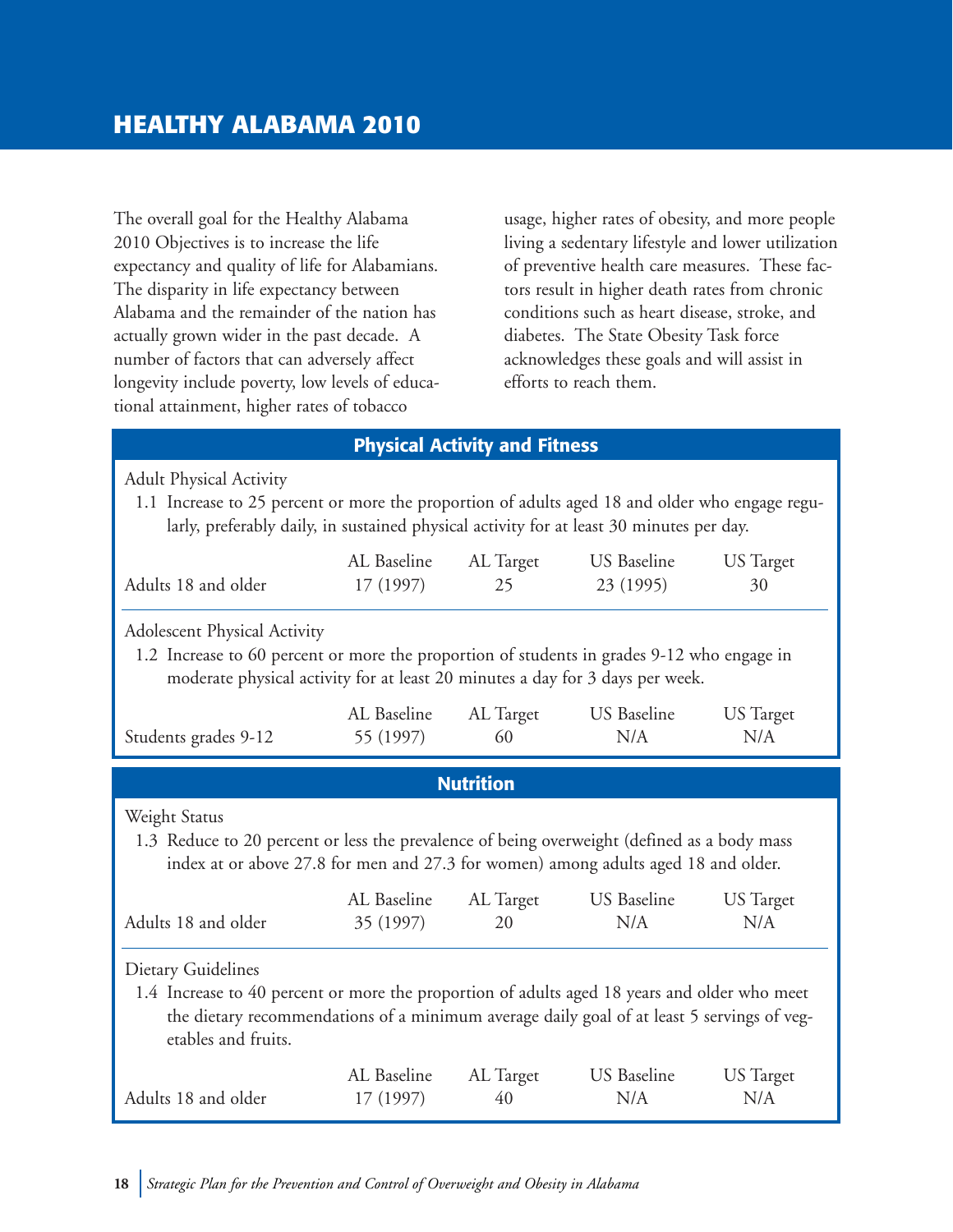

### **Alabama State Obesity Task Force**

*Strategic Plan for the Prevention and Control of Overweight and Obesity in Alabama* **19**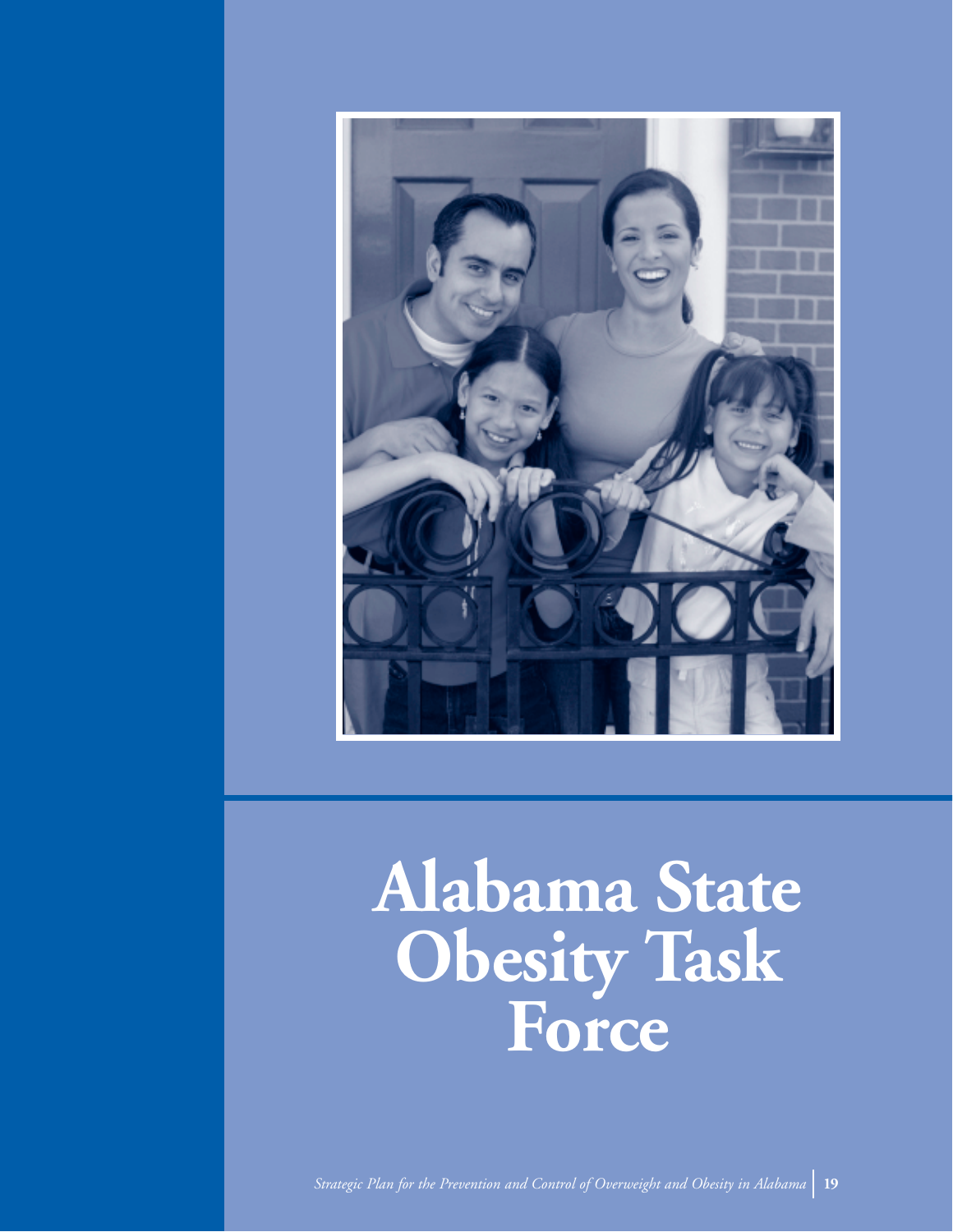#### **HISTORY**

Despite limited resources, the Alabama Department of Public Health (ADPH) and the University of Alabama in Birmingham (UAB) pledged to work together to address healthy opportunities for all Alabamians. The obesity epidemic was acknowledged as were different approaches that were being taken across the state to address it. The first Obesity Task Force meeting was held on May 4, 2004 in Montgomery. Over 70 representatives attended from public health, academia, health care, education, businesses, and community groups.

The charge of the task force was to develop and implement a comprehensive state plan to reduce obesity in Alabama among all segments of the population. The purpose was not to change the approaches already in progress, but rather to help Alabama work together as a whole. The task force members agreed to utilize evidenced based practices in developing the plan. From the first meeting, it was clear the plan would be suitable for Alabama, building on the state's unique characteristics and resources. Members agreed to address weight concerns through emphasizing a healthy relationship with food, a healthy body weight, and a physically active lifestyle.

During the first meeting, members selfselected into committees: nutrition concerns, physical activity concerns, youth and families, community, data, and health care. The committees met on a monthly basis from June through November 2004 establishing goals, adding additional partners, and reviewing potential solutions. By January 2005, each

committee selected a chair. The task force, with 92 total members, became six, separate, yet coordinated committees all creating positive working relationships. The committees developed realistic action steps from the established goals and objectives.

#### **GENERAL GUIDING PRINCIPLES**

#### **Multifaceted approach guidelines**

In developing a state obesity plan, a socialecological approach was used. This model was especially appropriate in addressing the very complicated weight issues as it includes influences at multiple levels: individual, interpersonal, organizational, community, and public policy. This ecological perspective includes the importance of approaching public health problems at multiple levels while stressing interaction and integration of factors with and across the levels. Strategies compatible with this model include enhancing individual responsibility for positive lifestyle change and garnering outside forces through schools, worksites, and community settings.

At the center of the SEA is the individual surrounded by increasing larger circles of influence. These areas, interpersonal, organizational, community, and policy will all influence personal choices. The relationship can be reciprocal; the environment affects health related behaviors and people through their actions can affect the environment. The Alabama State Obesity Plan is designed to enable persons to use the plan at any and all levels.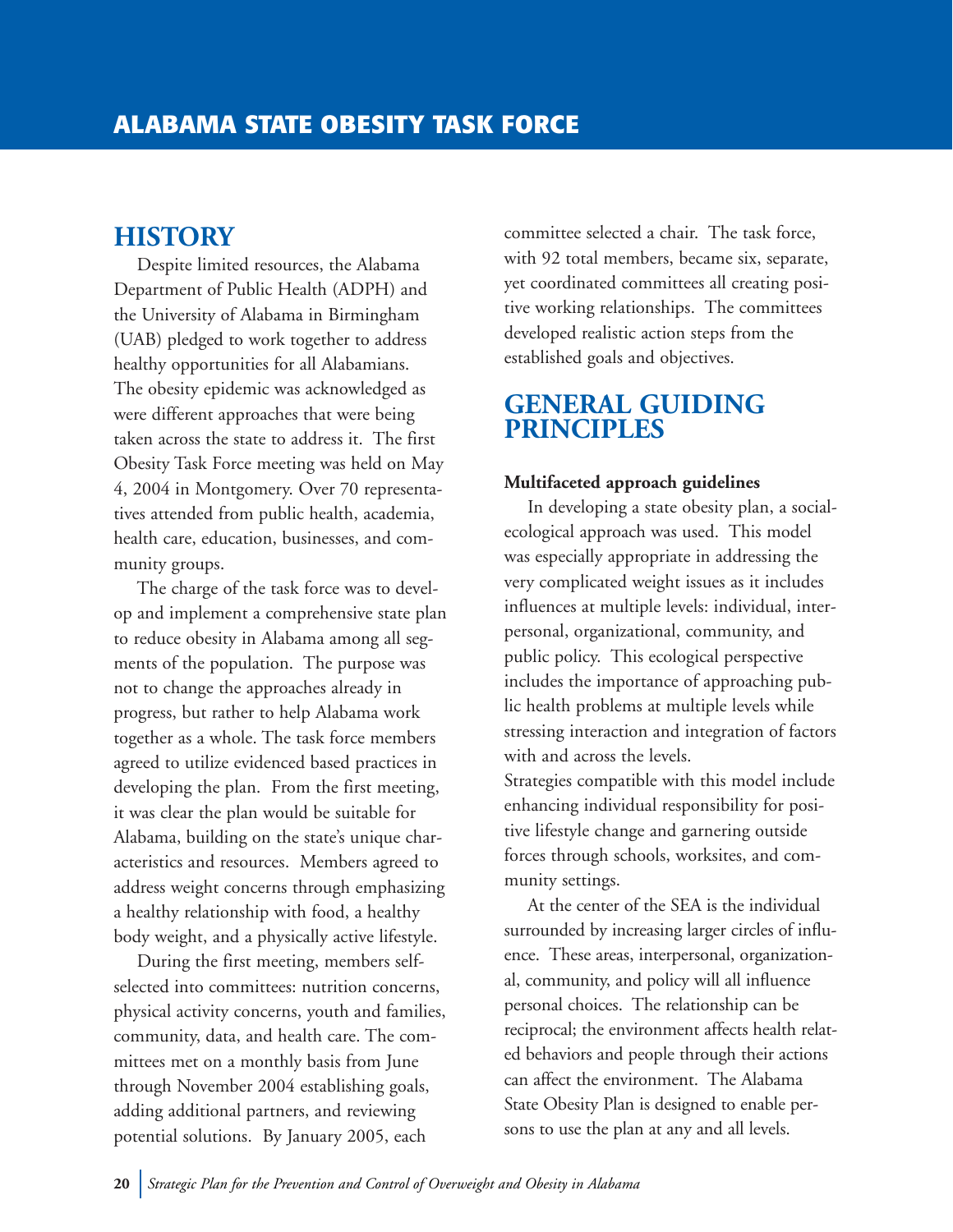#### **Individual**

Individuals are responsible for positive, sound, life style behavior choices that promote a healthy body. To encourage this, a positive message that promotes healthy eating and increased physical activity through culturally relevant approaches will be used. The need to raise the awareness of the increased obesity rates and decreased physical activity as a serious health issue, its economic cost to Alabama, and its negative impact on the quality of life exists.

#### **Interpersonal/Group**

Alabama citizens are in multiple roles at any given time. A person may be a family member, a friend, or a coworker/peer. All of the roles provide a social identity and can provide or offer support. In addressing obesity issues, Alabama citizens need to be supportive of others and be good role models in maintaining a healthy weight, eating a healthy meal pattern, and being physically active.

The task force will work to increase adult knowledge and skills about being role models for positive eating and physical activity lifestyles in order to strengthen future generation's health outcomes. Additionally a focus on training adults who are parents, who work formally and informally with children and teens, and adults who influence policy and funding decisions will be needed.

Examples include an accountability system in families or with friends for eating healthy food selections. Support can be offered through families and neighbors helping each other become more physically active by going for a bike ride, inviting a neighbor to take a walk, or playing outside with the children.

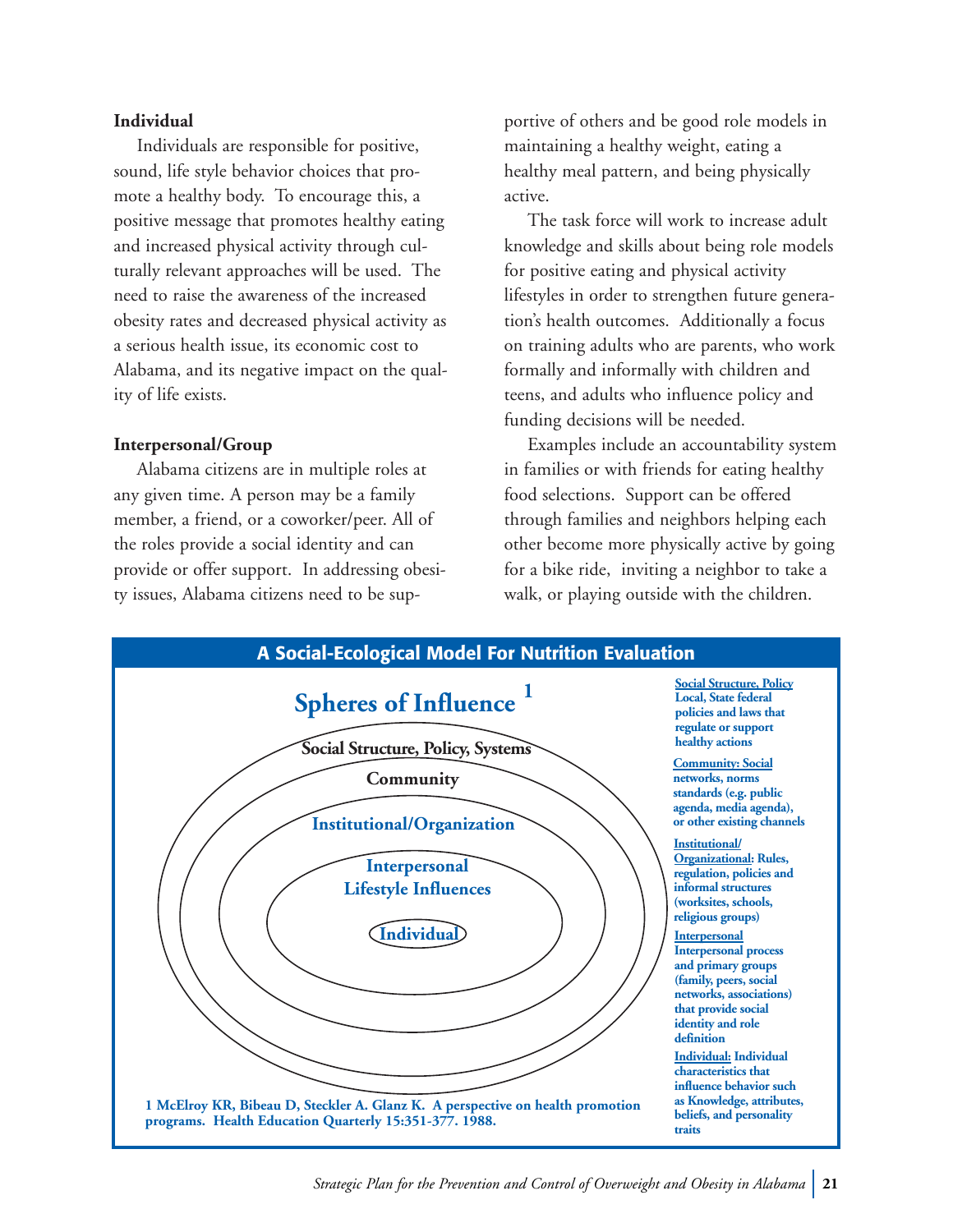#### **Institutional/Organizational**

Alabama's businesses, industries, organizations, educational sites, including day care, primary, secondary and higher education institutions, work places, medical settings, and other places of employment will provide opportunities to promote good health and recommended behaviors. These increased opportunities can be through formal channels, such as rules and policies, or through informal channels, such as suggestions or guidelines. Examples include employers encouraging physical activity breaks; healthy food items being available in vending machines and in cafeteria selections; wellness programs providing information for all employees; and employers encourage or provide early assistance and appropriate prevention/treatment interventions.

#### **Community**

Alabama's communities, social networks, and faith communities that exist formally or informally among individuals, groups, and organizations will promote and support lifestyle choices to promote healthy bodies. To improve our communities and to make them places where people are healthy, safe, and cared for, will take a unified effort. Collaborating effectively with other individuals and organizations, both inside and outside the community, is necessary. This requires a process of people working together to address key issues that are important to them. The community environment will establish and promote healthy eating and active lifestyles as the norm rather than the exception. Community based strategies to support healthy eating and physical activity need to be tailored for the individual community. Access to healthy foods choices and opportunities for physical activity by modifying community and school environments is needed. Examples include churches, mosques, synagogues and other faith organizations that serve meals to members to provide healthy food selections and promote prayer walks or exercise classes at the facility; and for civic groups to select a neighborhood environmental issue to address in efforts to promote walking.

#### **Policy**

Alabama's decision makers will be supportive at local and state levels in creating opportunities for healthy eating and physical activity through policies and laws. This will require citizens to raise awareness and promote action among elected and appointed officials, foundations, and potential private sector partners regarding the need for policy change, environmental change, and adequate resources to address overweight/ obesity in Alabama.

#### **Evidenced-based approaches that work**

The obesity epidemic is a serious health problem that calls for immediate action to reduce its prevalence. Therefore, the taskforce felt that actions should be based on evidence-based research. These interventions or treatment approaches have been scientifically demonstrated to be effective, regardless of the discipline that developed them. This plan is based on research findings that validate the promoted concepts. However, the plan will not be limited only to printed evidencedbased documentation.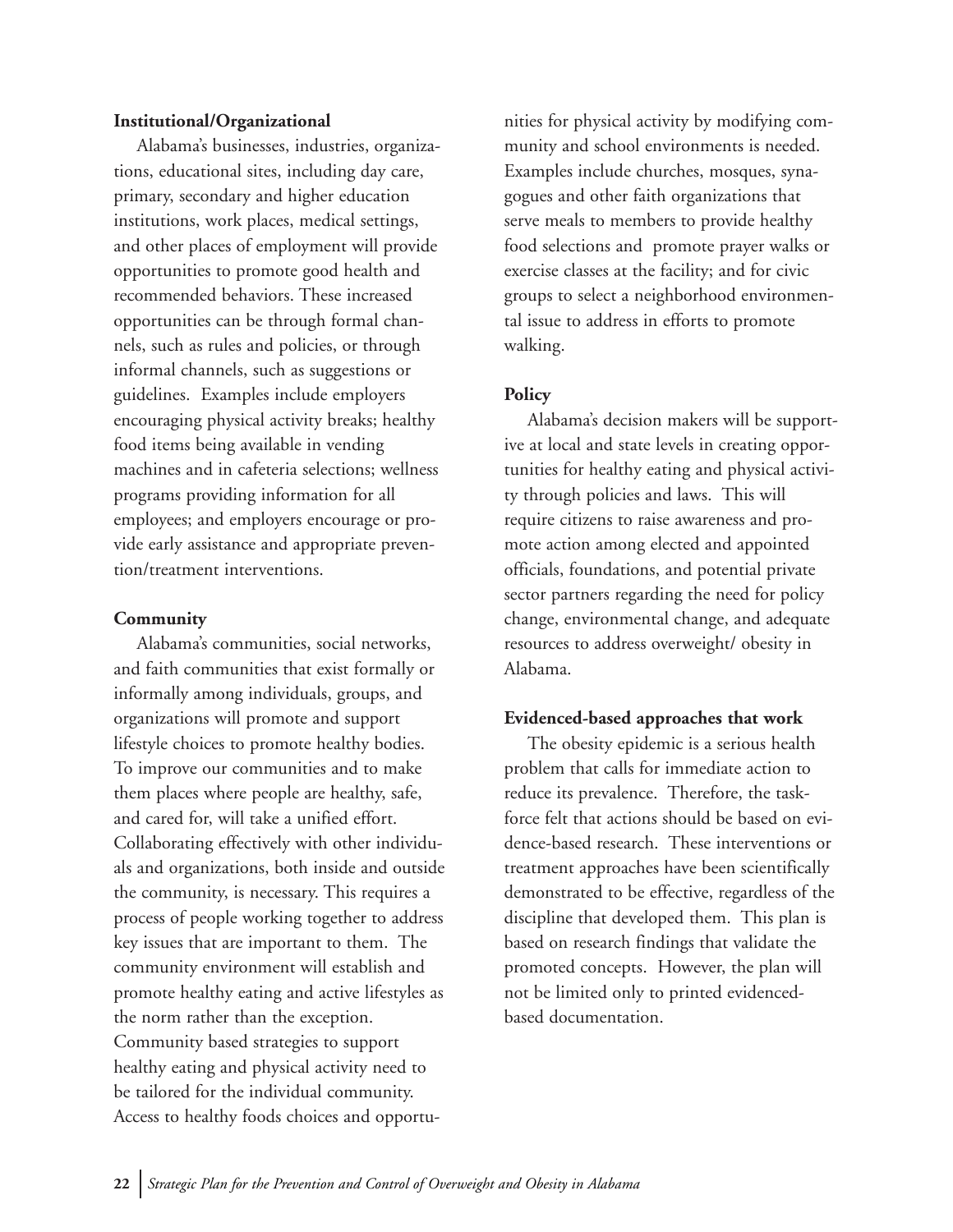

# **Alabama's State Plan Addressing Obesity**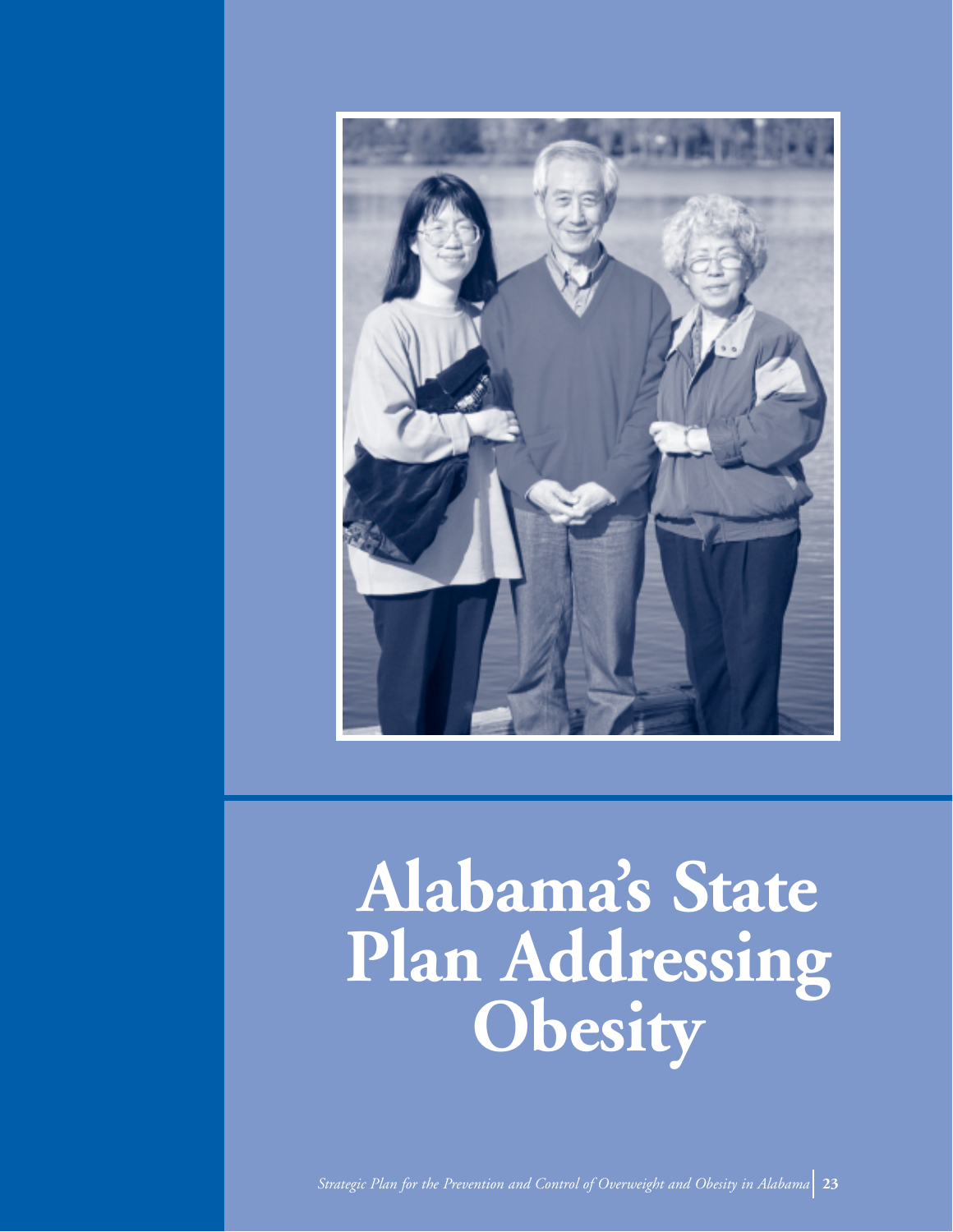#### **GENERAL COMMENTS**

This report presents a plan with goals, recommendations, strategies, and activities encouraging interventions that promote healthy eating and physical activity as approaches for Alabamians to reach and maintain a healthy weight. In developing the plan, it was recognized that a great potential for synergy with enhanced communication and coordination among various groups within the state exists. For example, media messages can be tailored to be put into practice at schools, work places, and community sites. There will also be benefits of learning from successes across the state. The successful approaches can be tailored and implemented in a different location. This coordinated focus will assist in using limited resources and generating new resources by involving the whole state.

Committee members agreed that obesity is a very complex issue. Therefore, approaches taken will consider the relationships with food. These relationships will be explored to address cultural, emotional, and traditional beliefs that determine eating habits.

The plan does not focus on changes needed in the school environment. This is because the State Department of Education developed a Student Health Task Force. The education task force met from September 2004 through May 2005 in developing nutrition and physical activity related recommendations for public schools. The State Obesity Task Force supports the recommendations

made, specifically that schools should provide healthy food choices and address physical education options. Nutrition changes include foods served through the cafeteria, in vending machines, and school stores; that fund raising policies should utilize healthy foods or nonfood items; and that teachers should use nonfood items as rewards for classroom performance in place of candy. School environment approaches include the recommendation to complete an assessment, such as The School Health Index, to identify potential areas for needed change. Physical activity recommendations include evaluating all physical education (PE) waivers; having PE taught by certified PE teachers in all grades; promoting lifetime, enjoyable activities; reviewing the quality of the classes taught; and limiting the students in each class to a specified ratio of students to teachers.

#### **HOW TO USE THE STATE OBESITY PLAN**

The outlined approaches will not be successful without support of representatives from diverse segments of society, industries and businesses, institutions, agencies, media, health care, families, schools, communities, non profit organizations, places of faith, and so on. Implementing the plan must be a statewide effort. Special attention may be needed in communities that experience health disparities and have environments that are not supportive of healthy nutrition habits or physical activity opportunities. The plan can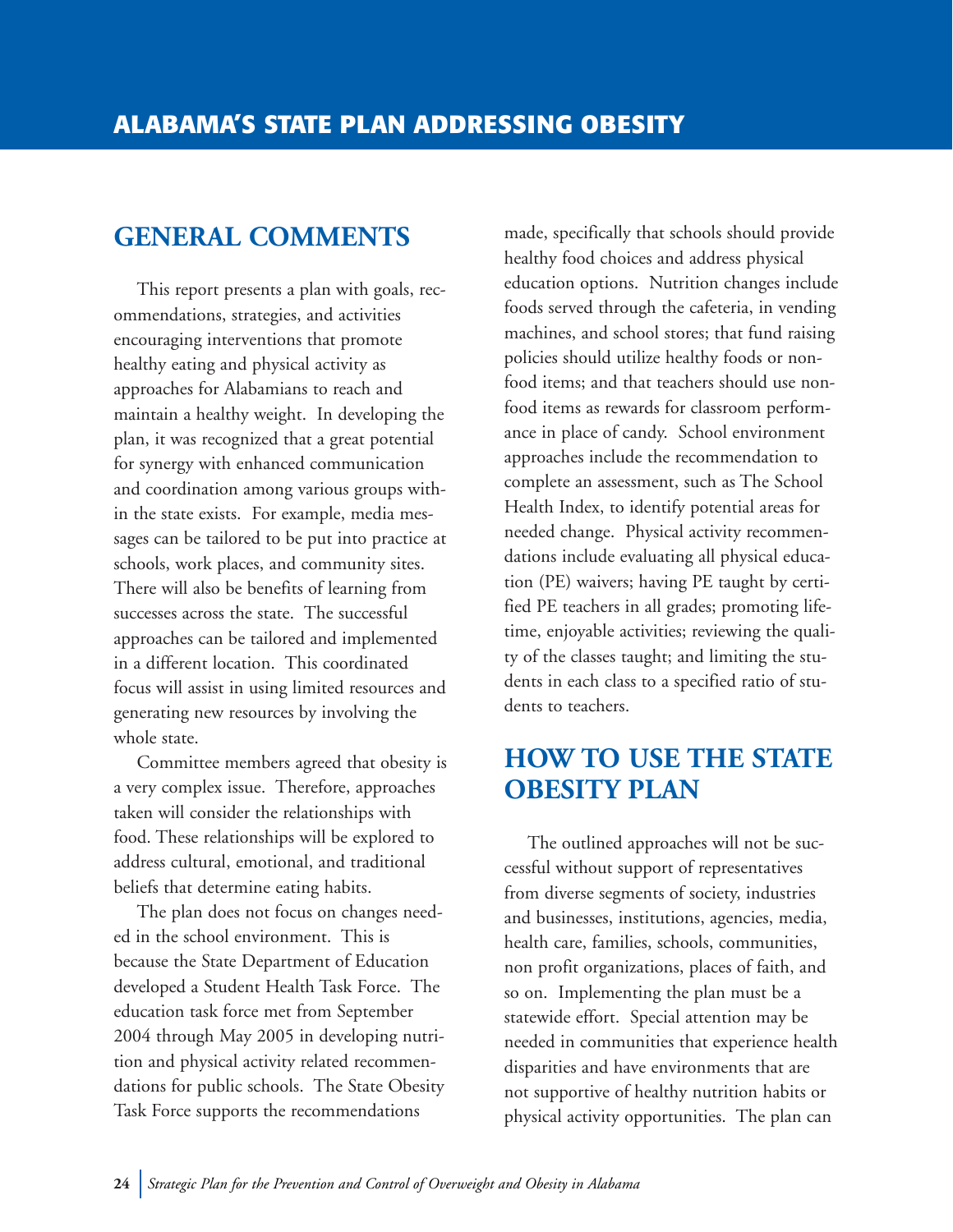be used by individuals at both the statewide and local levels. Agencies, institutions, and groups can implement the strategies in work plans. Key stakeholders and decosionmakers can use the report to increase awareness. It is the Task Force's hope that the plan can stimulate new ideas, partnerships, and coalitions.

#### *SIX WORKING GROUPS: PERSPECTIVES IN ALABAMA*

#### **NUTRITION SUBCOMMITTEE**

#### **Summary:**

The goal is to promote both primary and secondary prevention of obesity.

The committee's consensus is there are two groups who would greatly benefit from a nutrition intervention plan. The first group does not understand the health importance of weight control and does not display an understanding of how to transform eating patterns to consume healthier foods. The second group has "head knowledge", but due to environmental conveniences, personal beliefs, and values is not convinced to make lifestyle changes.

Both groups will benefit from a comprehensive media plan and other approaches to promote healthy lifestyles. Such interventions could include community level education efforts, healthier eating choices to be readily available, and opportunities for reward incentives through work or insurance plans.

#### **Specific details:**

The nutrition subcommittee agreed that there are different levels of understanding of health consequences in individuals who are overweight or obese. The first group may or may not acknowledge they have a weight problem. In fact, based on a survey completed in 2001, almost 10 percent of Alabamians who were overweight did not realize they were. This group lacks an understanding in the severity of the health risks associated with obesity and does not display a working knowledge of how to transform eating patterns into healthier food intakes. Interventions will include educational opportunities to include interactive sessions for learning implementation skills. Topics will include, but not be limited to:

- Health problems associated with obesity
- Portion sizes
- Healthy food choices
- How to read food labels
- How to prepare foods

The second group knows the importance of an appropriate body weight and increased physical activity level, but is not convinced to make lifestyle changes. Educational efforts for this group will need to address:

- Changing knowledge into behavior
- Making appropriate food choices that are easy and convenient
- Learning healthier ways to prepare favorite foods

Both groups will benefit from environmental improvements to foster healthier food as the easier, low-cost choice. The environmental changes will be supplemented with educational messages that address overcoming barriers to losing weight.

Educational strategies will include:

• Providing programs to explore aspects of emotional eating; the uses, values, and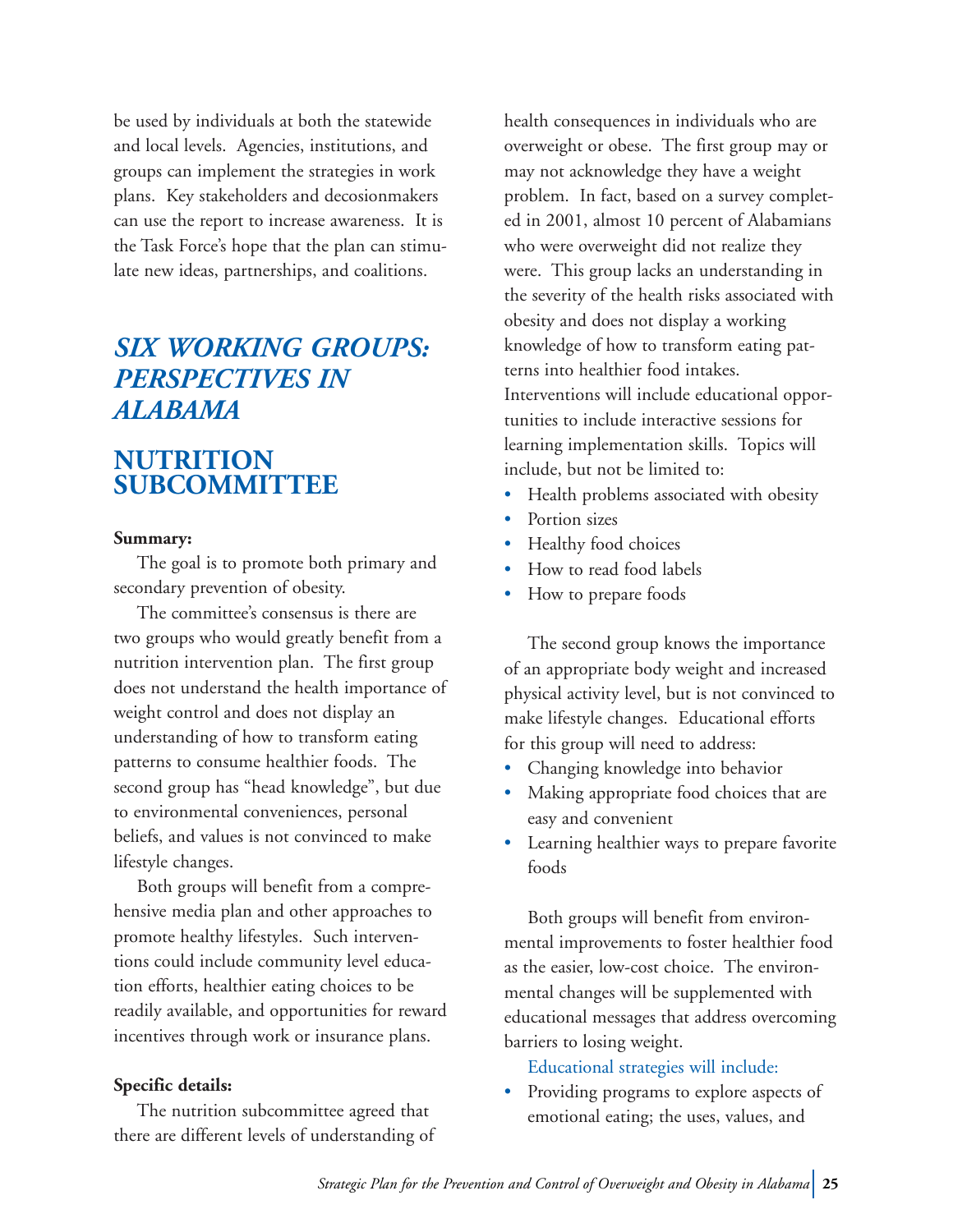symbolism given to foods; and recognizing fullness versus hunger

- Targeting families and friends in programs to build a support network for the person needing to lose weight
- Teaching parents and children skills to evaluate advertising tactics
- Offering courses that teach skills needed to make better choices when eating away from home
- Promoting breastfeeding as weight control benefits for the mother and prevention for the child.

#### Environmental changes can be reached by:

- Organizing policy and procedure changes including multi level legislation efforts to address issues such as:
	- Funding for community improvements
	- Allowing only well defined food choices, similar to the Nutrition Supplemental Food Program for Women, Infants, and Children (WIC) for all supplemental feeding programs
	- Providing reward type incentives for the person who reaches and or maintains appropriate body anthropometric provided by places of work, industry, and/or insurance companies- not to penalize overweight or obese persons, but to reward for healthy body sizes
	- Reviewing and revising food purchasing policies at childcare settings, schools, and work environments to promote the purchase and consumption of high-nutrient quality foods
- Increasing the availability of healthy food choices in rural areas of the state by
	- Supporting community gardens and farmer's markets
	- Encouraging local eating establish-

ments to reduce fat, sugar, and salt in preparing "Southern style" foods

• Encouraging food chains, stores and grocers to provide alternative selections.

#### Specific Objectives for the nutrition subcommittee:

- 1.) To develop and disseminate a resource list to state, community, and health care agencies that will list programs and activities across the state that address health related topics such as nutrition and weight management. These programs will target all of the lifecycle stages. (This will also include examples of weight management programs that have been successful and supported by research.)
- 2) Consult with the data subcommittee to determine prevalence of obesity, breastfeeding, and similar issues in Alabama counties to identify areas that need the resource list and actual resources.
- 3) Identify and choose a question for the Behavior Risk Factor Surveillance System (BRFSS) questionnaire that addresses the affective domain of eating. (No national or state surveys include these questions at this time.) This will assist in collecting data to determine the impact of emotional eating on obesity.

#### Success Stories

Community train-the-trainer seminars are being conducted in Macon, Greene, and Lowndes counties. Area ADPH employees and community volunteers are trained using the New Leaf Intervention program. The program is a structured nutrition and pyhsical activity and assessment program for cardiovascular disease risk reduction through weight reduction. Community leaders will coordi-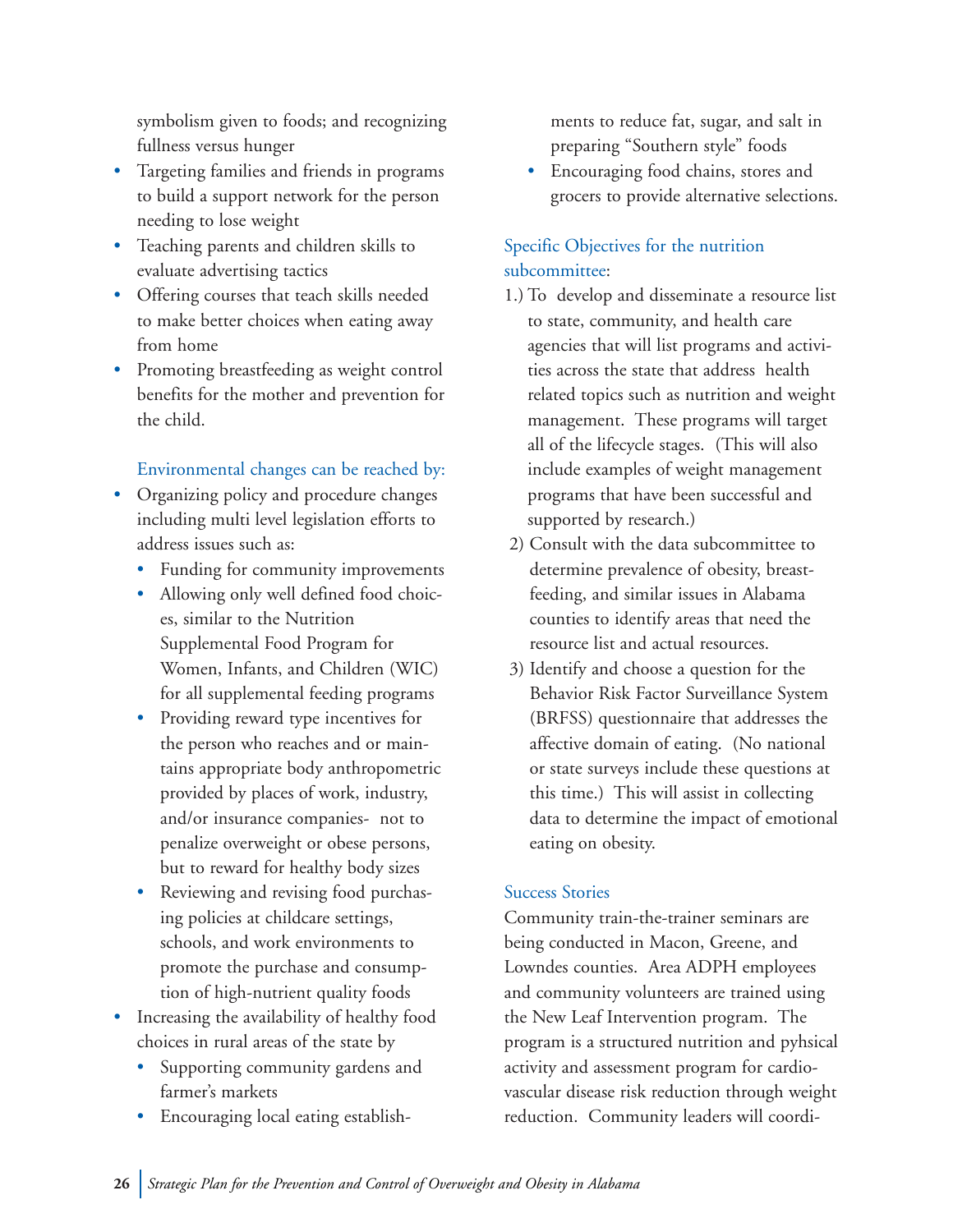nate area weight loss seminars and lead support groups to promote healthy eating and exercise habits among the women of our state.

#### **PHYSICAL ACTIVITY SUBCOMMITTEE**

#### **Summary:**

The goal is to promote physical activity as a norm. Two priorities were identified: Increase school programs for youth fitness to develop lifelong habits, and develop exercisefriendly communities.

Changes are needed at multiple levels in order for physical activity to be accepted as the norm. Educating the general population on the need for daily routines with physical activity, with benefits explained is needed. This education will also strive to change the attitude and behaviors associated with the negative association of exercise to a more positive opinion of physical activity in order to make fitness "cool" or popular.

Changes will include, but are not limited to improvements in schools, environmental changes to the community, policy changes in businesses, and educational efforts for the citizens.

#### **Specific details:**

In recognition of the importance of regular physical activity for the health and welfare of all Alabamians, the physical activity subcommittee supports the 2005 Dietary Guidelines for Americans, and the respective scientific positions of the American Heart Association and American Academy of Pediatrics regarding physical activity recommendations.

physical education requirements in schools. The school environment is an opportunity for children and youth to develop an interest in lifetime, enjoyable physical activities. Students who are more active tend to perform better in academics. Therefore, it is important to increase opportunities for physical activity for children and youth. Strategies to reach this goal include:

- Developing school health councils to review, revise, implement, and monitor, school physical activity policies that encourage the recommended 60 minutes of daily physical activity. Suggested policies for health councils to begin with include, but are not limited to:
	- Incorporating physical activity into other subject lessons during the school day
	- Providing short physical activity breaks between lessons or classes
	- Providing before and after school programs that include daily periods of moderate to vigorous physical activity for all participants and providing information about these opportunities
	- Encouraging daily physical education class for all students including students with disabilities and special health-care needs in grades K-12 to be taught by certified physical education teacher
	- Opening school facilities, such as the gym and playground equipment, before, during, and after the school day, on weekends and during school vacations for use by the community, students, and staff
- Educational efforts to assist in increasing physical activity in the school environment will include:
	- Teaching heath skills needed to main-

Data shows an unfortunate decline in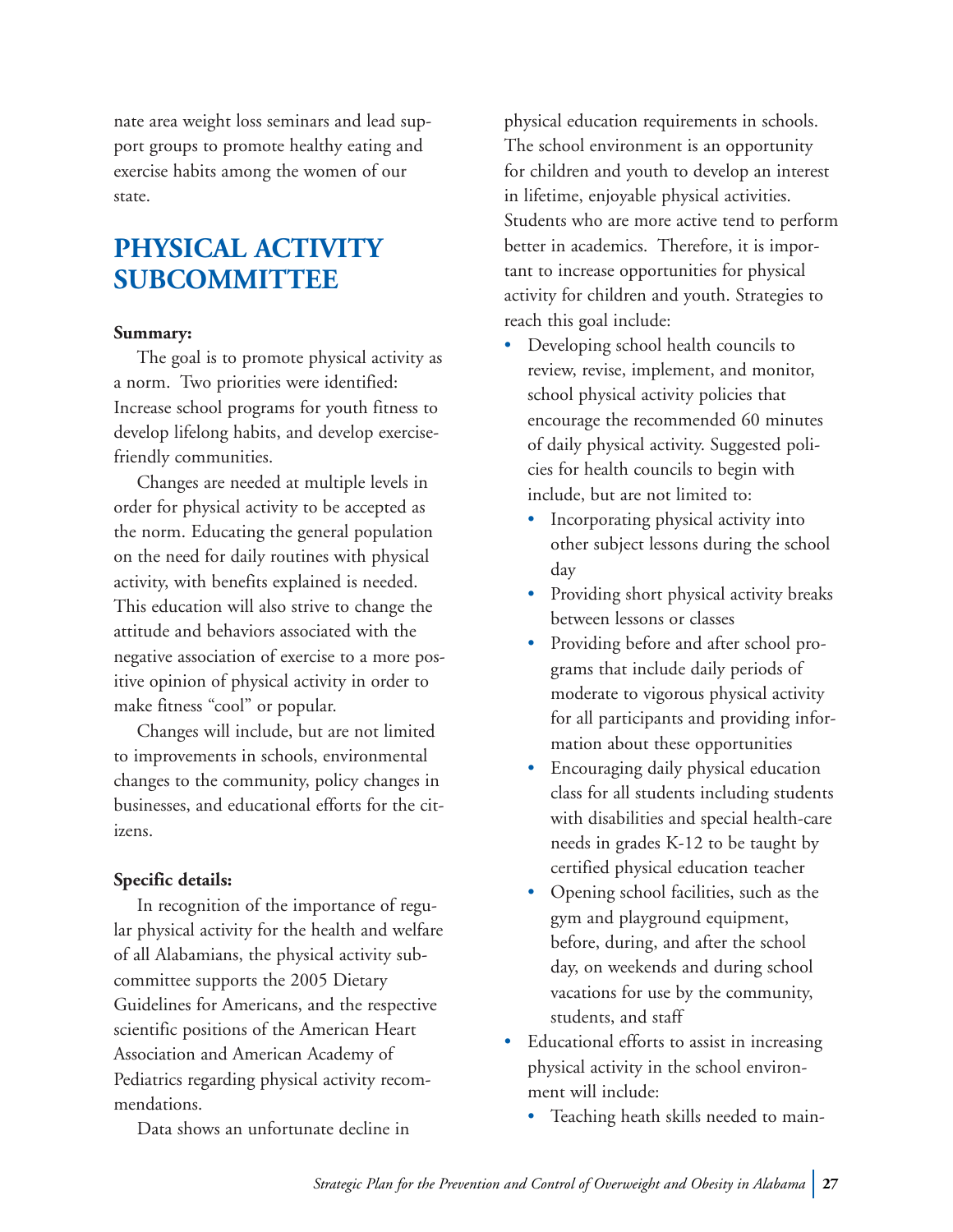tain a physically active lifestyle and reduced time spent on sedentary activities

- Utilizing the data collected from the Fitness Testing completed at school to develop, promote, and implement a plan to improve the physical abilities of the students that has parental support
- Support efforts will be needed and can include:
	- Supporting parents' efforts to provide their children with opportunities to be physically active outside of school
	- Utilizing national programs at the local level, such as "Walk to School" and "Safe Routes to School"
	- Encouraging parents and teachers to be active role models for children

Data shows that smart community growth/planning has an impact on health and the environment and that walkable, bikeable communities are increasingly preferred as environments that support opportunities for enjoyable physical activity. Therefore, it is important to increase opportunities for physical activity in neighborhoods and communities. To reach this goal, strategies include:

- Improving the environment to promote physical activity by:
	- Developing or enhancing, advertising and promoting, and utilizing parks and trails in Alabama for physical activity
	- Working together as members of communities and neighborhoods to create and/or enhance access to neighborhood walking trails
	- Completing a community assessment to determine the changes needed to offer physical activity venues. The

assessment should include malls and churches.

- Collaborating with developers, homebuilders, and city managers to develop polices making all new subdivisions be walkable and bikeable
- Working with zoning issues to increase opportunities for physical activity in the community, citing Auburn, AL as a model bikeable, walkable community
- Utilizing less involved improvements, such as repairing sidewalks, clearing paths, adding pedestrian signs, etc. to encourage walking for transportation and leisure
- Changing policies at businesses, places of faith etc. to allow access to existing facilities, such as gyms and playgrounds, and similar properties with considerations of liability issues
- Sponsoring community activities that promote family- friendly activities to increase opportunities for physical activity

• Educational and awareness efforts in the community to assist in increasing physical activity will include:

- Offering education sessions on the importance of daily physical activity in promoting health, preventing chronic disease, in weight loss and maintenance, and preventing obesity to civic groups, clubs, businesses, etc
- Developing a "Recognition of Activity Friendly Communities" for communities and neighborhoods that foster safe opportunities for daily physical activity
- Providing information, on a central web site to promote opportunities for recreation, exercise, and outdoor activities at trails, parks, recreation centers,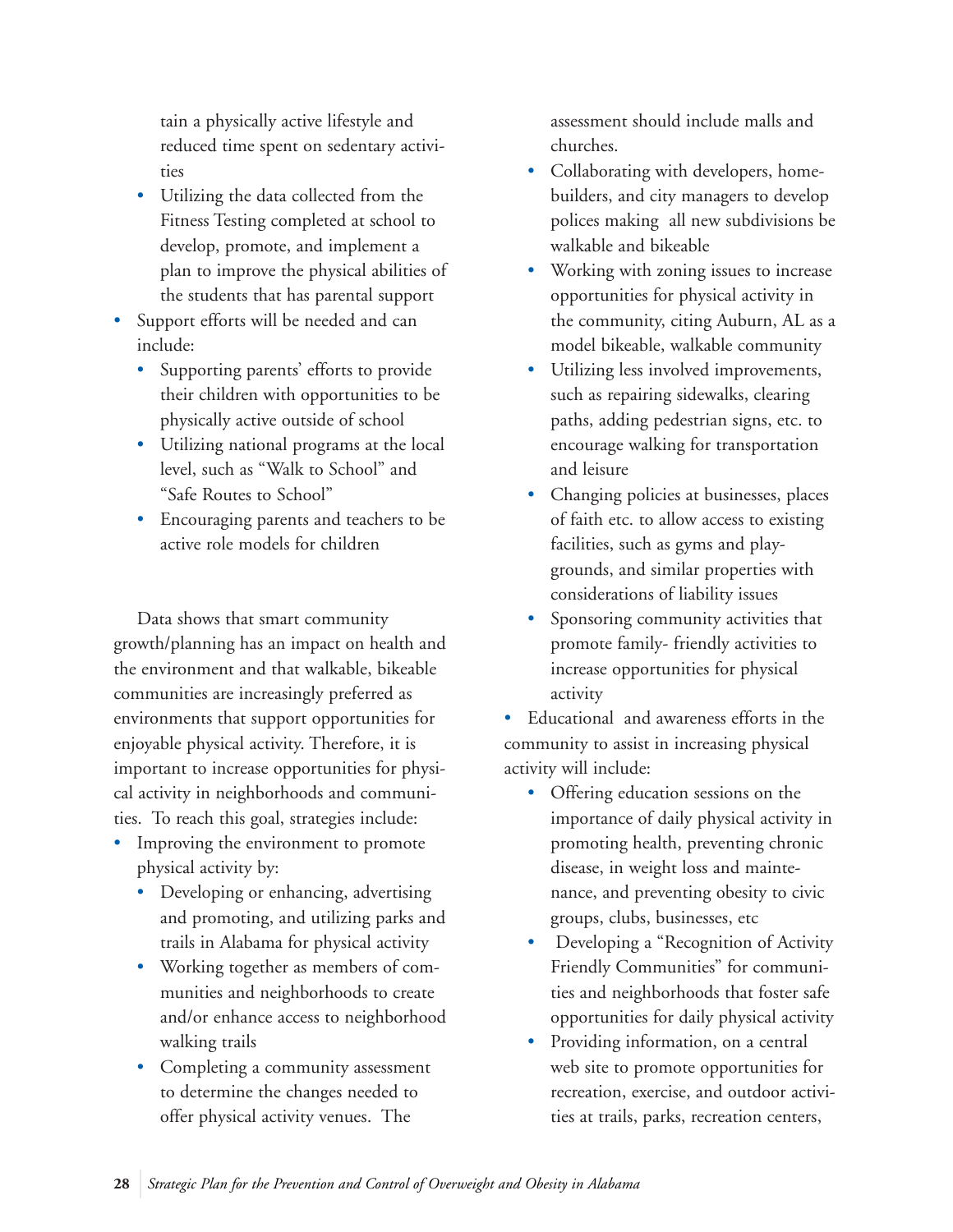etc

• Providing educational seminars, classes, and discussions encouraging parents to be positive, active, role models who support regular physical activity and limit children's recreational screen time

As health care costs increase, and with nearly 30 percent of American workers obese and at risk of chronic diseases, rising numbers of companies are using workplace wellness programs to improve employees' health, reduce medical claims, and reduce employee absenteeism. Successful health promotion programs report positive cost-benefit ratios. Healthy, active employees use less time off for sick days, as well as demonstrate increased productivity, and job satisfaction. Therefore, it is important to increase opportunities for physical activities in the worksite environment. To reach this goal, strategies include:

- Educating employers on the business and financial advantage of offering a workplace health promotion program that provides:
	- 1) Educational sessions to employees including but not limited to:
		- the relationship between lifestyle and health
		- weight management
		- behavior change or skill building programs
		- information on maintaining healthy lifestyles
		- smoking cessation
	- 2) Walking or other physical activity programs on site or subsidized memberships to local gyms
	- 3) Supportive environments to address appropriate body weights
	- 4.) Low-cost services such as medical checkups

Education is needed for business leaders. Leaders need to encourage staff to become physically active. A statewide conference for business leaders featuring worksite wellness approaches is recommended.

#### **DATA SUBCOMMITTEE**

#### **Summary:**

The Subcommittee agreed that improvements and additional data collection are needed for nutrition and physical activity surveillance. The group expressed a long-term goal of developing standards for collecting data to be used statewide. The data subcommittee noted gaps in the nutrition and physical activity type data available in Alabama. Without this data, a true evaluation on the progress will not be accurate. Being able to collect data with consistent data fields, styles, and stored in a central place is needed to make complete projections and evaluations.

#### **Specific details:**

The data subcommittee felt it was imperative to assess the current state surveillance systems. This process will include

- Identifying sources of data from more than one county
- Compiling the data
- Looking for gaps
- Providing data at the local level
- Publicizing the available data

After the data available are analyzed, an enhancement process will begin. An enhanced data collection system is needed for improved evaluation. This will include developing a central depository of data that uses standardized definitions, methods, and collection tools.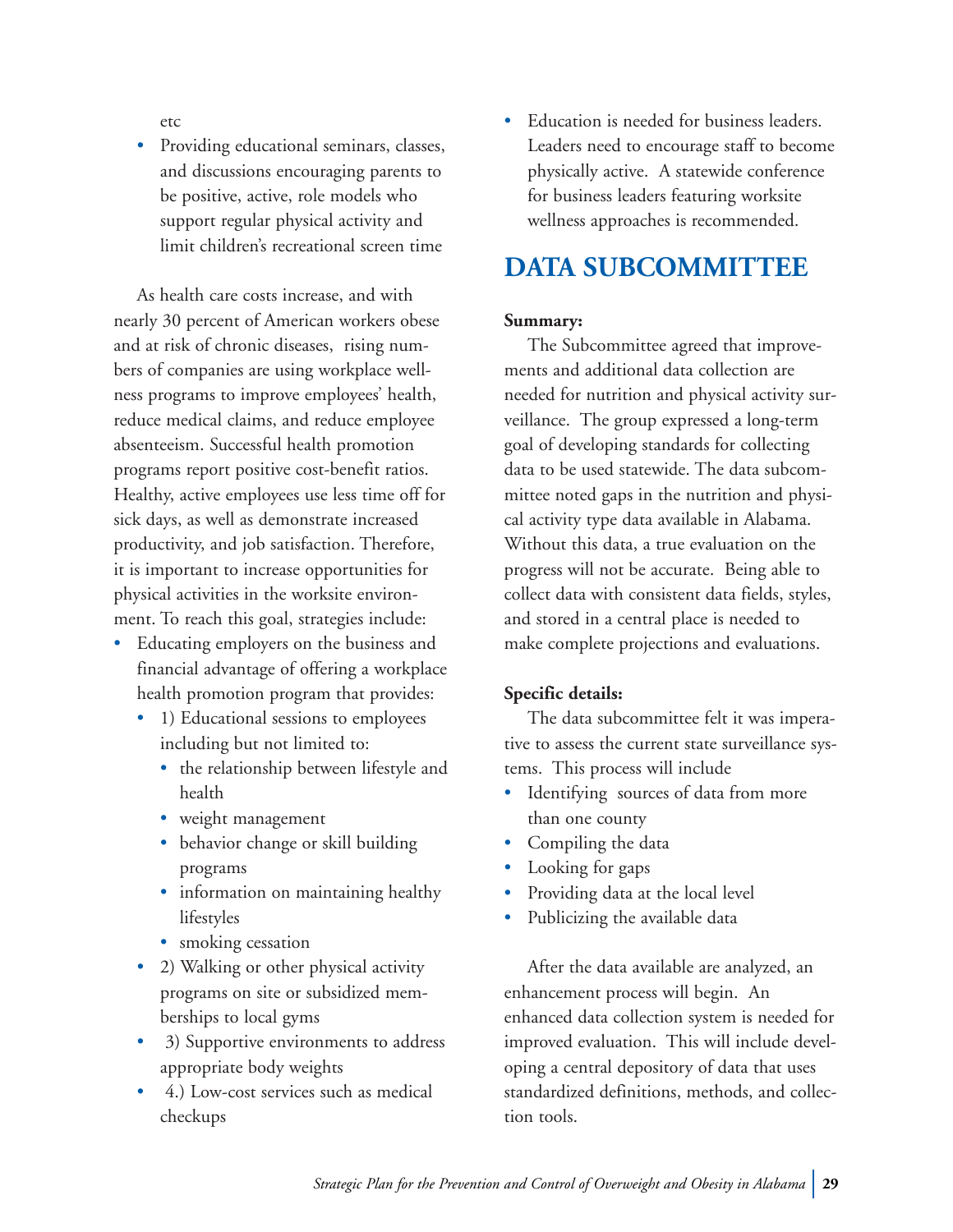#### **Specific Objectives for the data subcommittee:**

1. To identify large sources of nutrition and physical information, the committee members will review known existing data sources. Data sets will be searched for pre-determined sets of data, as determined by the committee. As the review is completed, missing information will be listed. This information will be used as an evaluation tool for other committee goals as well as for an obesity surveillance report for the state of Alabama presented in the format of compilations of several reports from available sources of data. The data sources to review include, but are not limited to:

> Dental records WIC (Women, Infants, and Children) Insurance programs School Health Index reports Wellness programs BRFSS (Behavioral Risk Factor Surveillance System) YRBSS (Youth Risk Behavior Surveillance System) Body Trek (Jefferson County) Health Department intervention programs (such as Jefferson County)

2. Committee members felt that a systematic approach to collecting data in the school setting needed to be adopted. Across the state, many local organizations and intervention groups within the task force may take on screening initiatives in the school system. Therefore, the committee felt that an appropriate project would be the creation of a standardized data system for reporting height and weight data collected by various groups. This would be a voluntary system, at present.

3. The committee will develop a guide of correct procedures for collecting height and weight data. Committee members reviewed the Guidelines for collecting heights and weights on children and adolescents in school settings from the Center for Weight and Health at the University of California, Berkeley. The materials would be field tested before going statewide. The developed guide will be used in conjunction with a web-based data entry system.

#### **YOUTH AND FAMILY SUBCOMMITTEE**

#### **Summary:**

The Subcommittee narrowed concerns to three priorities: increasing awareness of identification and consequences of overweight among families, equiping caregivers with skills to promote healthy behaviors among youth, and providing opportunities across the lifespan to engage in healthy nutrition and physical activity. Educational efforts will need to include the family as well as the youth. Information will need to be presented in various formats with opportunities for skill building.

#### **Specific details:**

The number of overweight and obese youth has been increasing dramatically in recent decades, and there is no sign that this trend is ending. Even though prevention and treatment in clinical settings have been the focus for interventions, researchers now agree that trends in overweight arise from changes in social and environmental factors that need to be understood and modified for effective prevention. Many factors have been suggested as causes of the "obesity epidemic" among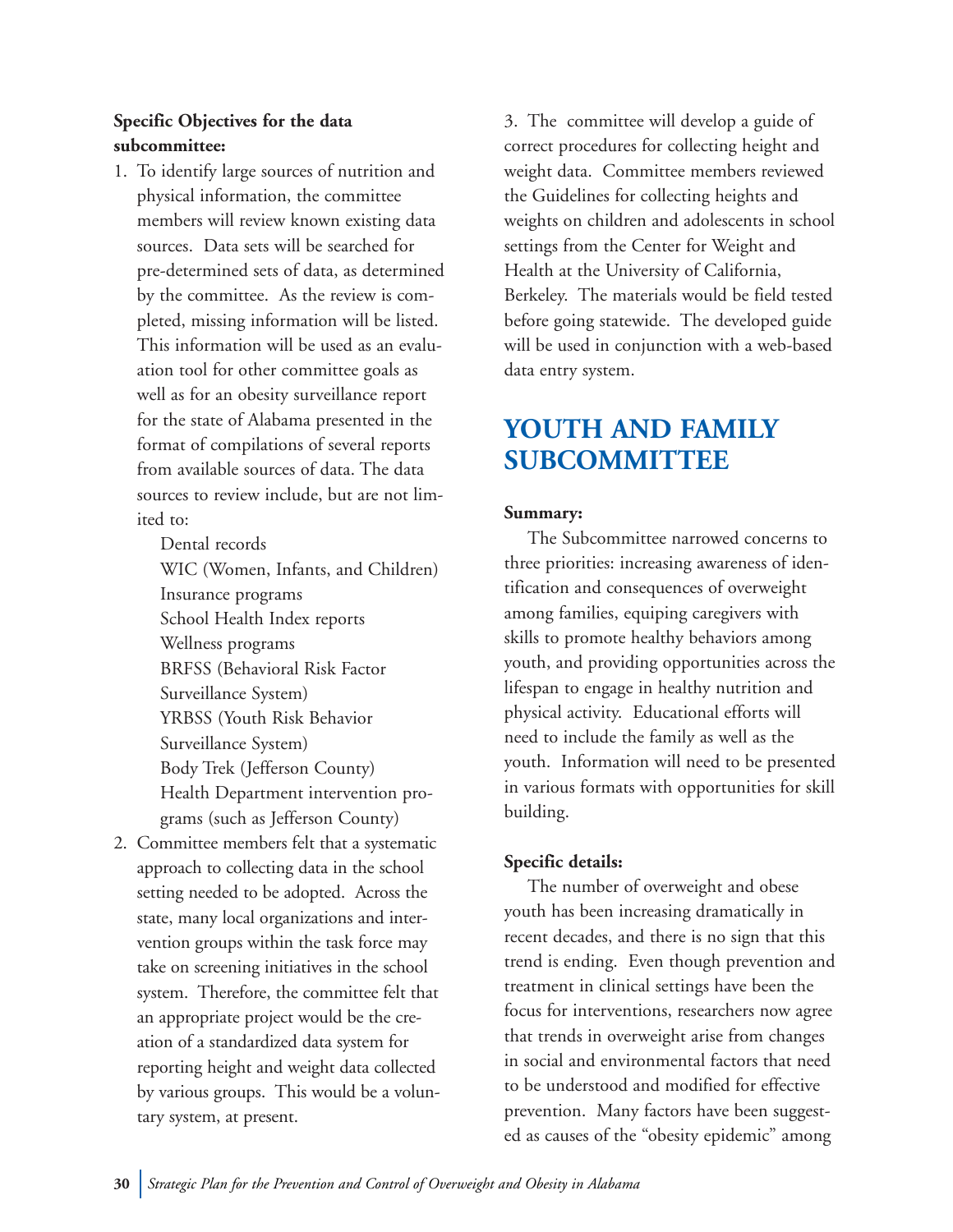children — reduced physical activity at school and home, campus vending machines, television viewing, larger portion sizes, fastfood restaurants, video games, as well as others. Except for the National Health and Nutrition Examination Survey (NHANES), there is little reliable data to track weight increase among children. In Alabama, there is no statewide screening of weight in children.

The youth and family subcommittee felt that to reach youth the family must be included. Strategies to reach the family will include, but not be limited to the following.

Enhancing family/parent-centered prevention services for special populations including children and adolescents with special health care needs, prenatal women, infants, children, and adolescents by providing:

- Programs designed to foster family mealtimes in order for children to learn from the conversations and interactions of friends and family at the table; for children to see what parents are eating and be willing to taste new foods; for children to learn table manners, and for families to grow closer together
- Food tasting opportunities for families as a group to try new foods or new preparation methods
- Classes on general health issues such as
	- The importance of getting enough sleep
	- The need for physical activity
	- Stress management techniques
	- Moderation of alcohol consumption
	- Work and home balance
	- Smoking cessation and abstinence from tobacco products

Education should target obesigenic fami-

lies where all immediate family members are overweight/obese and not physically active. The entire family must be involved for support.

Program leaders need to find ways to reward families who are successful in making lasting changes towards a healthy life style. This could include developing incentive programs, such as tuition reimbursement, health insurance discounts, and reduction of co pay or deductibles as a reward for reaching and maintaining an appropriate body weight and physically active lifestyle.

Enhancing parental and grandparental skills are needed. Programs providing services to parents in various settings could be active in obesity prevention. Examples of needed skills building areas include how to:

- Breastfeed, with emphasis placed on the weight control benefits for the mother and the child
- Deal with children's food choices and eating behaviors to prevent indulgent style parenting
- Encourage physical activity and become a more active role model
- Make consistent decisions to control what food comes into the house
- Estimate appropriate food portions according to the child's age and activity level

A statewide network of educators, health providers, lay leaders etc. who are willing to deliver the above messages needs to be developed and shared with organizations dealing with parents and children. The presentations should be offered in schools, churches, businesses, etc. These presentations should also assist teachers, community leaders, and other adults to be a positive role model for chil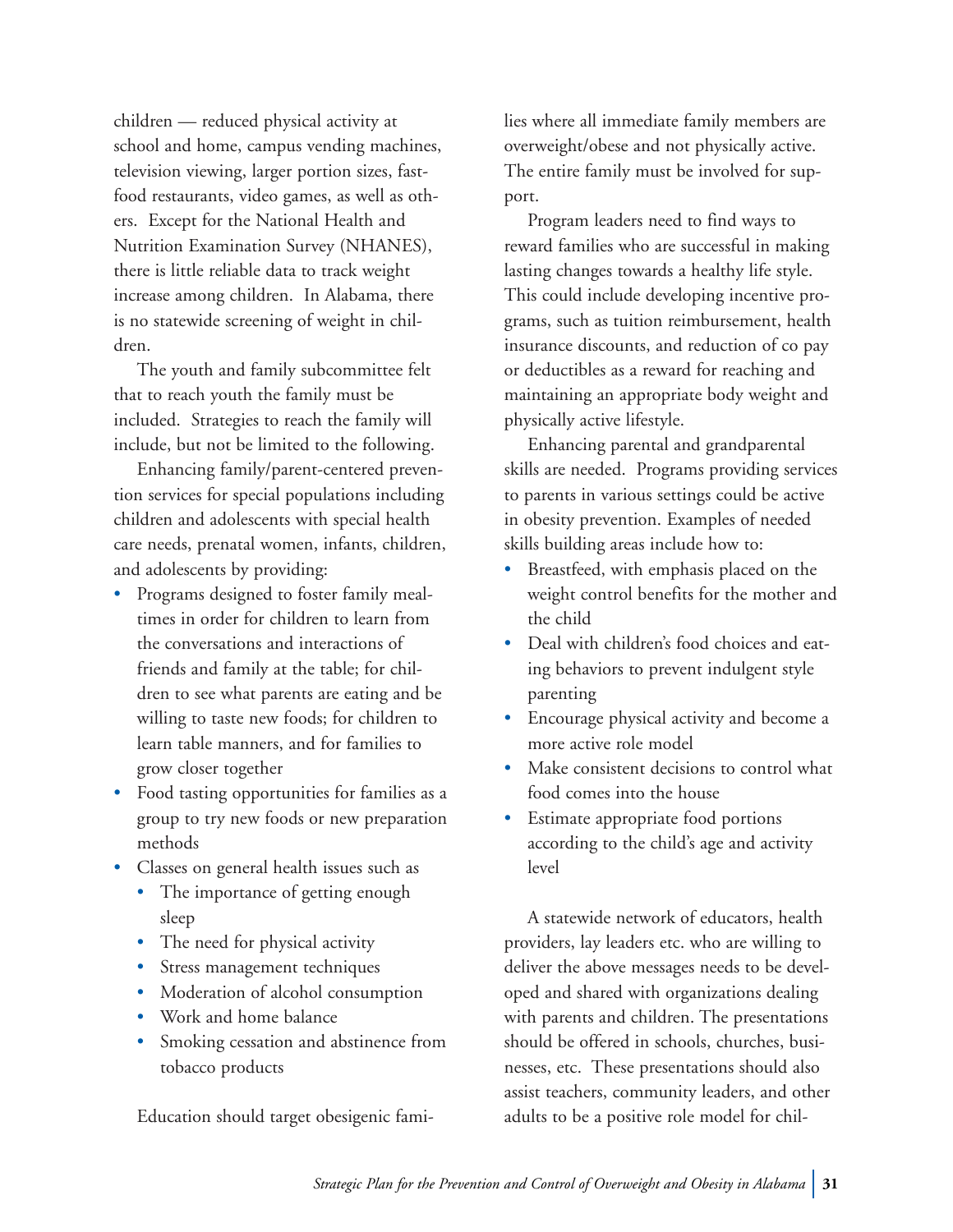dren.

A centrally located website should provide suggestions for parenting skills to assist in improving children's food intake and ways to be more physically active.

The community should provide opportunities to promote physical activity and healthy lifestyles targeted at the youth. This will include strategies that will:

- Assist in finding transportation solutions to the event for youth, especially in rural areas
- Find ways to encourage the youth to use paths and trails
- Increase physical activity opportunities for the non-athletic, non-competitive sports youth
- Promote realistic teen/family fitness goals with the clear message that fitness does not mean pro- athlete
- Address barriers to physical activity, such as research findings that found girls do not like to sweat, overweight children feel self conscious , etc.
- Reward positive behavior

#### **COMMUNITY SUBCOMMITTEE**

#### **Summary:**

Community leaders will collaborate with schools, churches, businesses, and others to create environments that permit lifestyle choices of regular physical activity, healthy eating, and healthy weight as accepted norms. Committee members urge community leaders to collaborate with leaders in schools, churches, businesses, community organizations, and others to create an environment that permits healthy lifestyle choices of physical activity and healthy eating to be the accepted norm.

The environment should provide safe areas for physical activity, utilizing schools, empty business buildings, and/or creating walking /exercise paths. Information listing walking paths and trails will be posted on a central website for easy accessibility

#### **Specifics:**

The community subcommittee addressed several environmental, policy, and organizational aspects of making a healthier community. Approaches to take in the community may overlap with approaches outlined by other committees. Approaches include, but are not limited to:

A community-wide assessment should be completed by a collaboration between leaders representing many different areas of the community. Elected officials, leaders from schools, churches, businesses, service providers such as physicians and their staff, neighborhood associations, representatives of individuals in the committee, such as retirees, stay at home mothers, home schooled families, and other community representatives should work together to create an environment which permits healthy lifestyle choices. A grass roots effort is needed in all planning stages. This includes selecting an assessment tool to use to determine community interest; the current nutritional and physical activity opportunities available, and potential improvements needed. The assessment results will be used to prioritize the needed community changes. Task force members can provide technical assistance to local committees to develop and implement a plan.

If appropriate as indicated by the community assessment, the following approaches may be developed: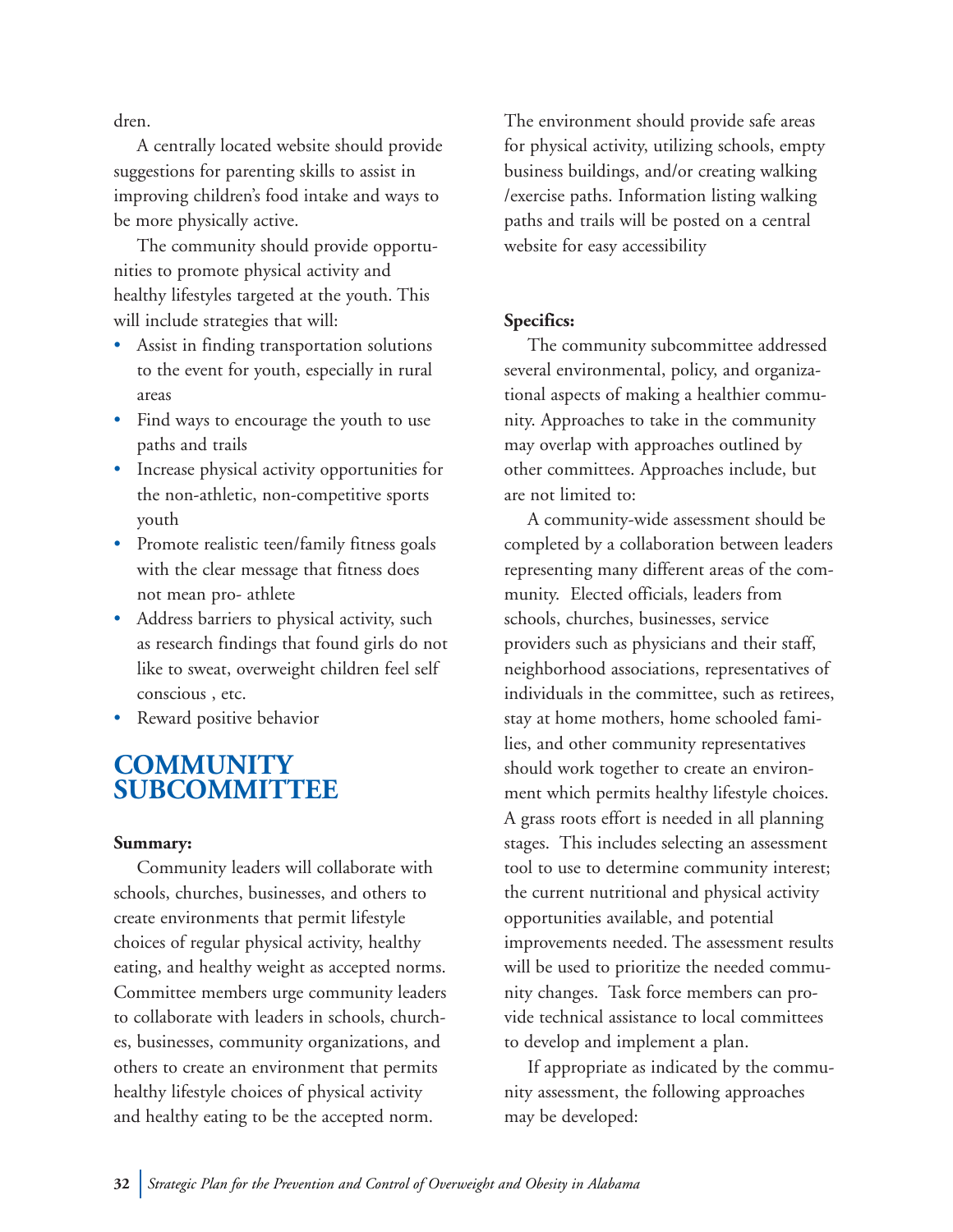- Increasing the venues of physical activity opportunities
- Improving the eating environment to make healthier choices become the convenient, easier, low-cost choices
- Increasing availability of fresh produce through farmer market/community gardens as well as local stores
- Developing a family fitness board where family check ins or screenings would determine the "family of the month" based on a set criteria such as the miles walked or other measurable goal is accomplished.
- Providing safe areas for physical activity by utilizing schools, empty business buildings, creating walking/-exercise paths, hiking areas, swimming facilities, and or redesigning the downtown areas to become a pedestrian friendly neighborhood
- Developing advocates within organizations and with external professionals to promote activity in daily activities

Businesses in the community should make changes to provide a healthy environment for staff and to support efforts to develop healthy, active retirees. Approaches may include wellness programs, environmental enhancements to encourage stair use or other physical activity within and outside the business area, and improvements in food selections provided. Business leaders can work with insurance companies to develop policies.

Places of faith need to support a healthy concept as a service for their members and the communities they serve. Many churches are the center of activity in rural areas and could offer physical activity opportunities, such as prayer walks or faith based weight loss programs. Churches can review their own policies, such as ensuring healthier foods and beverages are served at routine meals,

Wednesday night suppers.

Schools need to be supportive for the students and the faculty. Schools can establish an environment that promotes appropriate lifestyle behaviors while decreasing healthrelated risks.

Working together, community organizations can offer onsite weight control programs for families, healthy choices in vending machines and meal options, and provide physical activity avenues that will improve the overall health of the community, thus decrease costs associated with chronic disease.

#### **HEALTH CARE SUBCOMMITTEE**

#### **Summary:**

The goal is to enhance the skills of health professionals to prevent and treat weightrelated problems. Medical professionals should obtain height, weight, and BMI measurements to assist in the proper care of the patient. Physicians need to be more proactive in identifying and addressing weight related problems. Counseling should be provided in accurate, concise, consistent messages with realistic implementation practices for the patient.

#### **Specific details:**

Medical professionals, including pediatricians, family practitioners, primary care physicians, nurse practioners, school nurses, and providers at public and rural health clinics, etc. should obtain height, weight, BMI, and waist measurements when appropriate, for all patient assessments. Health risk assessments can be implemented to identify high-risk individuals and provide information on how to lower the risks. Counseling should be provided in accurate, concise, consistent mes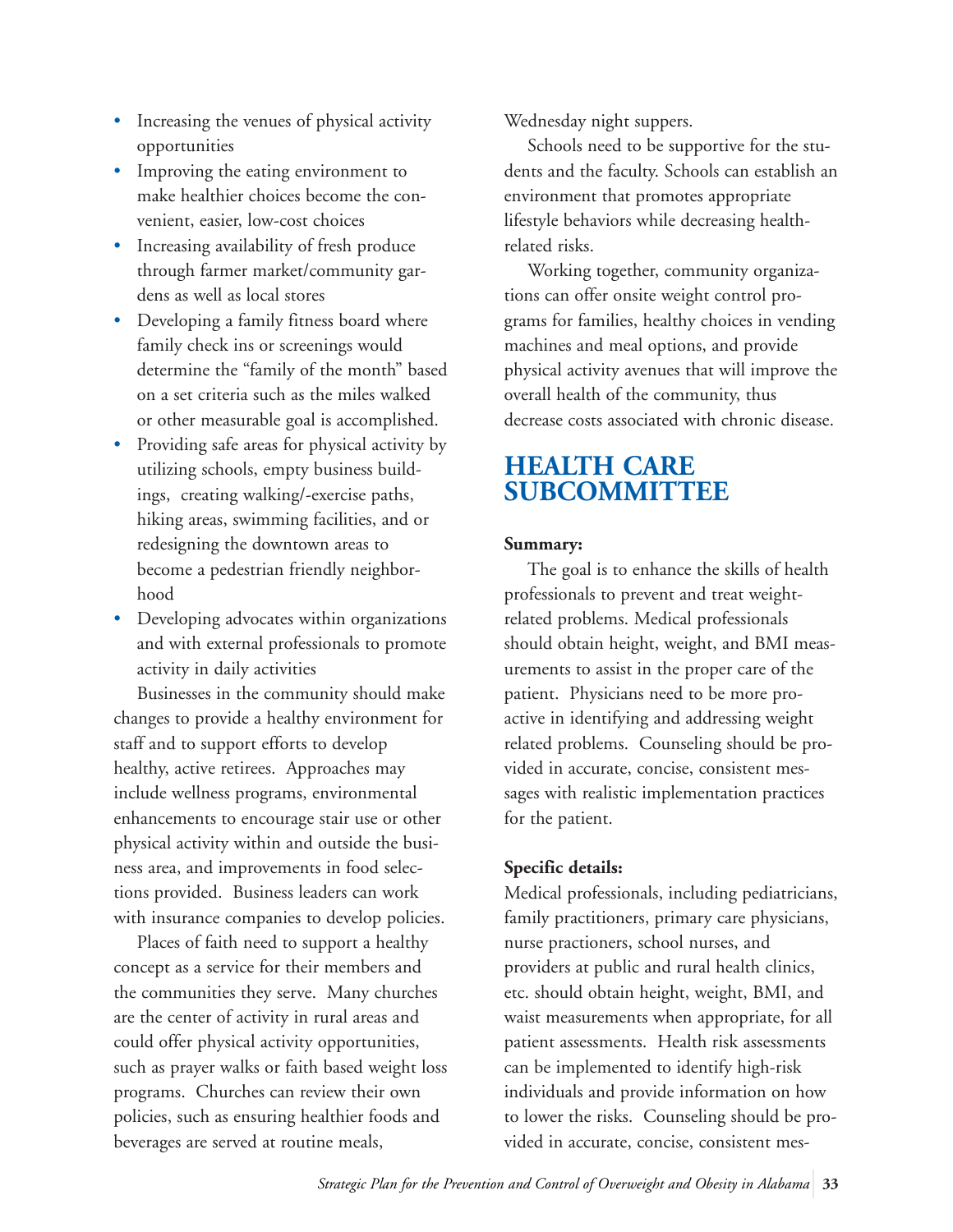sages with realistic implementation practices for the patient. A consensus of the subcommittee was all medical staff should set good examples for their patients and the community.

#### **Specific issues raised by the subcommittee include:**

Training opportunities need to be available for health care providers to help them with better counseling skills. Survey based information indicates many physicians do not feel adequately prepared to discuss weight loss issues with their patients. Topics to include in counseling when appropriate include:

- Health risks associated with obesity
- Disease states seen in children as a direct result of being overweight and lacking physical activity
- Lifestyle changes that are sustainable and realistic
- Benefits of breastfeeding in reducing risks of future childhood weight problems

#### **Specific objectives of the medical subcommittee include:**

The subcommittee will work to develop a training manual for use with pediatric patients. The manual will include reference materials, assessment questionnaires to be used in the office, counseling tips to follow, and handouts suitable for reproduction at the office. After the manual has been tested, it will be provided to physicians, school nurses, and possibly other health professionals working directly with children.

The subcommittee feels more information is needed for medical staffing on prevention and treatment of obesity. Plans include working with the Medical Association of the State of Alabama (MASA), Alabama Chapter

of the American Academy of Pediatrics, and similar medical organizations to encourage physicians and health professionals to make overweight discussions a priority.

#### **ADDITIONAL AREAS OF INTERVENTION:**

#### **Media and social marketing**

There are overlapping needs between priority areas requiring systematic plans for marketing and media promotion activities. A comprehensive, coordinated media plan will include various outlets, such as newspaper and magazines, radio, television, and the internet. A series of consistent, simple messages will be tailored to reach diverse populations. The messages will be sensitive to cultural differences in body images; not supporting overweight as being acceptable, but being sensitive in how appropriate body weight is presented. Messages will focus on communication and intervention strategies to populations at high risk for disease and disabling conditions.

The messages will be developed in a series format, in order to build on previous concepts. Some of the messages the committee recommends to include are:

- Healthy eating does not have to be more expensive
- Physical activity does not mean the same as "exercise" and can be moderate, fitting into any lifestyle
- Physical activity can be very inexpensive, such as walking
- Food selections are choices we make with some choices better than others
- Healthy lifestyles are "doable"

The media plan should be shared with vari-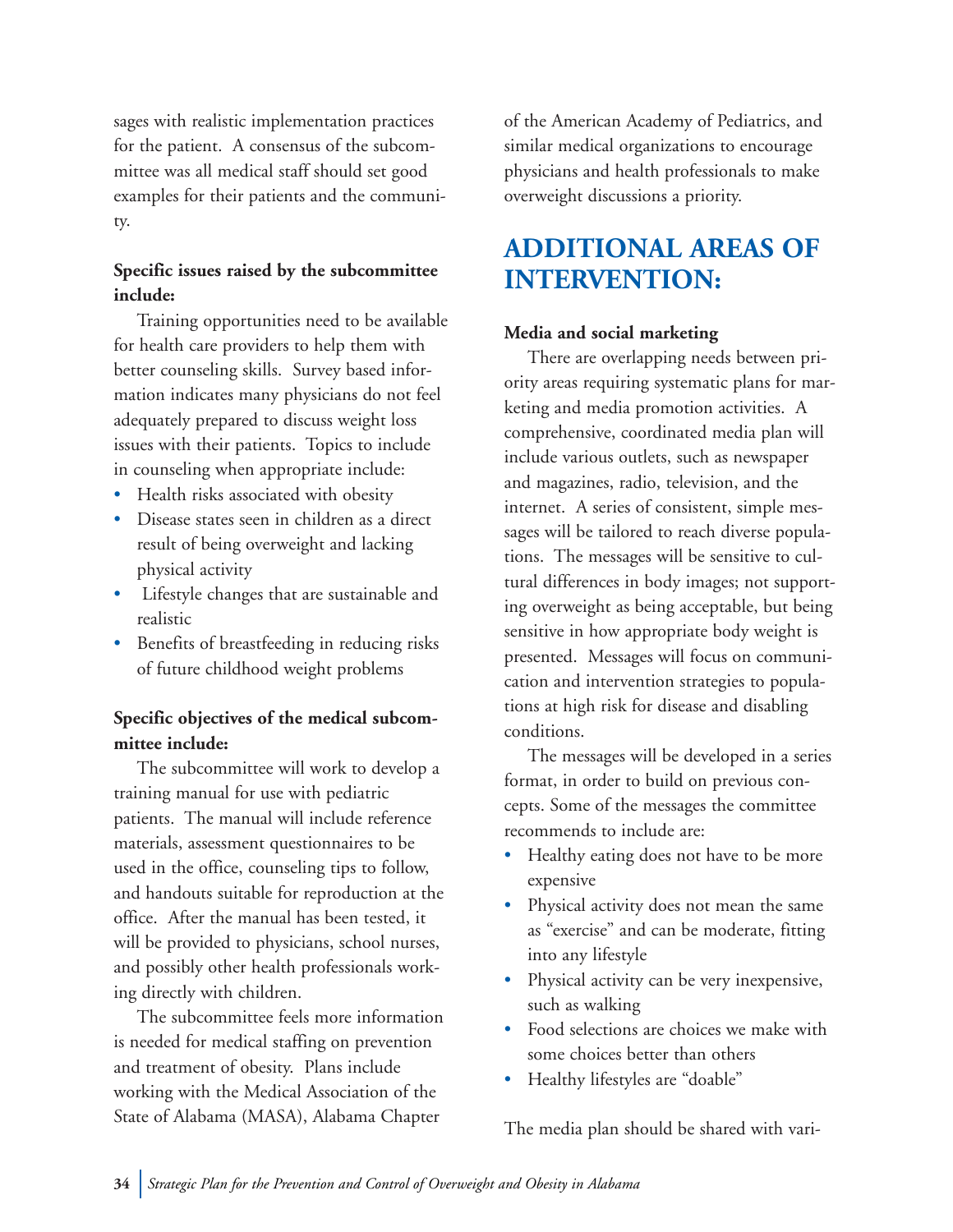ous state associations and agencies for their use as well.

#### **Research**

The Task Force supports the need for continuous and rigorous research to document community health needs and assets, demonstrate effectiveness of educational and clinical service programs, and improve health outcomes.

#### **Funding concerns**

Obtaining recurrent funding is a pressing need before progress in determining local needs and assets, implementing intervention activities, and evaluating program impacts and outcomes can occur. Currently, Task Force members must remember there are limited funds for the priorities and objectives listed. Each member is charged to seek funding sources, whether through partnerships or

grants.

Funding issues include support of third party reimbursement for nutrition and physical activity services, working with insurance companies for treatment and prevention coverage, and lobbying for obesity to be covered by Medicare. These funding sources will provide a funding for the health care provider as well as open access to those needed services.

#### **CONCLUSION**

#### **What is the next step?**

To stop the obesity epidemic it will take all of us working together. The Alabama State Obesity Plan is a guide to address obesity and related issues. The plan's goals and strategies will direct the Alabama Department of Public Health (ADPH) and the State Obesity Task Force members. We urge you to join us in using this plan as well.

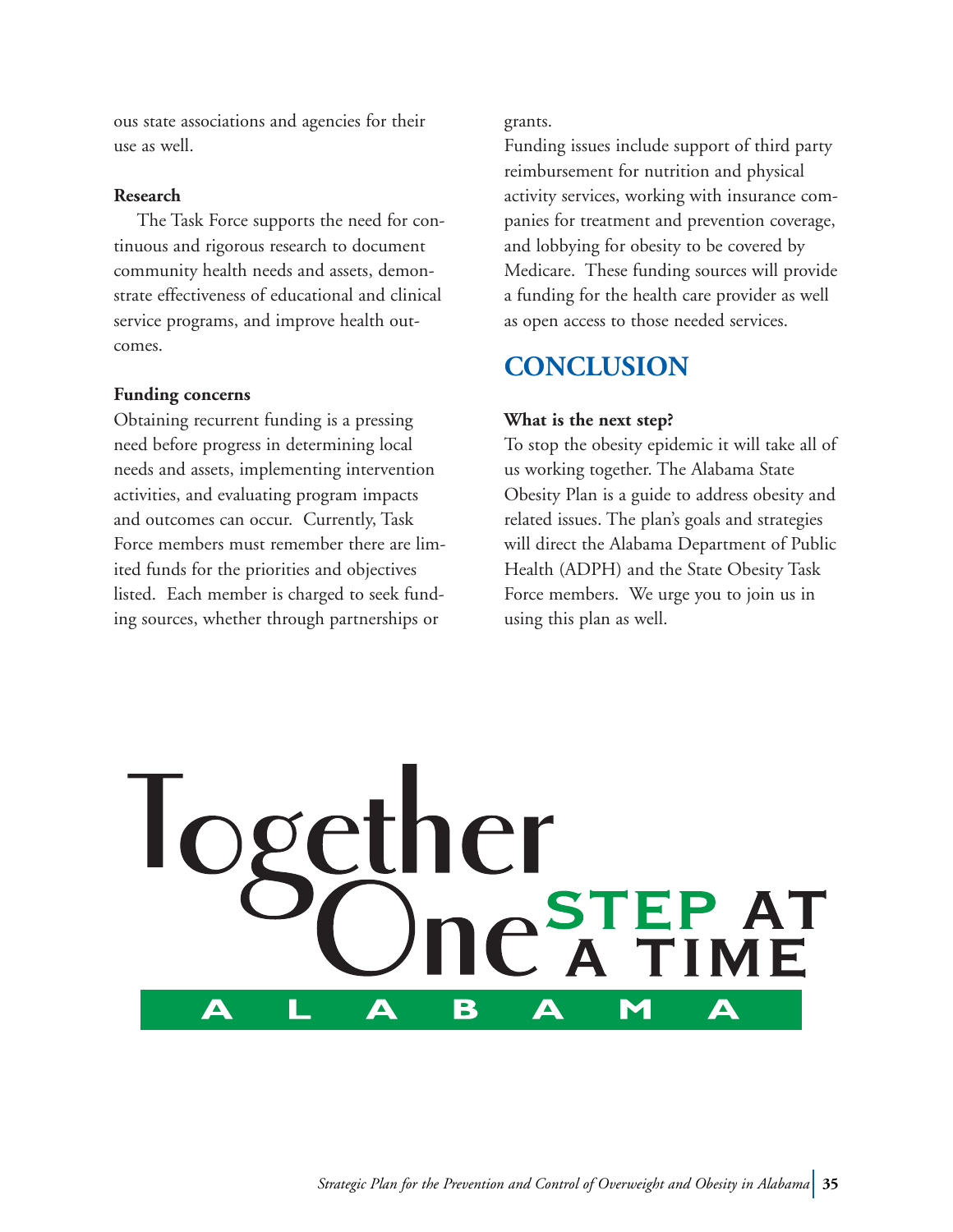

### **Resources**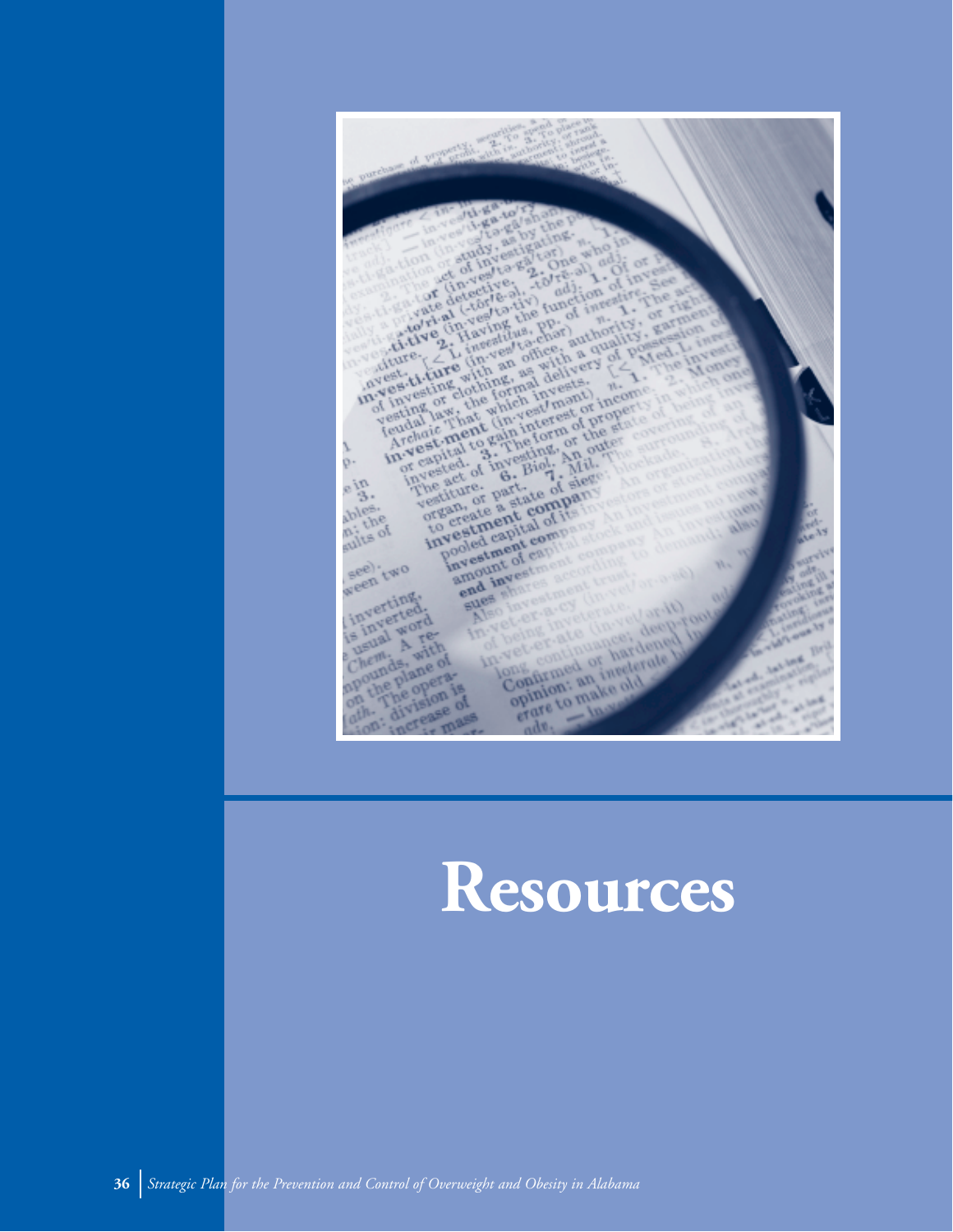#### **RESOURCES**

The list of resources is not meant to be an allinclusive list; rather, the list is a starting place for suggestions of materials that may be of benefit to your particular interest.

#### **COMMUNITY INTERVENTIONS:**

#### **Coalition Building**

To get physical activity and nutrition on your local agenda, the following steps taken from the University of Kansan Community Toolbox may help. University of Kansas' Community Toolbox may be one of the finest sources of information for community building techniques.

www.ecodevo.com/topics/ community\_development/

#### **Community Successes**

The Center for Disease Control and Prevention (CDC) Nutrition and Physical Activity Communication Team (NuPAC) has launched a searchable Inventory of Qualitative Research in Nutrition and Physical Activity. The site provides basic information about qualitative studies that have been conducted in the fields of nutrition, physical activity, and other related fields. The inventory allows users to search for information using search fields, entering keywords, or searching the entire database. http://www.cdc.gov/nccdphp/dnpa/ qualitative\_research

CDC's online journal "Preventing Chronic Disease" is a peer-reviewed, electronic journal established to provide a forum for public health researchers and practitioners to share study results and practical experience. http://www.cdc.gov/pcd/about\_the\_journal/ index.htm

#### **GENERAL INFORMATION:**

eHealth magazine is a quarterly health and fitness publication, packed with all the latest news and health tips from the UAB Health System.

http://www.health.uab.edu/ show.asp?durki=9645

Institute of Medicine serves as adviser to the nation to improve health. As an independent, scientific adviser, the Institute of Medicine strives to provide advice that is unbiased, based on evidence, and grounded in science: http://www.iom.edu

The Maternal and Child Health library's offers links to sites on child obesity, physical activity and school programs. http://www.mchlibrary.info/KnowledgePaths/ kp\_childnutr.html

Steps to a HealthierUS web page provides specific information on the HealthierUS initiative designed to help Americans, especially children, live longer, better, and healthier lives. The President's HealthierUS initiative helps Americans take steps to improve personal health and fitness and encourages all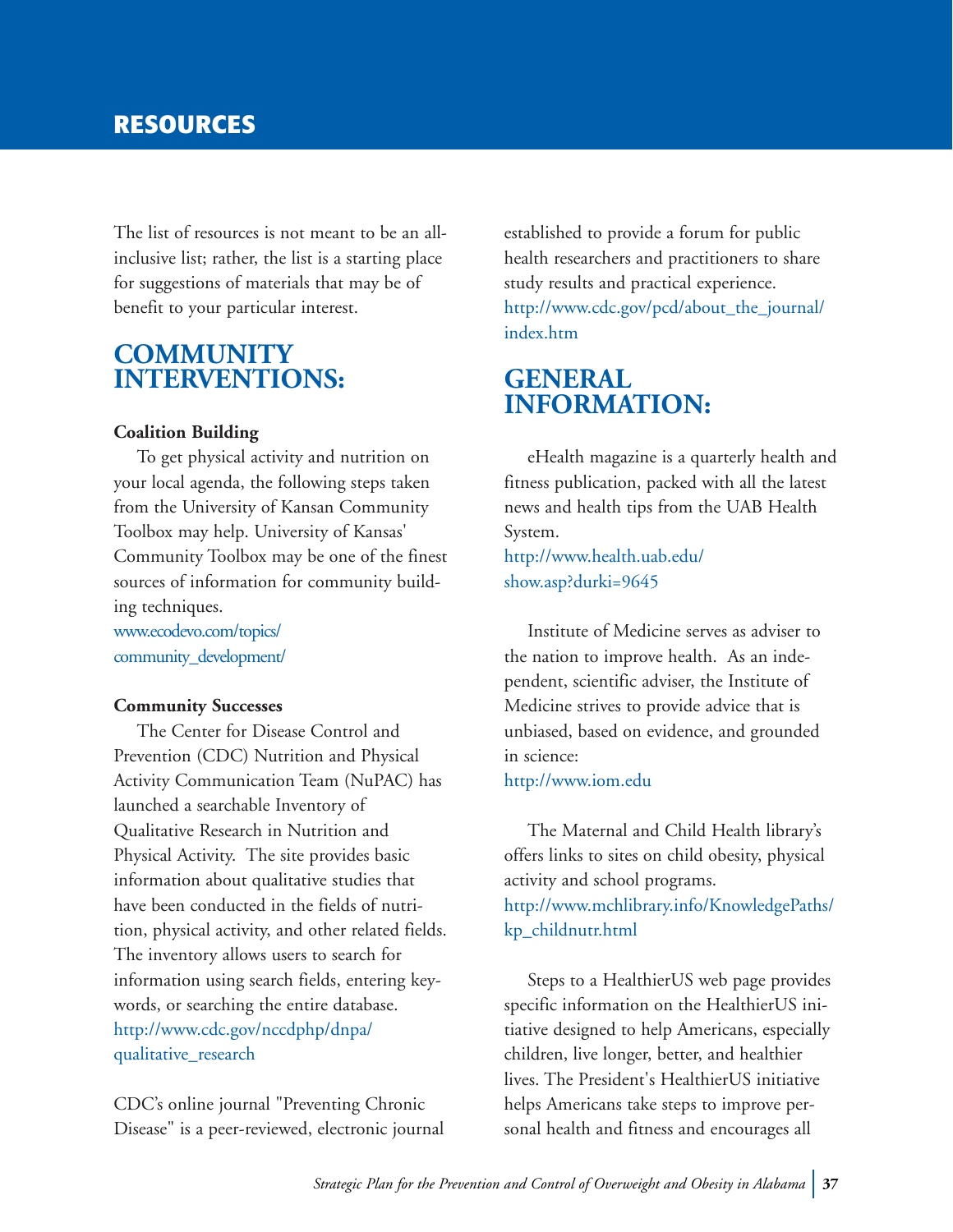Americans to be physically active every day; eat a nutritious diet; get preventive screenings; and Make healthy choices. http://www.healthierus.gov/nutrition.html

How to Lose and Manage Weight- Watch Your Calories, Be Active is part of the US Food and Drug Administration's health message. This web site provides information on adult and childhood obesity issues. Various handouts are available.

http://www.fda.gov/oc/opacom/hottopics/ obesity.html

The Alabama Cooperative Extension System Program's web site offers information on topics such as reading food labels, understanding the food guide pyramid, shopping tips, healthy recipes, and much more. http://www.aces.edu/pubs/docs/indexes/ hefn.tmpl#rtfl

#### **NUTRITION RELATED TOPICS:**

#### **Breastfeeding**

Information to encourage breastfeeding because evidence suggests the longer a baby is nourished by breast milk alone, the lower the risk of developing obesity in childhood. http://www.cbc.ca/stories/2004/02/25/ obesity\_cdn040225

The Department of Health and Human Services Blueprint for Action on breastfeeding http://www/cdc.gov/breastfeeding

American Academy of Pediatrics. This web site includes breastfeeding information including fact sheets, national campaign strategies, and resources. http://www.aap.org/healthtopics/ breastfeeding.cfm

#### **Eating Away from Home**

"Eating Healthy Away From Home" by the Mayo Clinic is just one example of tips given on this web. A core principle of the Mayo Clinic is "to be a dependable source of health information for our patients and the public." This page provides a gateway to some high quality online resources for health and medical information. http://www.mayoclinic.org/ news2001-rst/815.html

American Heart Association. Tips for Eating Out: This web page provides a guide to choosing healthy meals away from home http://www.americanheart.org/ presenter.jhtml?identifier=531

Eating healthy when dining out- The new National Heart, Lung, and Blood Institute Obesity Guidelines say that whether or not you're trying to lose weight, you can eat healthy when dining out, if you know how. http://www.nhlbi.nih.gov/health/public/ heart/obesity/lose\_wt/dine\_out.htm

#### **Eating Patterns of Americans**

New or updated information is available from USDA on Diet, Consumption, & Health. See new items in all topics at http://www.ers.usda.gov/whatsnew/

In response to the health concerns associated with obesity, the Robert Wood Johnson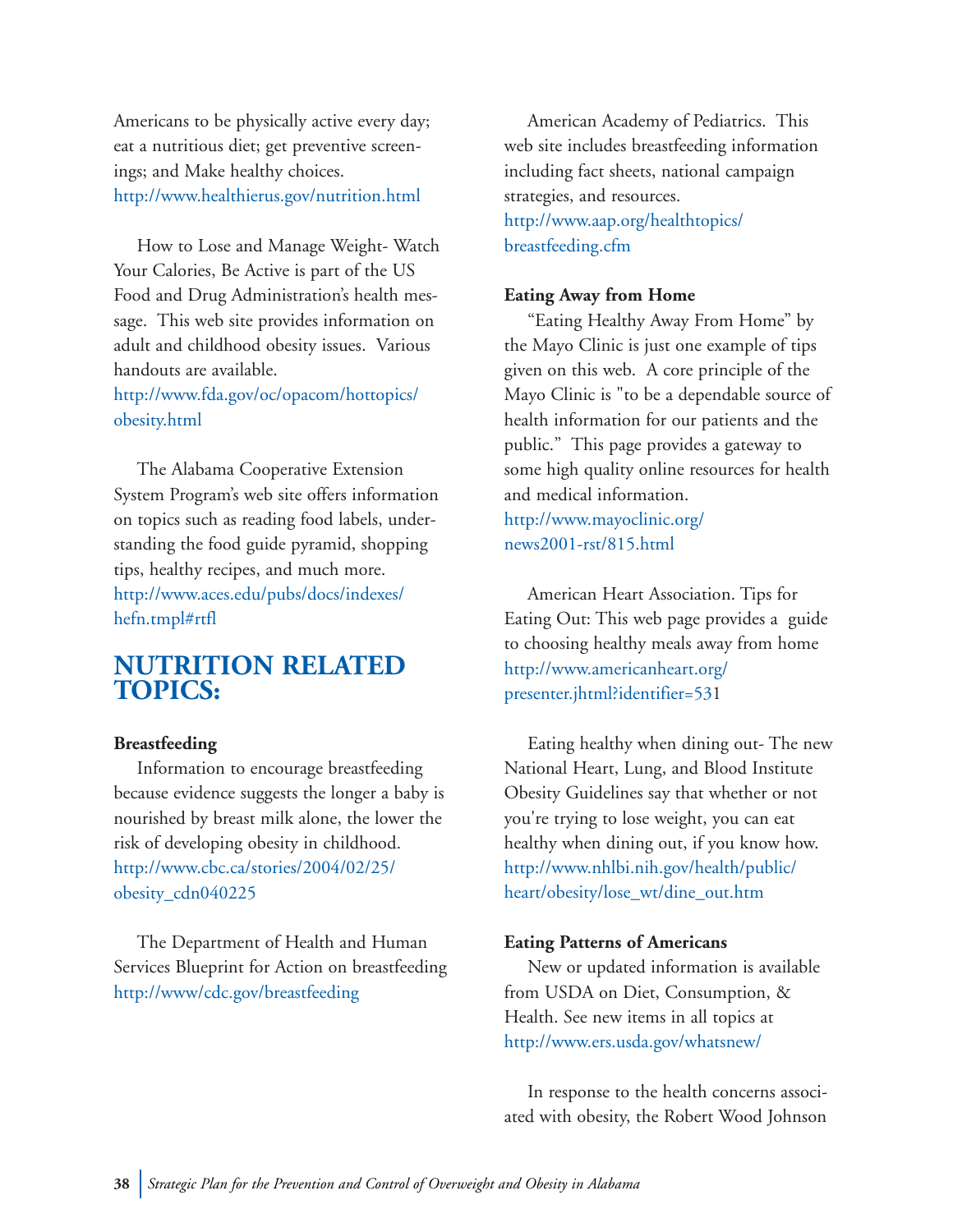Foundation and the American Heart Association have created a statistical sourcebook on obesity. This publication, "A Nation at Risk: Obesity in the United States," illustrates how prevalent obesity has become and examines the factors that contribute to the patterns of unhealthy eating and insufficient physical activity that are at the heart of this epidemic. To pre-order your free copy, please contact the American Heart Association at 1- 800-AHA-USA1 or send e-mail to inquiries@heart.org

The new government dietary guidelines set a new standard for health and fitness. A special report from WebMD shows you how to meet them.

http://my.webmd.com/content/ pages/21/105761.htm

This site has been constructed to help you find basic information on the more popular diet programs and to guide you forward so that you can discuss the potential dietary programs with your doctor. http://www.dietsguide.com/

#### **Emotional eating**

Food and feelings are frequently bound together. When people use food and eating to produce certain feelings or to cover up certain feelings, they may be engaging in emotional eating. Eating is tied to emotions. http://www.empoweredparents.com/ pages/EKAssess03.htm

Emotional eating is the practice of consuming large quantities of food -- usually "comfort" or junk foods -- in response to feelings instead of hunger. Experts estimate that 75% of overeating is caused by emotions. Information is provided by MedicineNet® is a network of U.S. Board Certified Physicians and Allied Health Professionals http://www.medicinenet.com/ emotional\_eating/article.htm

#### **Healthy Food Choices**

Montana Office of Instruction, Child Nutrition Programs, has developed All It Takes is Nutritious SEN\$E: Students Encouraging Nutritious Snacks Everyday tool kit. This toolkit will guide the participant through key concepts and considerations necessary to make these positive changes. In the end, the school store will not only continue to be profitable, it will contribute to student health and well being in the school. View the entire tool kit at the following website: http://www.opi.state.mt.us/schoolfood/ nutritionsense.htm

Food and Nutrition Fun for Children is a publication prepared as a resource for parents, teachers, educators, and child care providers interested in materials that will create a food and nutrition awareness in children while teaching them the ABC's of healthy eating. From the Food and Nutrition Information Center at

http://www.nal.usda.gov/fnic/pubs/bibs/ gen/childlit.html

MyPyramid was developed to carry the messages of the dietary guidelines and to make Americans aware of the vital health benefits of simple and modest improvements in nutrition, physical activity and lifestyle behavior.

http://www.mypyramid.gov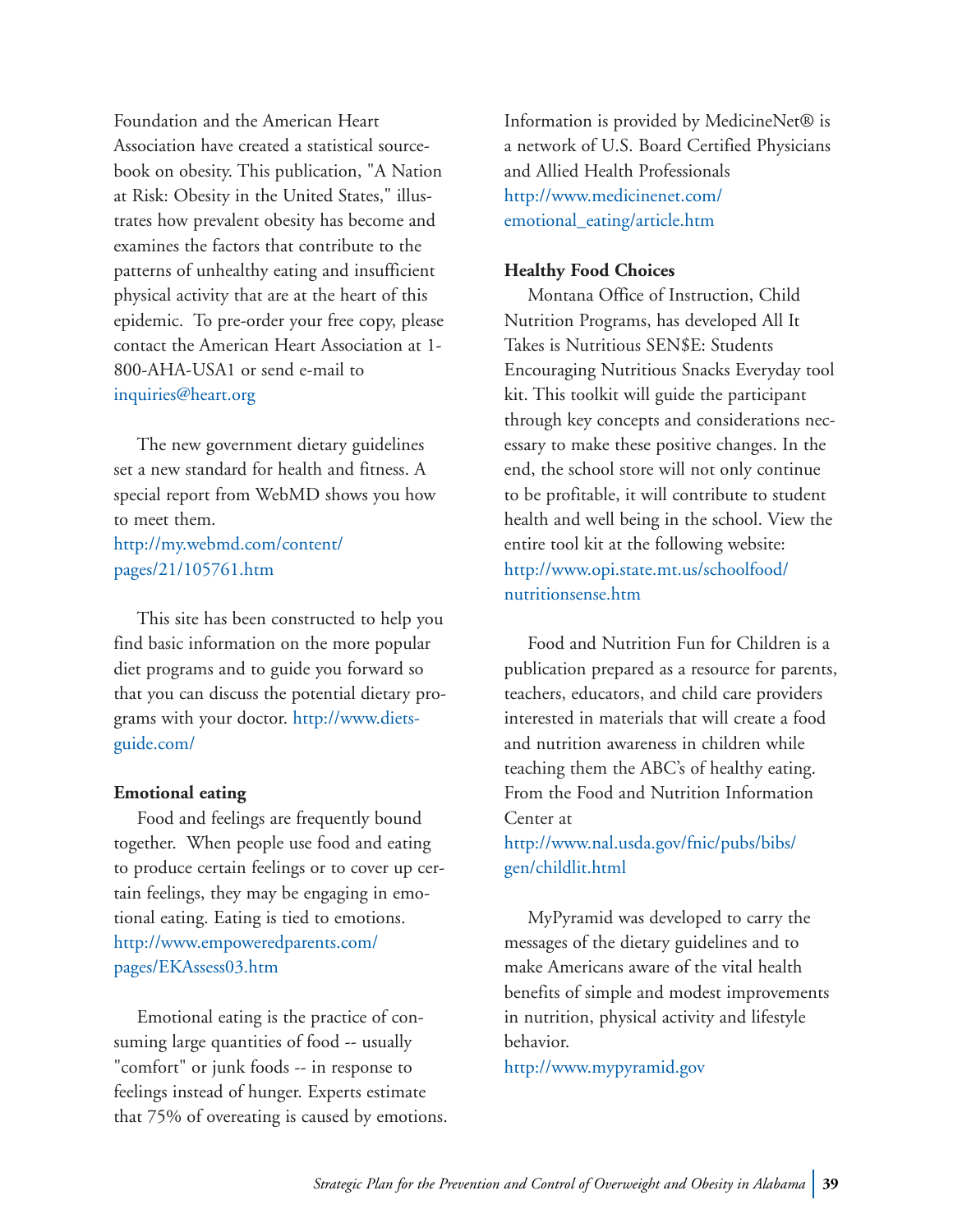#### **Preparation Skills and Easy, Convenient Recipes**

Making Food Preparation Easy by Susan Mills-Gray, a Nutrition Specialist at the University of Missouri Extension http://extension.missouri.edu/silverthreads/2003/easy%20food%20prep.htm

American Heart Association. This on line cookbook provides general health information, weight management tips, a guide to grocery store shopping, tips on eating away from home, and healthy snack ideas as well as recipes.

#### http://www.deliciousdecisions.org/sm/ index.html\\

Heart Healthy Food Preparation Ideas from the National Heart, Lung, and Blood Institute. This site describes how certain ingredients and preparation methods can add unwanted saturated fat and cholesterol to your dishes. The site provides examples of lower fat cooking methods and tips on how to serve dishes low in saturated fat and cholesterol.

#### http://nhlbisupport.com/chd1/Tipsheets/ hearthealthy.htm

Articles to implement the 2005 Dietary Guidelines are found at this site. It also provides information and links for recipes for easy meals with dry beans. University of Nebraska Cooperative Extension at http://lancaster.unl.edu/food/ciq-recipes.htm and http://lancaster.unl.edu/food/ftapr05.htm

Food & Health Communications has updated their online recipe database for food and nutrition professionals. This site provides free recipes that are high in fiber, low

in fat and sodium and are based on whole grains, vegetables, beans and fruit. They are easy to make using common ingredients and best of all they are well-tested and taste great. http://communicatingfoodforhealth.com/ recipes.php

#### **Portion control**

Food Guide Pyramid. The Center for Nutrition Policy and Promotion, an organization of the U.S. Department of Agriculture, was established in 1994 to improve the nutrition and well-being of Americans. This web site provides guidance on using the food guide pyramid to help you choose the foods and amounts that are right for you www.mypyramid.gov

The Weight-control Information Network provides the general public, health professionals, the media, and Congress with up-to-date, science-based information on weight control, obesity, physical activity, and related nutritional issues. Just Enough for you: About Food Portions" is an example of a handout. http://win.niddk.nih.gov/publications/ just\_enough.htm

U.S. Department of Agriculture Center for Nutrition Policy and Promotion. How Much Are You Eating? Home and Garden Bulletin No. 267-1. March 2002. Phone 1- 888-878-3256.

http://www.usda.gov/cnpp/Pubs/Brochures/ HowMuchAreYouEating.pdf

University of Pittsburg Medical Center-This web site provides information from UPMC Nutrition Services' network of registered dietitians that can guide you toward enhanced well-being. "Understanding Portion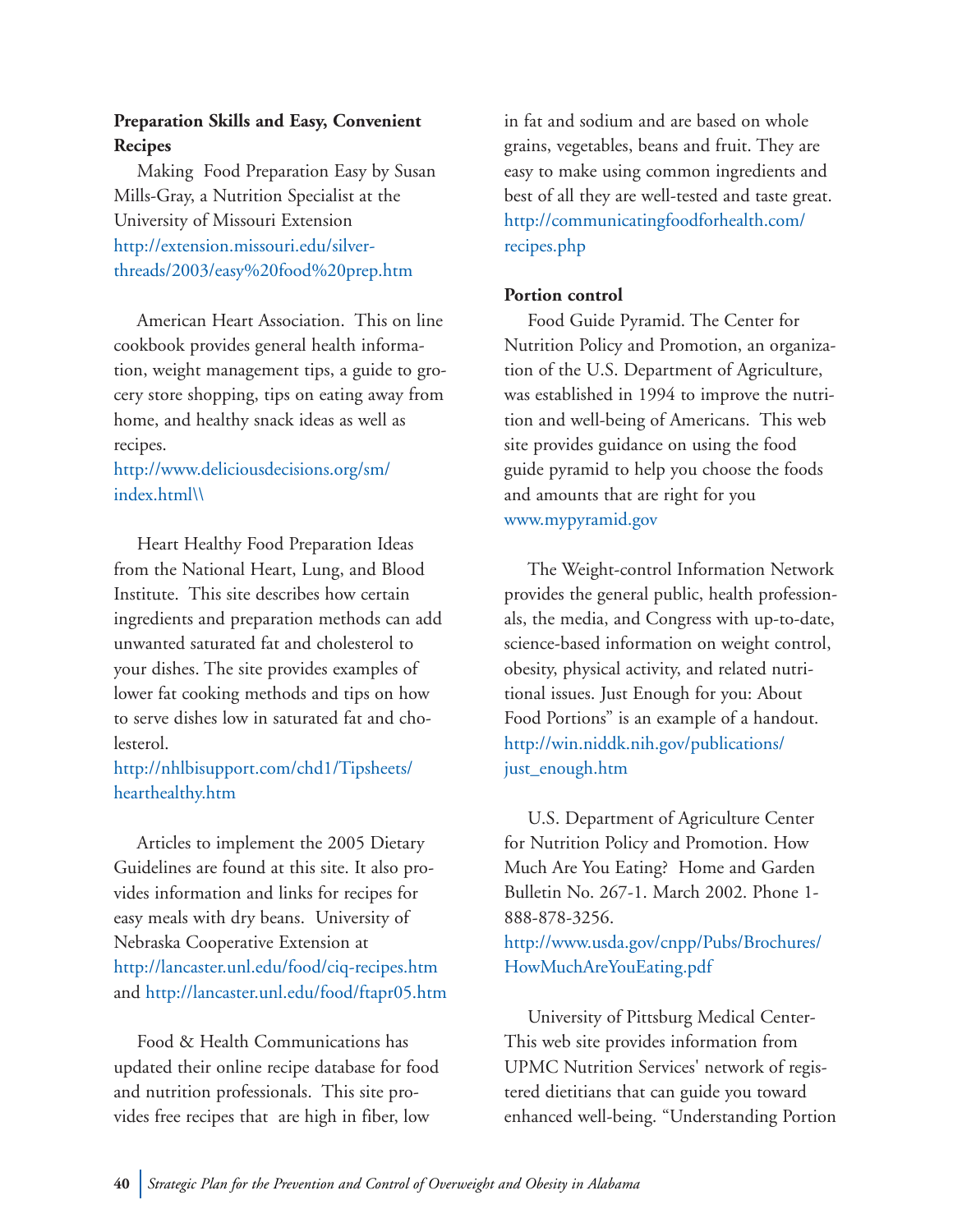#### Control" http://nutritionservices.upmc.com/ NutritionArticles/Habits/Portions.htm

Colorado Department of Public Health- "Portion Control" following information provides a quick glance at daily serving recommendations of the USDA Food Guide Pyramid: http://www.cdphe.state.co.us/steps/ portioncontrol.html

#### **Reading Labels**

Developed by The US Department of Agriculture, this site offers complete information on food labels.

http://www.fda.gov/opacom/backgrounders/ foodlabel/newlabel.html

On the Teen Scene: Food Label Makes Good Eating. Teenagers can make the new food label work for them to lose weight, gain weight, eat less fat, or simply stay in shape. http://www.fda.gov/fdac/features/ 795\_teenfood.html

Reading Food Labels. This site provides food label reading tips from the American Diabetes Association. http://www.diabetes.org/ nutrition-and-recipes/nutrition/foodlabel.jsp

U.S. Food and Drug Administration Center for Food Safety and Applied Nutrition. Guidance on How to Understand and Use the Nutrition Facts Panel on Food Labels. June 2000. www.cfsan.fda.gov/~dms/foodlab.html.

#### **Smart Food Shopping**

American Heart Association (Refer to the Preparation and Recipe section for full detail on this web site.) http://www.deliciousdecisions.org/sm/ index.html\\

Tip Sheet: Healthy Eating Starts With Healthy Food Shopping. The National Heart, Lung, and Blood Institute Obesity Guidelines say that you can reduce the time you spend cooking healthy by using a shopping list and keeping a well-stocked kitchen. www.nhlbi.nih.gov/health/ public/heart/ obesity/lose\_wt/shop.htm

#### **Snacks**

American Society of Pediatrics and American Family Practitioners Association sponsor this web site for schoolchildren. It stresses vitality, healthy choices, kid-prepared snacks, etc. and is very interactive. www.Kidnetic.com

#### **PARENTING SKILLS TOPICS:**

#### **Learning skills to evaluate advertisement**

Center for Science in the Public Interest. Marketing Junk Food to Kids and Pestering Parents. The CSPI report identifies a plethora of ways that companies target kids in their homes, in their schools, on the web, and wherever else kids go.

http://www.cspinet.org/new/200311101.html

#### **Parenting skills on food choices and being good role model**s

The kit, "Preventing Childhood Overweight and Obesity: Parents Can Make a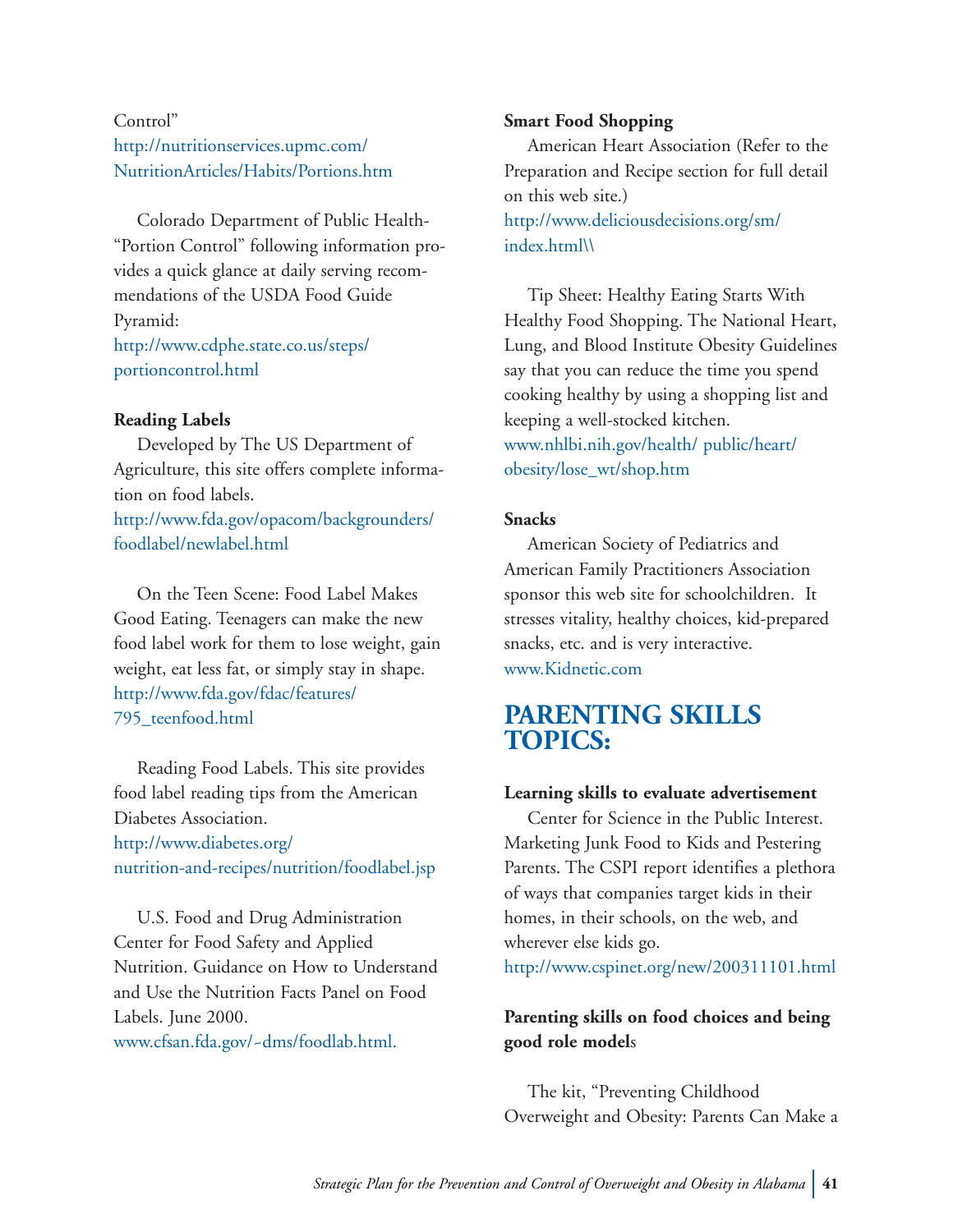Difference", addresses the issue of the increasing rate of childhood obesity and how parents can be involved in solutions to this problem. The kit allows participants to choose between viewing background information on childhood overweight and obesity on a video or DVD. Handouts in reproducible format are included for sharing at meetings and presentations. For downloadable versions of the materials, access the Project PA website at www.psu.edu/projectpa.

#### **PHYSICAL ACTIVITY TOPICS**:

#### **Increasing physical activity**

Lighten Up Alabama is a fun, four month health, and fitness program that encourages Alabamians to develop healthy, active lifestyles and eating habits. Alabamians are encouraged to form teams (2 to 10 people), select a team name and team captain, receive weekly health and nutrition tips (via e-mail), and strive for a healthy Alabama! http://www.lightenupalabama.org

Alabama Walk is a program designed to profile highway safety deficiencies encountered by children who walk to school daily. The program is dedicated to improving school zone safety and access for pedestrians and promoting the health benefits of walking. Primary goals of the program include identifying and correcting highway related safety deficiencies around schools, raising community awareness and involvement regarding safety and pedestrian issues and promoting walking as an alternative form of transportation. www.alabamawalk.org

Healthy lifestyles benefit everyone. And

when you take part in this special 90 day program you will have the support of the YMCA behind you every step of the way. Making healthy and smart choices includes the entire family. That is why the ShapeUp 2005 program offers beneficial experiences for you and your entire family. http://www.shapeup2005.com or

http://www.ymcamontgomery.org/

The goal of Activate America is to improve the health and wellness of all Americans by equipping the nation's 2,575 YMCAs to become dramatically more effective in directly helping individuals and families live healthier lives, and helping lead their communities and the nation, to reduce barriers and increase supports for healthy living. YMCA "Activate America" was developed utilizing the expert advice of the U.S. Department of Health and Human Services, Centers for Disease Control and Prevention and the Robert Wood Johnson Foundation. To find a YMCA go to http://www.ymca.net/index.jsp

American College of Sports Medicine's mission is devoted to public awareness and education about the positive aspects of physical activity for people of all ages, from all walks of life.

http://www.acsm.org/health%2Bfitness/ index.htm

Creating Opportunities for Physical Activity. On this web site The American Academy of Pediatrics summarize interventions entitled, 2005 Healthy Tomorrows Projects.

www.aap.org/commpeds/htpcp/ 2005%20Project%20Descriptions.doc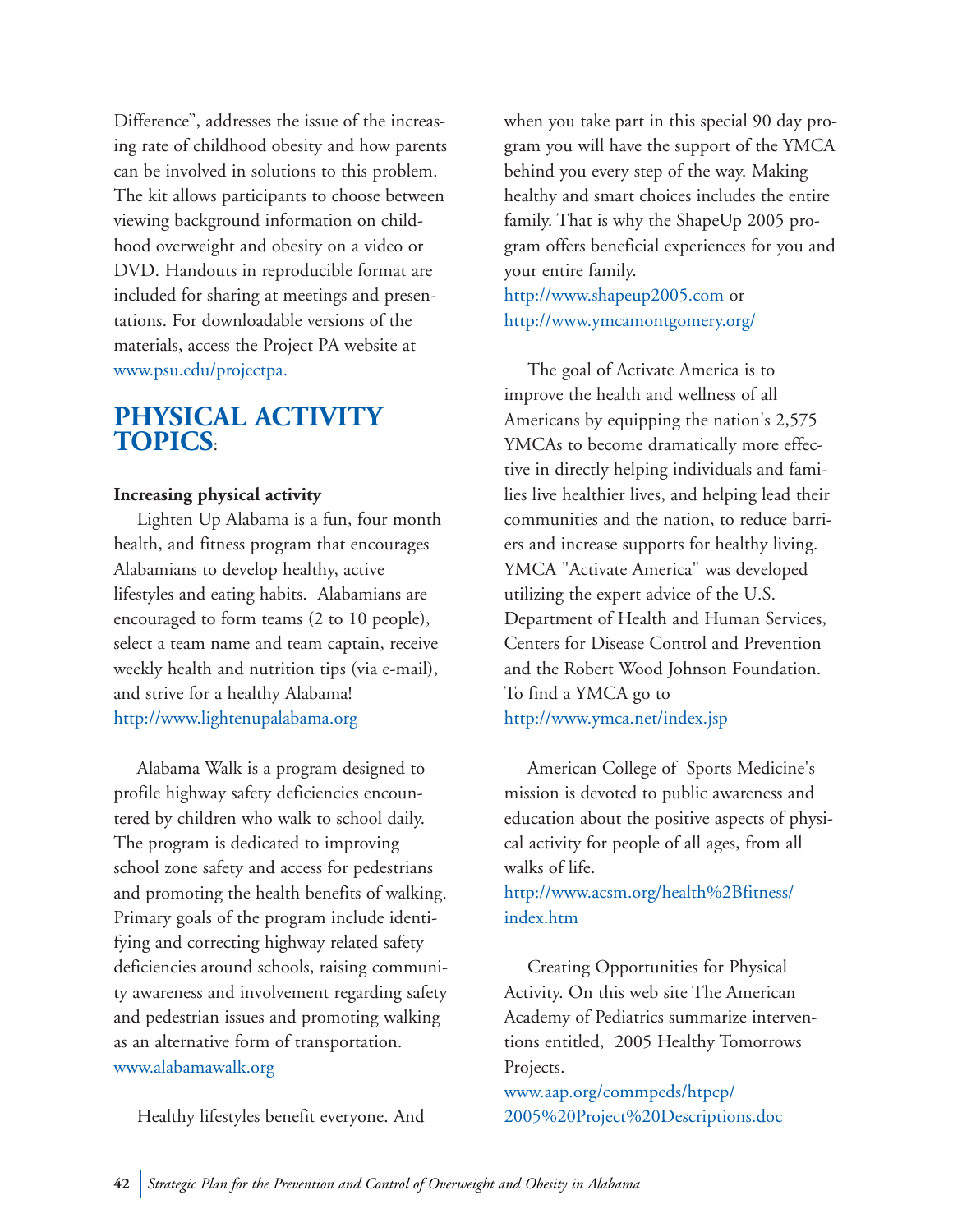#### **Walkable communities**

Auburn, AL has been recognized as a model bikeable, walkable community. Organizing and planning information is located on their website. www.auburnalabama.org

The Community Guide's systematic review of the effectiveness of selected population based interventions designed to increase levels of physical activity focused on interventions in three areas: informational approaches to increasing physical activity; behavioral and social approaches to increasing physical activity; and environmental and policy changes to increasing physical activity http://www.thecommunityguide.org/ pa/default.htm

#### **SCHOOL INTERVENTIONS AND POLICY CHANGES:**

#### **How to Complete a Healthy School Index Assessment**

CDC provides downloadable materials and instructions at this site: http://apps.nccd.cdc.gov/shi/

#### **School Wellness Policies:**

Team Nutrition's website serves as a clearinghouse of information on the components that should be considered when establishing a school wellness policy. Examples of policies already developed by schools and State agencies are provided as resources and references. These policies are not endorsed by USDA nor do they represent a comprehensive list. They are provided to enable schools to have a variety of examples for local policy development. http://www.fns.usda.gov/tn/Healthy/ wellnesspolicy.html

Action for Healthy Kids (AFHK) is a nationwide initiative dedicated to improving the health and educational performance of children through better nutrition and physical activity in schools. This effort represents a response to our nation's epidemic of overweight, sedentary, and undernourished children and adolescents. Healthy schools produce healthy students -- and healthy students are better able to learn and achieve their true potential.

http://www.actionforhealthykids.org

Team Nutrition is an integrated, behaviorbased, comprehensive plan for promoting the nutritional health of the Nation's children. http://www.fns.usda.gov/tn

#### **WELLNESS PROGRAMS**

Heart At Work is American Heart Association's flexible, effective, affordable health promotion program -- and it's online. This program enables worksite coordinators to conduct health promotion activities that inspire employees and their families to lower their risk of heart disease and stroke. www.americanheart.org or http://216.185.102.50/haw/

National Cancer Institute's Body & Soul is a wellness program for African American churches that empowers church members to eat 5 to 9 servings of fruits and vegetables every day for better health. Body & Soul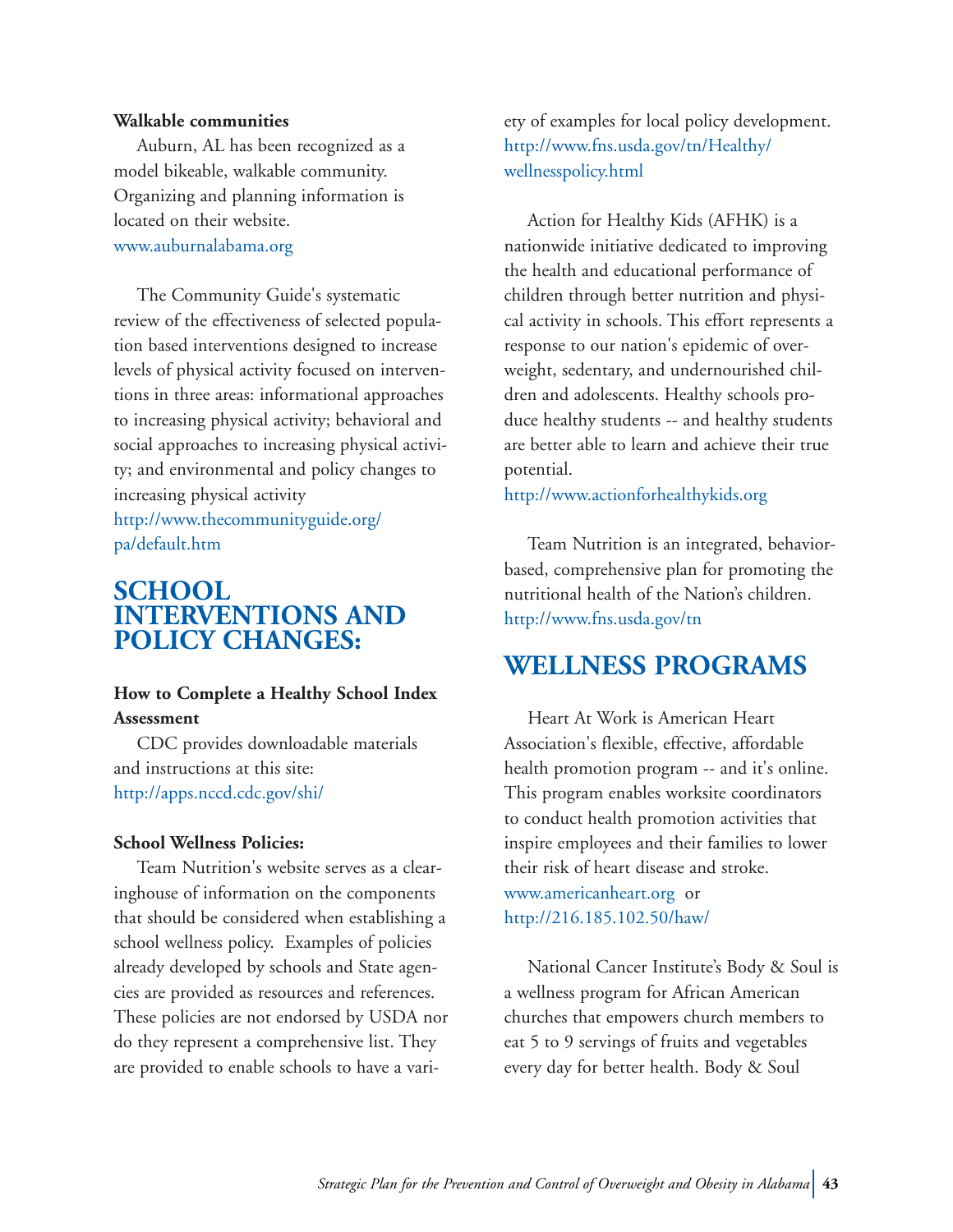combines pastoral leadership, educational activities, a church environment that supports healthy eating, and peer counseling to encourage members to eat more fruits and vegetables. The Body & Soul program guide explains how to run the program in the church.

https://cissecure.nci.nih.gov/ncipubs/ searchResults.asp?subject2=Nutrition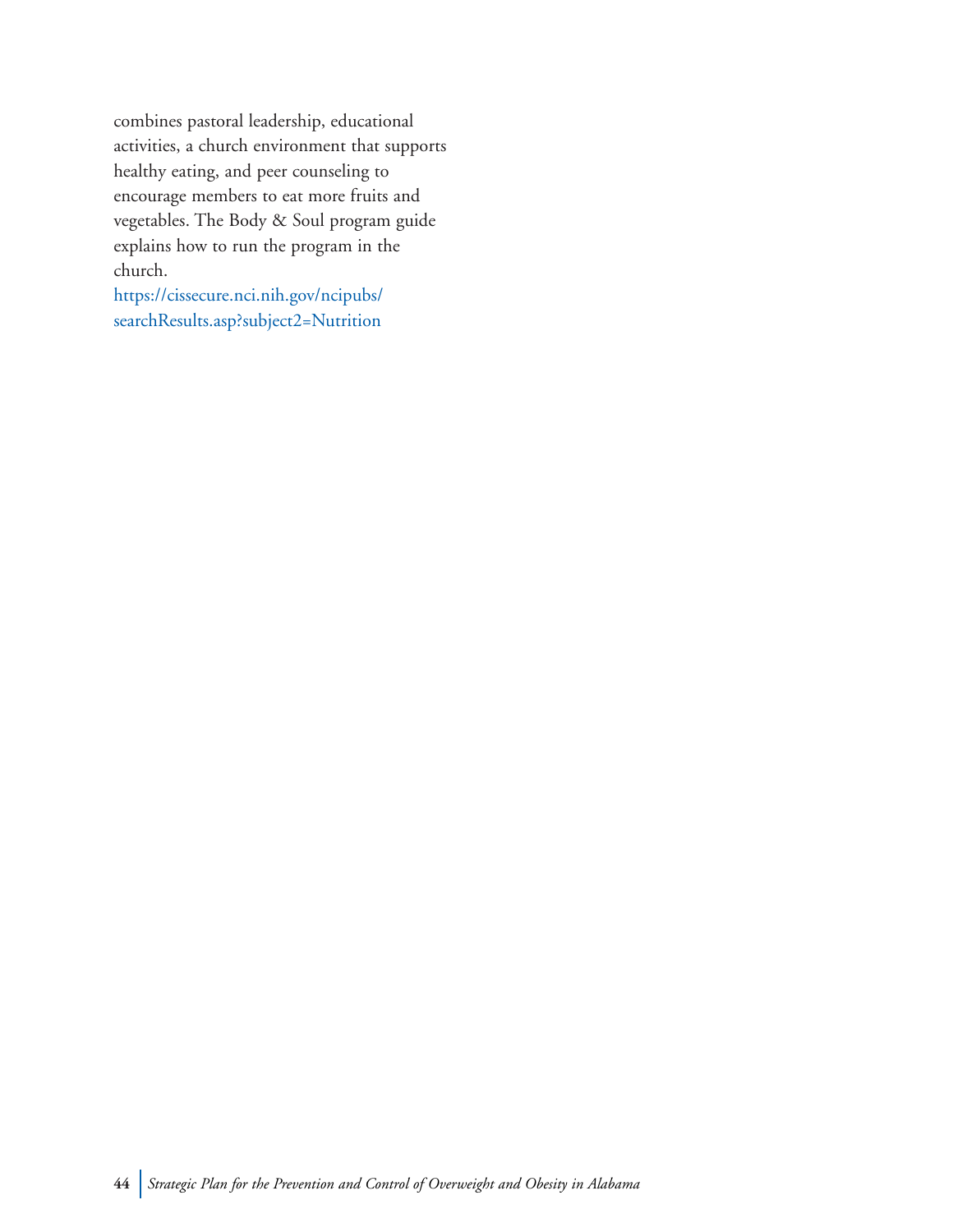

### **References**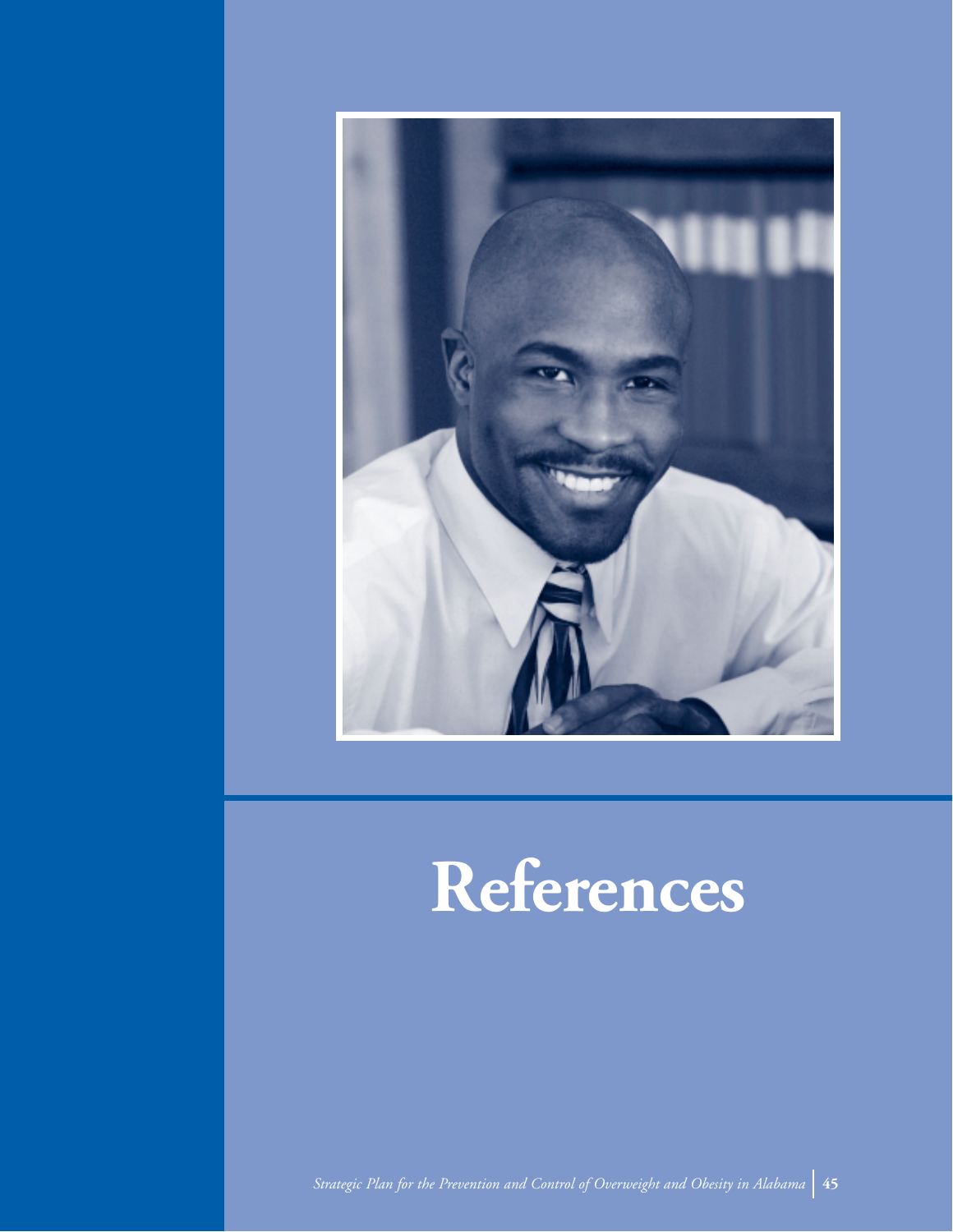#### **REFERENCES**

Action for Healthy Kids. Taking Action for Healthy Kids: A Report on the Healthy Schools Summit and the Action for Healthy Kids Initiative 2003. www.actionforhealthykids.org

Alabama Department of Public Health. Alabama 2002 Health Profile. Alabama Department of Public Health, Center for Health Statistics. http://ph.state.al.us/chs/HealthStatistics/ CountyData/Alabama/2001alabama1.PDF

American Cancer Society. Eating Patterns Linked to Obesity: Have a Snack, Eat Breakfast to Keep Lean. 2003/07/25. http://www.cancer.org/docroot/NWS/ content/NWS\_2\_1x\_Eating\_Patterns\_Linked \_to\_Obesity.asp

American Diabetic Association. In Diabetes Today. Obesity Raises Diabetes Risk Up to 80 Times. 2005. http://www.diabetes.org

American Diabetic Association. Making Healthy Food Choices. 2005. http://www.diabetes.org/for-parents-andkids/diabetes-care/portion-control.jsp

Centers for Disease Control and Prevention. National Center for Chronic Disease Prevention and Health Promotion Behavioral Risk Factor Surveillance Survey (BRFSS, 2003). http://www.cdc.gov/brfss/index.htm

Centers for Disease Control and Prevention. National Center for Chronic Disease Prevention and Health Promotion Nutrition and Physical Activity 2005. http://www.cdc.gov/nccdphp/dnpa/index.htm

Centers for Disease Control and Prevention. (2004). Youth Risk Behavior Surveillance – United States, 2003. Morbidity and Mortality Weekly Report, 53(SS-2), 1-95.

Centers for Disease Control and Prevention. National Center for Health Statistics. National Health and Nutrition Examination Survey (NHANES) 1999–2002. http://www.cdc.gov/nchs/nhanes.htm

Centers for Disease Control and Prevention. Morbidity and Mortality Weekly Report, Prevalence of Overweight and Obesity Among Adults with Diagnosed Diabetes --- United States, 1988--1994 and 1999--2002 2004; 5 ( No 45):1066 11/19/2004 http://www.cdc.gov/mmwr/PDF/wk/mm534 5.pdf

Centers for Disease Control and Prevention. Morbidity and Mortality Weekly Report. 2004; 53( SS05): 1066-1068. http://www.cdc.gov/mmwr/PDF/SS/SS5305. pdf

Centers for Disease Control and Prevention. Chronic Disease Notes and Reports. Special Topic: Obesity. 2005; 17 (No 2).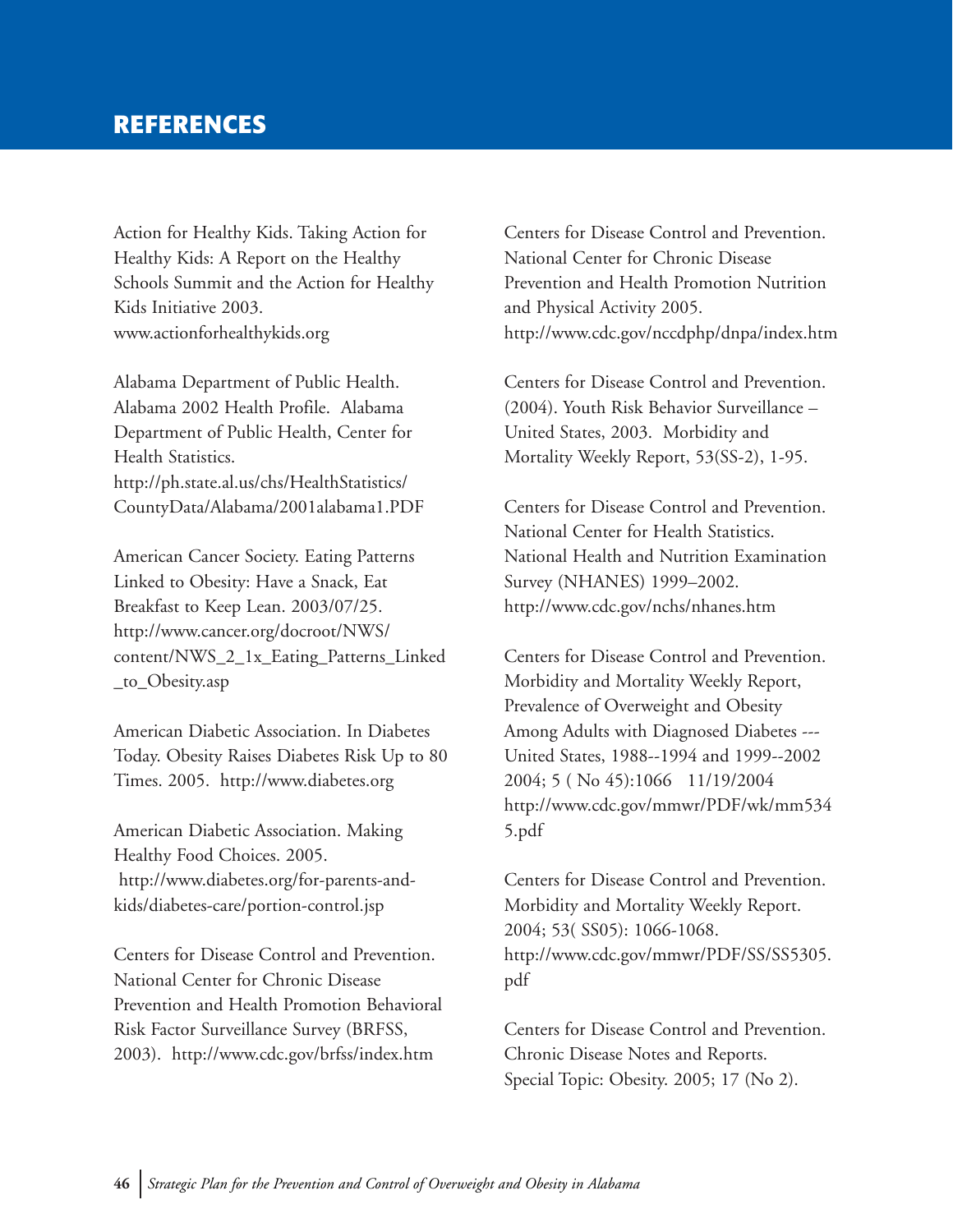Fagot-Campagna, A., Pettit, D. J., Engelgau, M. M. et al. Type 2 Diabetes Among North American Children and Adolescents: An Epidemiologic Review and A Public Health Prospective. Journal of Pediatrics. 2000; 136, 664-672.

Finkelstein E.A., Fiebelkorn, I.C., et al., State-Level Estimates of Annual Medical Expenditures Attributable to Obesity. Obesity Research 2004; 12:18-24. http://www.obesityresearch.org/cgi/content/abstract/12/1/18

Gidding, S., MD, Leibel, R. L. MD, Daniels, S. MD, MPH, et al. Understanding Obesity in Youth: A Statement for Healthcare Professionals From the Committee on Atherosclerosis and Hypertension in the Young of the Council on Cardiovascular Disease in the Young and the Nutrition Committee, American Heart Association Writing Group. Circulation. 1996;94:3383- 3387.

http://circ.ahajournals.org

Jackson, Y, Dietz, W., et all. Summary of the 2000 Surgeon General's Listening Session: Toward a National Action Plan on Overweight and Obesity. Obesity Research. 2202;10:1299-1305. http://www.obesityresearch.org/cgi/content/full/10/12/1299

McLeroy et al. An Ecological Perspective on Health Promotion Programs. Health Education Quarterly 1988; 15:351-77

National Institutes of Health. National Heart, Lung, and Blood Institute. Stay Young at Heart. Portion Distortion. http://hin.nhlbi.nih.gov/portion/#top

National Institutes of Health. National Heart, Lung, and Blood Institute. (NHLBI) National High Blood Pressure Education Program/ The Seventh Report of the Joint National Committee on Prevention, Detection, Evaluation, and Treatment of High Blood Pressure (JNC 7 Express) 2003; 1-34. http://www.nhlbi.nih.gov/index.htm

Olshansky S. J., Passaro D. J.,et al. A Potential Decline in Life Expectancy in the United States in the 21st Century. N Engl J Med 2005; 352:1138-1145, Mar 17, 2005. Special Reports

Sturm, R.PhD. Childhood Obesity — What We Can Learn From Existing Data on Societal Trends, Part 1. Preventing Chronic Disease: Public Health Research, Practice and Policy. 2005; 2: 1 http://www.cdc.gov/pcd/issues/2005/jan/04\_ 0038.htm#top

United States Department of Health and Human Services, Public Health Service, Office of the Surgeon General. U.S. Surgeon General's Call to Action to Prevent and Decrease Overweight and Obesity, 2001. http://www.surgeongeneral.gov/topics/obesity/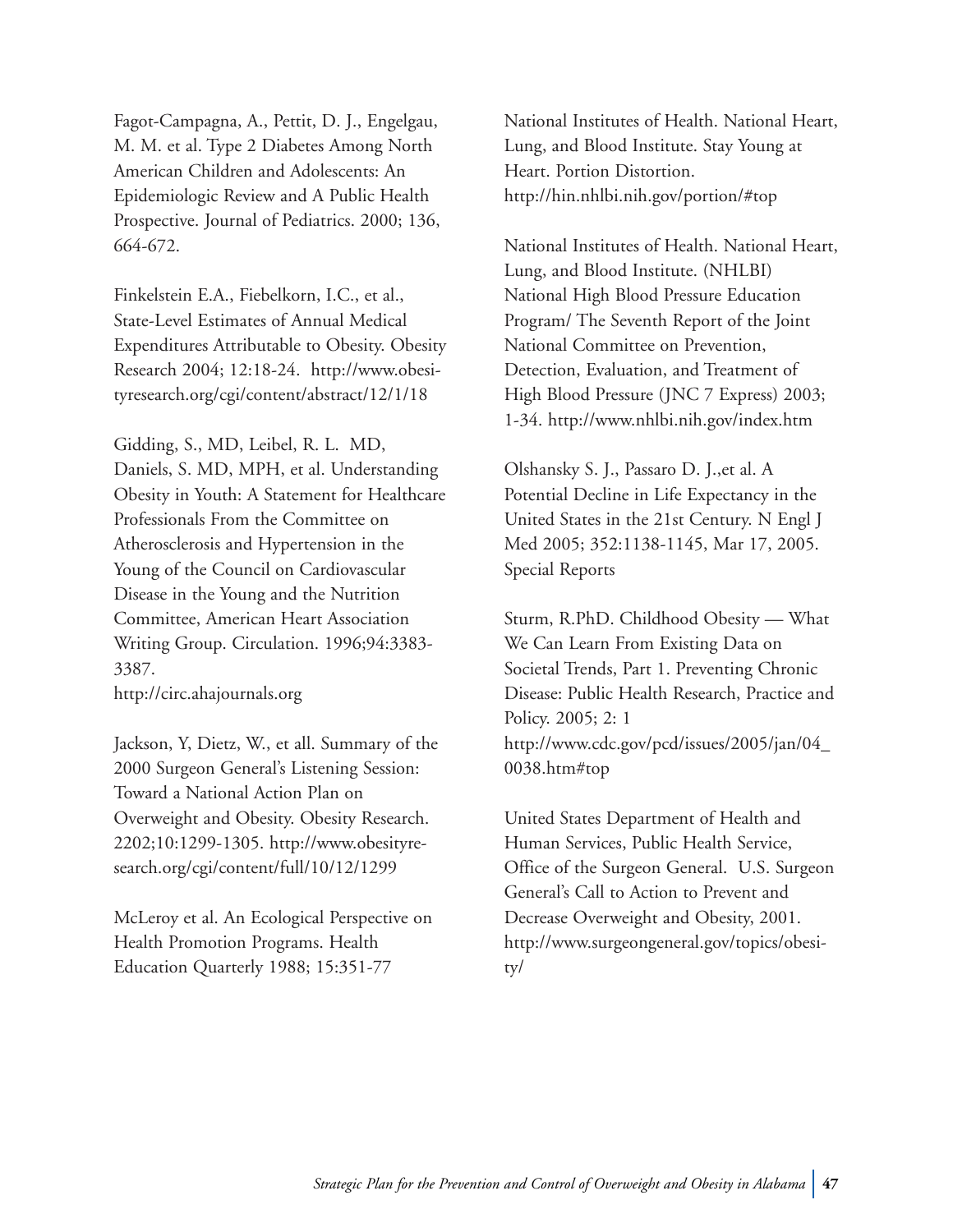United States Department of Health and Human Services, United States Department of Agriculture. Dietary Guidelines for Americans 2005. www.healthierus.gov/dietaryguidelines

The University of Alabama in Birmingham(UAB) School of Medicine Division. Continuing Medical Education. Franklin, F. A.,MD, PhD. Fighting Childhood Obesity. Release Date: November 1, 2003 Expiration Date: November 1, 2006. http://www-cme.erep.uab.edu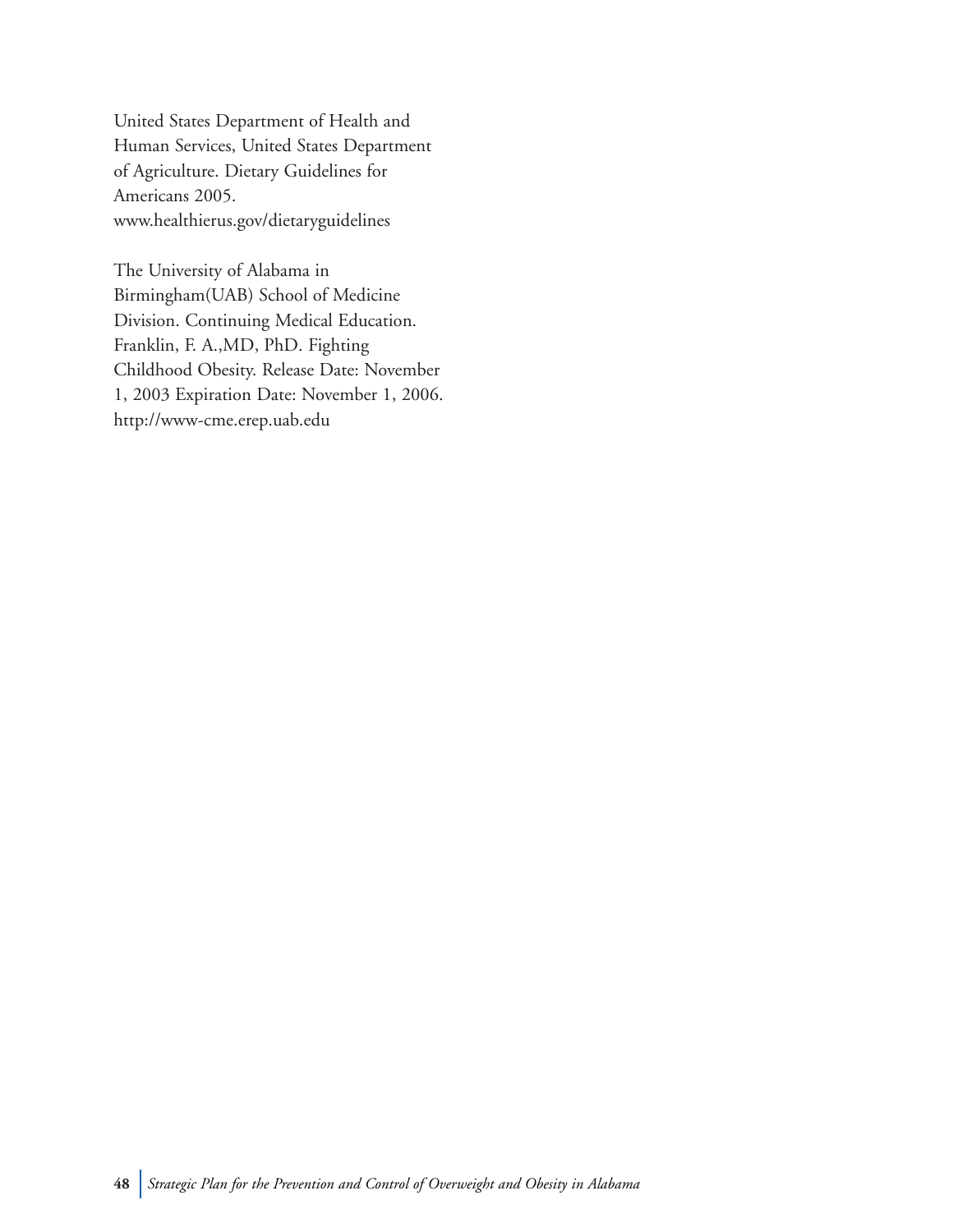Amy Eades Andy Britton Anita Sanford Anthony D'Apice April Wortham Barbara Struempler Belinda Miller Beverly Allen Bonnie Spear Brian Geiger Burgin Fowlkes Carol Bryd Carolyn Battle Carroll Nason Charlene Rhoades Charlie Thomas Chris Haag Chris Reinhold Claude Ouimet Craig Samples Cyndy Henderson Dave Parks David Allison Debbie Duke Debbie Thomasson Dennis Pillion Dianne Sims Don Wambles Donna Dunaway Doug White Ernie Merritt Gail Mask Gayle Sandlin Gwen Lipscomb Habiba Shaw

Hank Williford Heidi Hataway Helen Wilson Jack Hataway Jacqueline Giddens Jamie Adams Jamy Ard Janet Johnson Janice Cook Jean Ivey Jean Weese Jessica Hardy Jim Methvin John Stephenson Joyce O'Neal Julia Hayes June Barrett Karen Slattery Kasey Hinely Kathryn Chapman Katy Campbell Kim Clemmons Kristi Smith Kristy Meanor Lamar Higgins Laurie Eldridge-Auffant Laurie Malone Linda Austin Linda Jennings Linda Jenkins Linda Knol Lori Haufman Lorrie Dogan Lynn Beshear Marc Riker

Marguerite Gorman Marianne Murdock Martha Holloway Mary Brocious Molly Pettyjohn Monica Baskin Myrtle Goore Nancy H Thacker Nancy Smith Nancy Wooldridge Patricia Huffman Rebecca Kelly Richard Sinsky Retta Evans Ronda Jarvis-Ray Ronnie Floyd Sandra Langston Sandra Sims Sareen Gropper Scott Anderton Sharis LeMay Shelly Terry Sherry George Shirley Daniels Shirley Gregory Sondra Reese Suzanne Henson Suzanne Reaves Suzanne Sizemore Suzette Jelinek Teresa Smiley Thomas Miller Vee Stalker Viki Brant Wanda Hannon